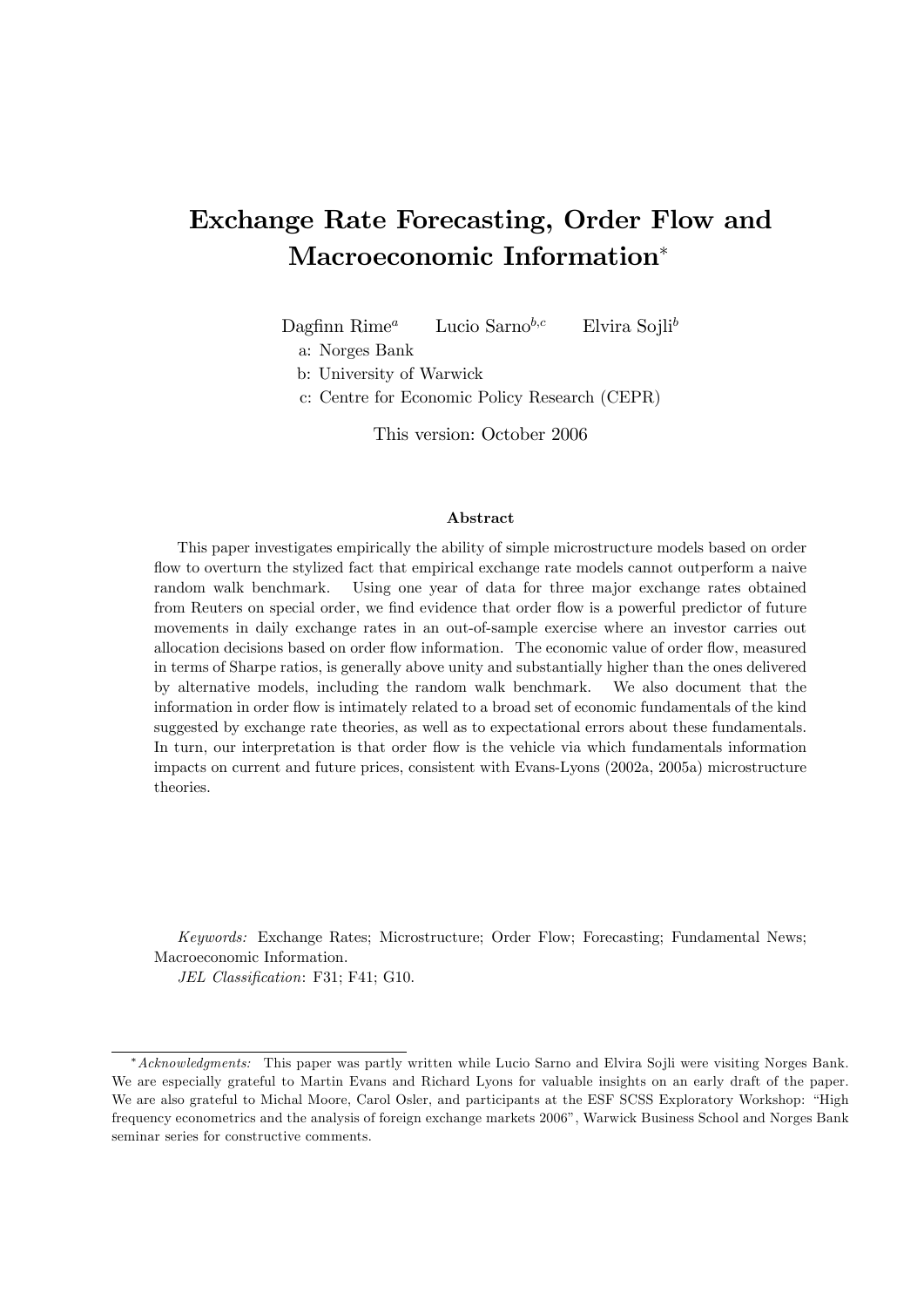## 1 Introduction

Following decades of failures to explain and forecast exchange rates using traditional exchange rate determination models (Meese and Rogoff, 1983; Cheung, Chinn and Garcia-Pascual, 2005), the recent microstructure literature has provided rays of hope, pioneered by a series of papers by Evans and Lyons (2002a,b; 2005a,b; 2006a). These papers have established that there exists a close contemporaneous link at the daily frequency between exchange rates movements and order flow (Evans and Lyons, 2002a) and the importance of order áow for one exchange rate on another in the context of a currency portfolio allocation problem (Evans and Lyons, 2002b).

In this literature, order flow is taken to be a variant of the more familiar concept of 'net demand' and measures the net of buyer-initiated orders and seller-initiated orders.<sup>1</sup> The landmark piece of Evans and Lyons (2002a) provides a model which sheds light on the role of order flow in determining exchange rates. In their model, order flow is a proximate determinant of prices since it aggregates disperse information that currency markets need to aggregate—anything pertaining to the realization of uncertain demands (differential interpretation of news, shocks to hedging demands and to liquidity demands, etc.). Evans and Lyons provide evidence that order flow is a significant determinant of two major bilateral exchange rates at the daily frequency, obtaining coefficients of determination substantially larger than the ones usually obtained using standard macroeconomic models of nominal exchange rates.<sup>2</sup>

In a simplistic micro-macro dichotomy, one may view the standard macro approach to exchange rates as based on the assumption that only public macroeconomic information matters for exchange rates, and the micro approach as based on the view that private information is key to understanding exchange rates. However, neither of these extreme perspectives is likely to be correct, whereas a hybrid view seems much more plausible. The finding that order flow has more explanatory power than macro variables in explaining exchange rate behavior is interesting and has a fairly clear interpretation in terms of expectations formation mechanisms (Engel and West, 2005; Evans and Lyons, 2005a). Specifically, this finding does not necessarily imply that order flow is the underlying driver of exchange rates. Indeed, it may well be that macroeconomic fundamentals are an important underlying driving force, but that conventional measures of the macroeconomic fundamentals are so imprecise that an order-flow "proxy" performs better in estimation. This interpretation as a proxy is particularly plausible with respect to expectations–that is, even if macro variables fully describe the true model, when implemented empirically these variables may provide a poor measure of *expected* 

<sup>&</sup>lt;sup>1</sup>As noted by Lyons (2001), it is a variant of, rather than a synonym for, 'net demand' because in equilibrium order flow does not necessarily equal zero.

<sup>&</sup>lt;sup>2</sup>Essentially, the  $R^2$  increases from 1-5 percent for a regression of the exchange rate change on interest rate differentials to 40-60 percent in a regression which also uses order áow to explain the daily variation in exchange rates.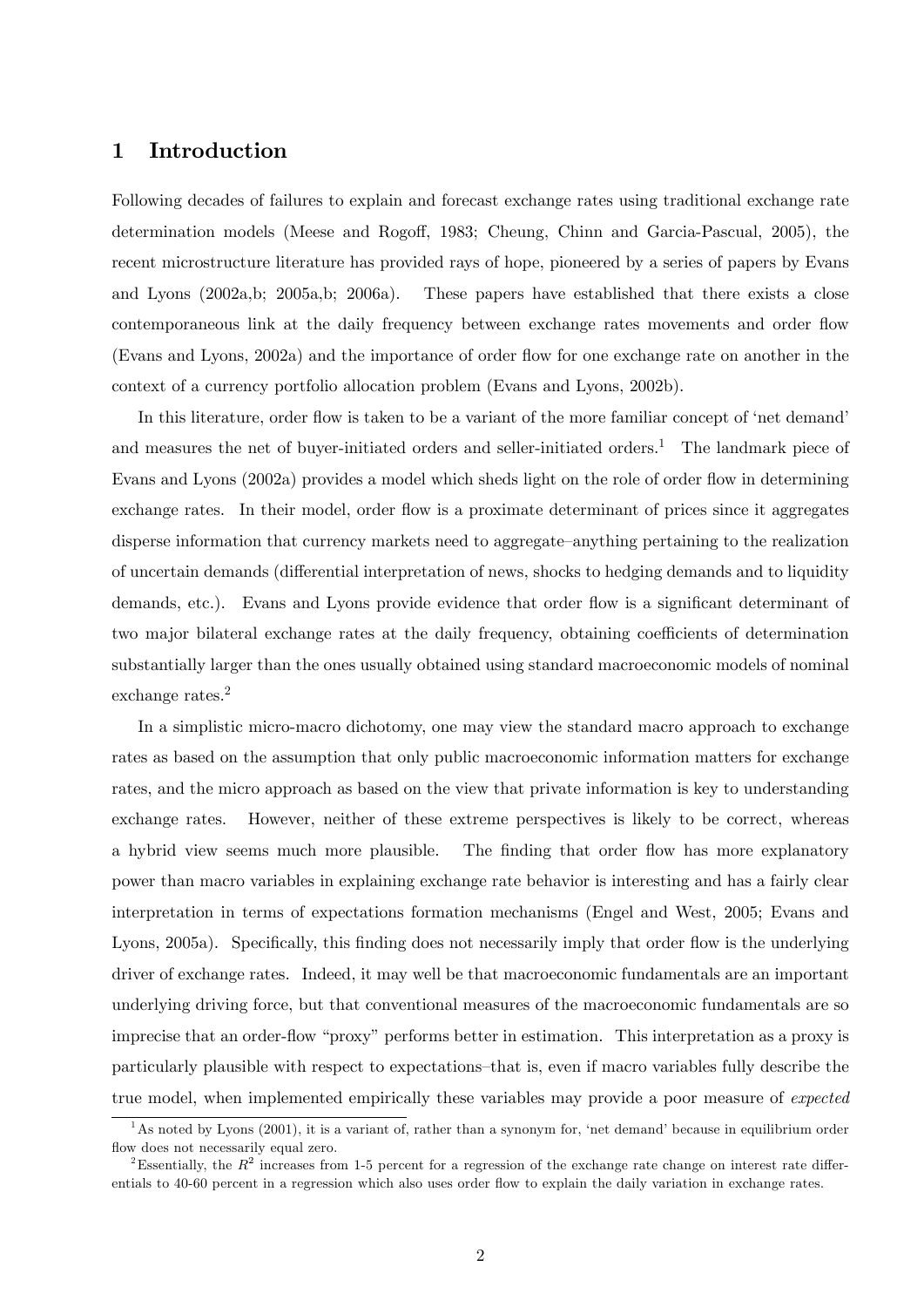future fundamentals. Thus, it may be that order flow provides a more precise proxy for variation in these expectations. In this sense, unlike expectations measured from survey data, order flow represents a willingness to back one's beliefs with real money, and the Evans-Lyons results may be seen as suggesting that both public and private information matter for exchange rate determination and that information impacts on prices not only directly but also via order flow (see Evans and Lyons, 2006b). In this sense, the Evans-Lyons story is one where traditional macro analysis is augmented with simple price determination microeconomics. Their results are found to be fairly robust by the subsequent literature (e.g. Payne, 2003; Killeen, Lyons and Moore, 2006; Dominguez and Panthaki, 2006).

Building on the recent success of the microstructure approach to foreign exchange markets, a number of important hurdles remain on the route towards understanding exchange rate behavior. First, while the emphasis of this literature has primarily been on explaining exchange rate movements with order flow, the Meese-Rogoff robust findings that no available information is useful in forecasting exchange rates out of sample better than a naive random walk model remain the conventional wisdom. This stylized fact of lack implies that knowledge of the state of economy at a point in time is largely useless information to predict currency fluctuations. Second, if one were willing to accept fully the existence of the linkage between order flow and exchange rate movements and were also willing with wishful thinking-to believe that this relationship also allows to forecast currency fluctuations, economists are still awaiting for hard empirical evidence that proves where the information in order flow stems from. In particular, while microstructure theories suggest that public, macroeconomic information will impact on exchange rates via a transmission mechanism where order flow is the key vehicle of the transmission, little is known about what information drives order áow. This second issue is important in an attempt to bridge the divide between micro and macroeconomics approaches to exchange rate economics.

In this paper, we make progress on both these issues. First, we investigate empirically the ability of simple microstructure models based on order flow to overturn the stylized fact that empirical exchange rate models cannot outperform a naive random walk benchmark. Using one year of data for three major exchange rates obtained from Reuters on special order, we find evidence that order flow is a powerful predictor of future movements in daily exchange rates in an out-of-sample exercise where an investor carries out allocation decisions based on order flow information. The economic value of order áow, measured in terms of Sharpe ratios, is generally above unity and substantially higher than the ones delivered by alternative models, including the random walk benchmark. We then document that the information in order flow is intimately related to a broad set of economic fundamentals of the kind suggested by exchange rate theories, as well as to expectational errors about these fundamentals. In turn, our interpretation is that order flow is the vehicle via which fundamentals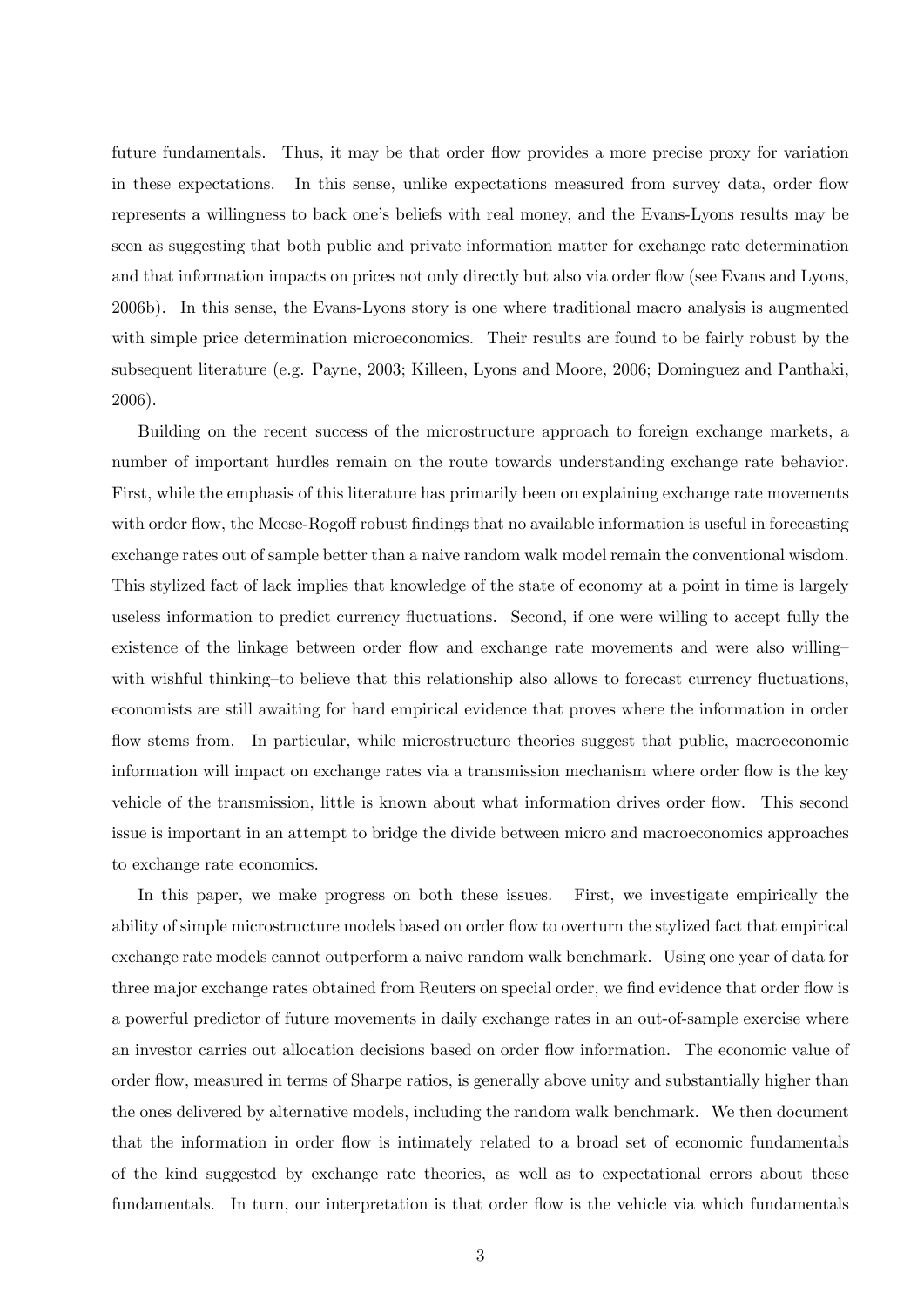information impacts on current and future prices, consistent with leading microstructure theories.

An important related paper is Evans and Lyons (2005a). This study documents that there is indeed forecasting power in order flow such that it is possible to outperform a random walk benchmark. However, our study is different in at least two important respects. First, while Evans and Lyons (2005a) study one exchange rate and use proprietary customer data from a particular bank which are not available publicly, we employ data for three major exchange rates from the Reuters electronic interdealer trading platform. Second, we switch the emphasis of the forecasting evaluation from *statistical* measures of forecast accuracy (like root mean squared errors) to measures of the *economic* value of the information in order flow. Specifically, we ask whether there is any additional economic value to a mean-variance investor who uses exchange rate forecasts from an order flow model relative to an investor who uses forecasts from alternative specifications, including a naive random walk model. We quantify the economic value in terms of Sharpe ratios, the most common measure of performance evaluation employed in financial markets to measure the success of asset managers and traders.<sup>3</sup>

We also build on recent work on understanding order flow determinants by Evans and Lyons (2005b) and Dominguez and Panthaki (2006). These studies provide evidence that several macroeconomic indicators have significant contemporaneous impact on order flow. The present study is different from this strand of the literature in that we examine the broadest set of economic indicators and market expectation about the state of the economy to date, and that we focus specifically on the role of order áow in aggregating disperse expectations about fundamentals and, hence, as the key vehicle in the transmission mechanism from real-time macroeconomic information to movements in exchange rates.

The rest of the paper is organized as follows. In the next section, we provide a short literature review and the motivation for the paper. Section 3 describes the data set used and presents some preliminary Öndings on the linkage between order áow and exchange rates. The forecasting setup and the investor's asset allocation problem are discussed in Section 4, where we also report the results relating to exchange rate forecasting and measure the economic value of conditioning on order flow in exchange rate models. The relationship between order flow and macroeconomic fundamentals is examined in Section 5. Section 6 concludes the paper.

<sup>&</sup>lt;sup>3</sup>We wish to note that, although we focus on the most common measure of economic value, when one decides to move away from statistical criteria of forecast accuracy evaluation, there are many different ways to characterize or define economic value, and the Sharpe ratio is just one of them (e.g. see Leitch and Tanner, 1991). In this respect, we do not claim to provide a full answer to the crucial economic question of whether exchange rates can be forecast using order flow. We do claim, however, that the use of different metrics of evaluation based on economic value, such as the one presented in this paper, provides an alternative way to analyze the relationship between exchange rates and order áow that may shed light on aspects of such relationship (or lack of it) which cannot be captured by standard statistical criteria. See Elliott and Ito (1999), and Abhyankar, Sarno and Valente (2005).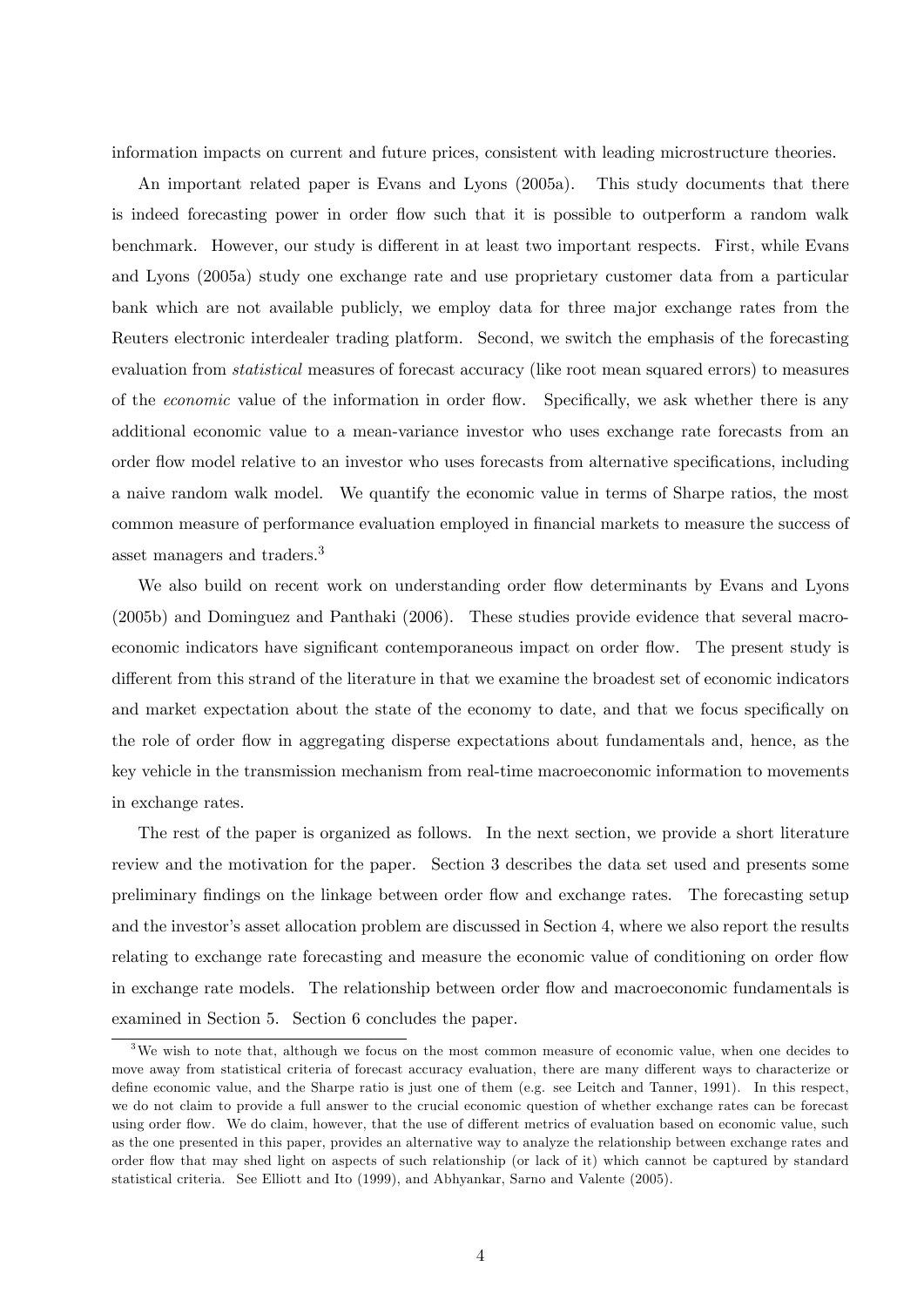## 2 Literature Review and Motivation

#### 2.1 Exchange Rates, Fundamentals and Order Flow

The feeble link between exchange rates and fundamentals, in the short, medium, and to a certain extent the long run, has given rise to 'the exchange rate disconnect' puzzle (Obstfeld and Rogoff, 2000). The Meese and Rogoff (1983) results on exchange rate forecasting using macroeconomic models, that first identified the rift between the two, have become the benchmark against which failure in exchange rate literature is measured. Their results have not been convincingly overturned, despite the variety of models and econometric techniques employed (Neely and Sarno, 2002; Kilian and Taylor, 2003; Cheung, Chinn and Garcia-Pascual, 2005). Furthermore, there is ample research on the relationship between fundamental based models and exchange rates, most of which has encountered dim success in explaining exchange rate fluctuations.<sup>4</sup> These findings have been interpreted as reflecting the lack of a relationship between macroeconomic fundamentals and exchange rates and have given rise to two different strands of research that attempt to provide an explanation for the puzzle: one based on the stochastic properties of the macroeconomic variables used and the other on the microstructure of the exchange rate market.

Engel and West (2005) demonstrate that the lack of forecastability of exchange rates using fundamentals can be reconciled with exchange rate theories using a rational expectations model, where the exchange rate equals the discounted present value of expected economic fundamentals. Their result hinges upon two assumptions: (i) fundamentals are nonstationary (or near-random walk) processes; and (ii) the factor for discounting expected fundamentals in the exchange rate equation is relatively high, greater than 0.9 or near unity. Under these conditions, the empirical exchange rate models cannot forecast exchange rate changes, even if the fundamentalís model is correct.

Concurrently, the microstructure literature has taken significant steps towards the resolution of the disconnect puzzle, especially with regards to the short run fluctuations of exchange rates. Evans and Lyons (2002a) propose a model that integrates public macroeconomic information and private heterogeneous agents' information in a microstructure trading setup, where, in equilibrium, order flow aggregates private information. In their setup, order flow serves as a mapping device from dispersed information in the market to prices.<sup>5</sup> The price change at the end of each period can be expressed as:

$$
\Delta s_t = \beta_1 \Delta r_t + \beta_2 \Delta x_t + v_t,\tag{1}
$$

<sup>&</sup>lt;sup>4</sup>Frankel and Rose (1995) conclude that: "The dispiriting conclusion is that little explanatory power is found (in macroeconomic fundamentals). We ... are doubtful of the value of further time-series modelling of exchange rates at high or medium frequencies using macroeconomic models." For an overview of the literature on exchange rate determination, see e.g. Sarno and Taylor (2003, Chapter 4).

<sup>&</sup>lt;sup>5</sup>Carlson and Lo (2004) present a thorough examination of the Deutsche mark/dollar exchange rate during a trading day and how order flow is mapped into the exchange rate.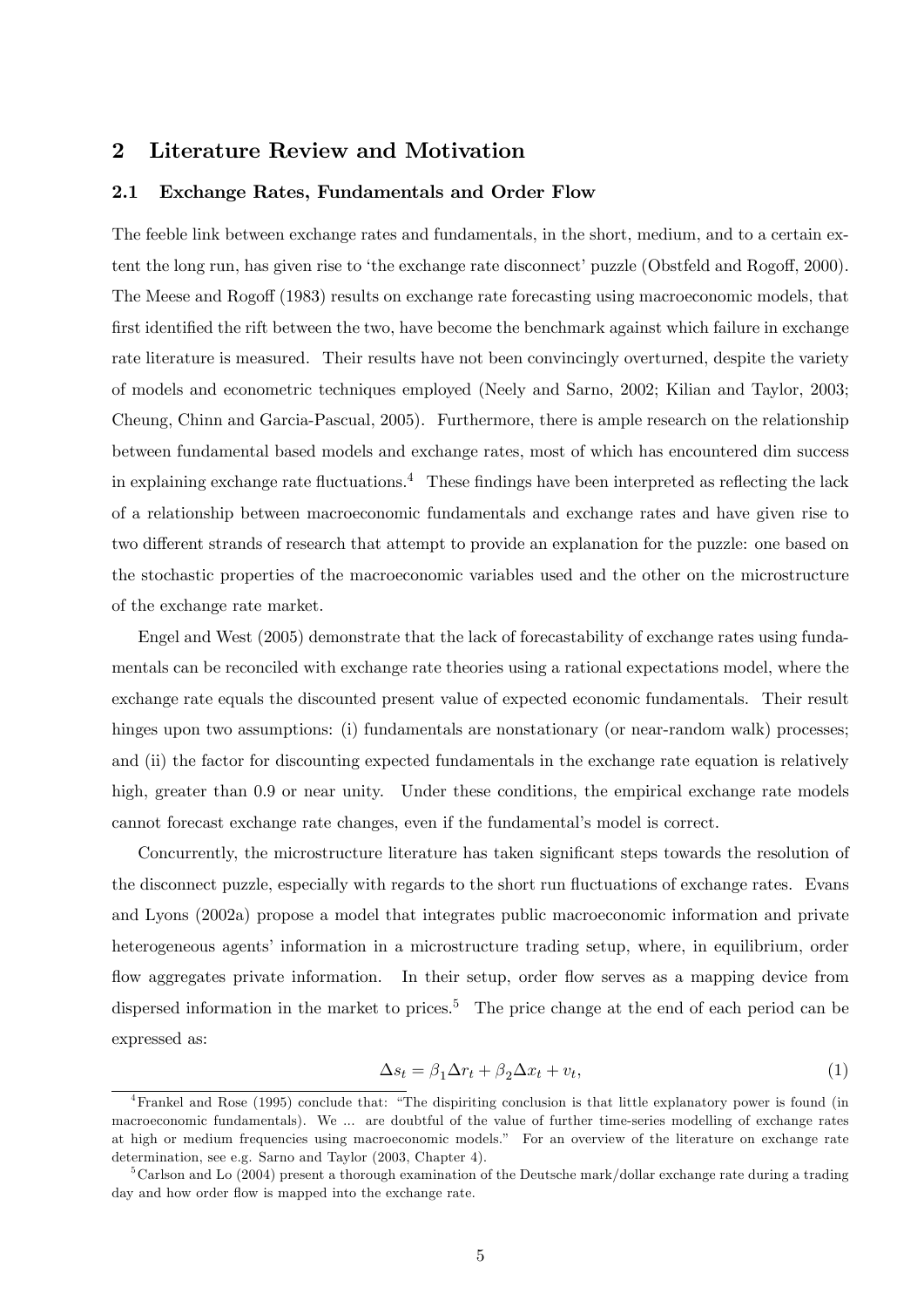where  $\Delta s_t$  is the daily change in the log exchange rate (domestic price of the foreign currency),  $\Delta r_t$ is public macroeconomic information (e.g. changes in interest rates, interest rate differentials, etc.),  $\Delta x_t$  is daily order flow, and  $v_t$  is the residual.

Evans and Lyons (2002a) use four months of direct interdealer daily data for Deutsche mark/dollar and Japanese yen/dollar, to test the predictions of model  $(1)$ , and find that daily order flow can explain 63 and 40 percent of these currencies fluctuations, respectively. The results have been confirmed by subsequent studies for different currencies and sample periods (Payne, 2003; Berger, Chaboud, Chernenko, Howorka, Iver, Liu, and Wright, 2005; Bjønnes, Rime and Solheim, 2005; Dominguez and Panthaki, 2006; Killeen, Lyons and Moore, 2006, etc.). In a subsequent paper, Evans and Lyons (2002b) extend the aforementioned model to include portfolio balance effects and find that the addition of other currencies order flow to own order flow can help explain between 45 and 78 percent of the fluctuations of the nine exchange rates examined. These results are impressive, if we take into account the stylized fact that fundamental-based macroeconomic models can explain less than 5 percent of the fluctuations in the exchange rate at these frequencies.

On the forecasting front, Evans and Lyons (2005a, 2006a) extend the Engel and West (2005) model to include microstructure features. They start from conventional exchange rate theories, whereby the exchange rate can be written as the discounted present value of expected fundamentals:

$$
s_t = (1 - b) \sum_{j=0}^{\infty} b^j E_t^m f_{t+j},
$$
\n(2)

where  $s_t$  is the log exchange rate, b is the discount factor,  $f_{t+j}$  are fundamentals at time  $t+j$ , and  $E_t^m f_{t+j}$  is the market-maker's expectation of future fundamentals conditional on information up to time  $t$ <sup>6</sup> Iterating equation (2) forward and rearranging terms one obtains:

$$
\Delta s_{t+1} = \frac{(1-b)}{b}(s_t - E_t^m f_t) + \varepsilon_{t+1}^m,\tag{3}
$$

where  $\varepsilon_{t+1}^m \equiv (1-b) \sum_{i=0}^{\infty}$  $j=0$  $b^j \left( E_{t+1}^m - E_t^m \right) f_{t+j+1}$ . This implies that the future exchange rate is a function of the gap between the current exchange rate and the expected current fundamentals and an error term that comprises the change in expectations. The changes in exchange rates result from market-makers' updates in expectations, which may be based on order flow. If the changes in order áow are observed immediately (i.e. the market knows aggregate order áow all the time) then there will be only a contemporaneous relationship between exchange rates and order flow (Evans and Lyons, 2006b). Thus, in order to obtain forecastability, one needs the slow discovery of order flow as well. It is argued that due to the decentralized nature of the foreign exchange market, the currency

 $6$ The original Engle and West (2005) model uses the expectations of the market on the macroeconomic fundamentals not those of the market makers.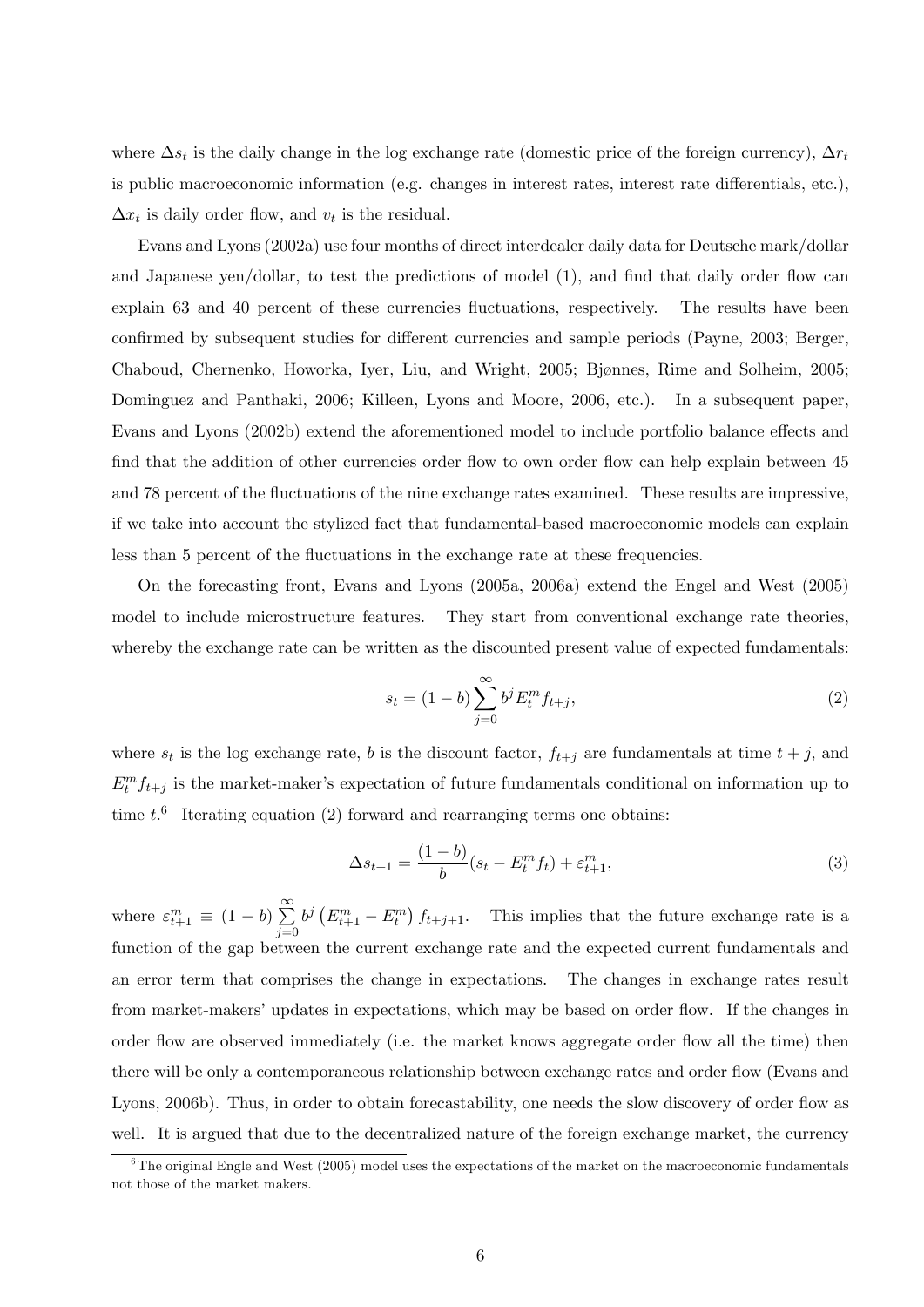markets discover order flow through a gradual learning process, which allows for lagged effects of order flow to determine exchange rate fluctuations.

Evans and Lyons (2005a, 2006a) use six years (1993-1999) of proprietary disaggregate customer data on euro/dollar from Citigroup and find that the microstructure-model based forecasts outperform the random walk at various forecast horizons (1 to 20 trading days). On the other hand, Sager and Taylor (2005) find no evidence of better forecasting ability for the order flow model relative to the random walk model, for several major exchange rates and almost all forecasting horizons (ranging from 1 to 10 trading days). Hence, the forecasting results obtained by Evans and Lyons (2005a, 2006a) are awaiting to be confirmed from other studies, especially because their data is not available either ex-ante or ex-post to the public.

Even if we might have found in order flow the elixir to explaining exchange rate fluctuations, we have merely shifted paradigm from what explains exchange rates to what explains order flow? Hence, in order to better understand exchange rate fluctuations, it is important to understand the determinants of order flow. Order flow may be seen as a vehicle for macroeconomic information to flow from the market to the exchange rate. As such, order flow plays two important roles: it aggregates differences in interpretation of news in real time and heterogeneous expectations about the future state of economy in the market.

In previous studies, Evans and Lyons (2005b) investigate the determinants of order flow by examining the explanatory power of unexpected changes in fundamentals for Citigroup customer order flow, at the daily level. They find that several macroeconomic indicators have significant contemporaneous impact on different segments of customer euro order flow, and the impact remains significant up to four trading days. Dominguez and Panthaki (2006) conduct a similar study at the intraday level in the interdealer market for the period  $10/1999-7/2000$  and find that unexpected changes in fundamentals have significant impact on euro and pound order flow, but the explanatory power is very low, 2 and 1 percent respectively. Nonetheless, the role of order flow in aggregating expectations has not been addressed by the literature and its role as a vehicle of mapping macro news to exchange rates in real time has yet to be tested in all the main exchange rate markets and for longer and more recent periods of time.<sup>7</sup>

#### 2.2 Questions Addressed

Building on the evidence provided by the microstructure literature, our empirical analysis is devoted to shed light on two key issues: forecasting exchange rates using order flow and the relationship between macroeconomic fundamentals and order flow. Detecting evidence of exchange rate forecasting

<sup>&</sup>lt;sup>7</sup>Other studies (Love and Payne, 2003; Berger *et al.*, 2005, Evans and Lyons, 2006b) focus on the effect of macro news on exchange rates via order flow.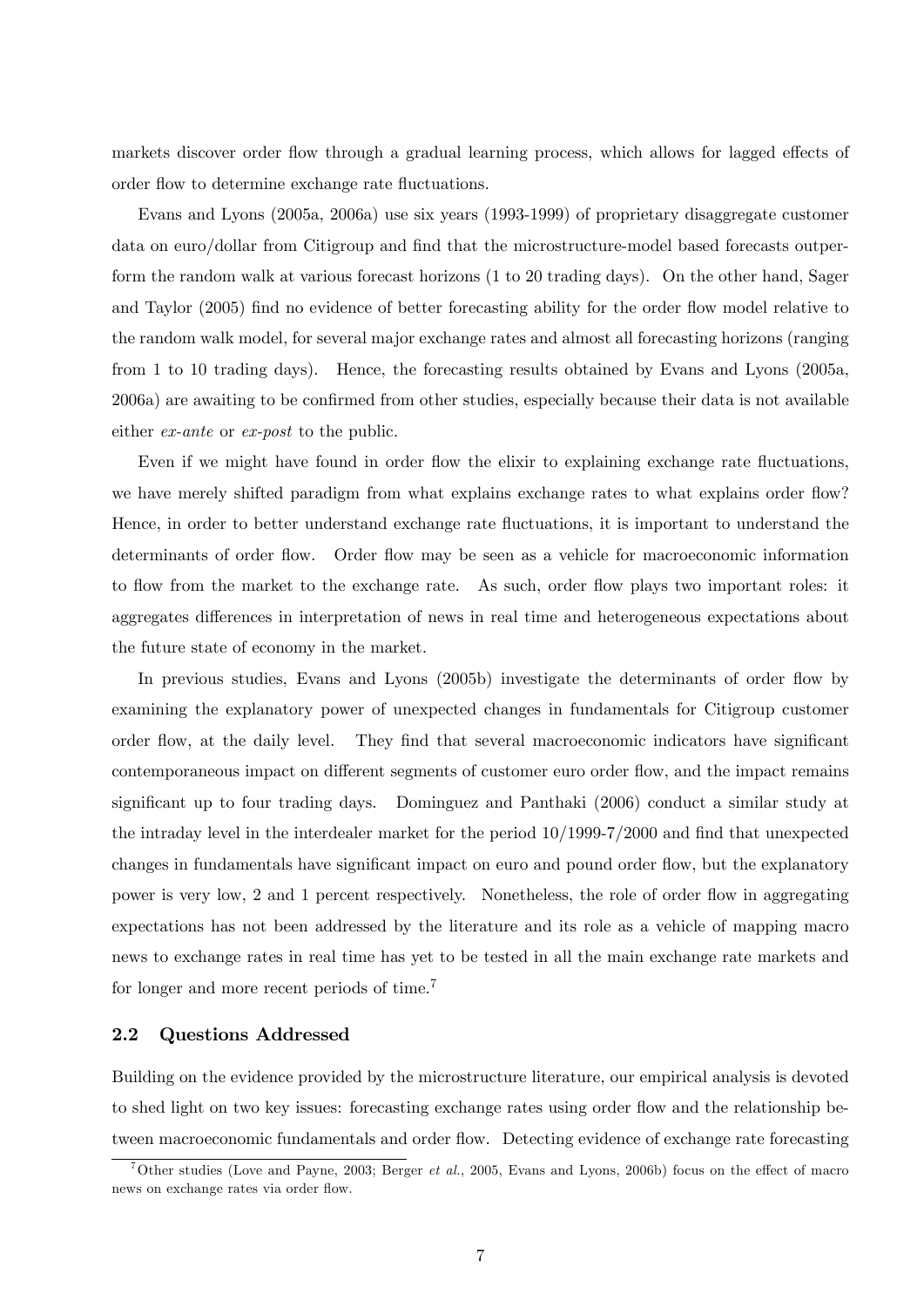ability using order flow information naturally implies that nominal exchange rates are not random walks. Identifying in fundamentals the root cause of changes in order flow, implies that exchange rate fluctuations are linked to fundamentals, but not directly as classical exchange rate theory posits but via order flow. In this way, we can provide a bridge between exchange rates, macroeconomic fundamentals, and forecasting power, as well as a definitive solution to the disconnect puzzle.

We address the forecasting issue using a unique dataset for interdealer data for several currencies. This is the longest and most recent dataset in the literature comprising the three largest currencies in the market. The long dataset is necessary to built a trade-based strategy and obtain robust forecasting results, due to the large number of trading days available. On the methodological side an important contribution of this paper to the microstructure literature is the use of economic criteria to evaluate the forecasting performance of the model. Previous literature has shown that even though statistically it might be difficult to beat the random walk, exchange rate prediction for allocative purposes can yield economic value (Elliott and Ito, 1999; Abhyankar, Sarno and Valente, 2005). Lack of statistical success does not imply the impossibility for tangible economic gains and vice-versa, therefore we evaluate forecasting ability by the extent to which forecast based allocation strategies can provide earning profits. We use the trade-off between risk and returns, Sharpe ratio, to evaluate the model to be used for forecasting and the extent to which out-of-sample forecasts based on this model generate profits.

The link between order flow and macroeconomic information is tackled in two directions, using a very broad set of macroeconomic fundamentals. We examine the role of order flow as a vehicle of macro information áow from the market by measuring the impact of unexpected news on order flow. Order flow's role in aggregating expectations is addressed by using order flow between the day of the formation of expectations till the announcement date to explain the gap between actual and expected values of fundamentals.

## 3 Data and Preliminaries

The foreign exchange (FX) market is by far the largest financial asset market, with a daily turnover of USD 1,880 billion (BIS, 2004). It is highly decentralized and trades can be either direct or settled through brokers. In the interdealer segment, the dealer can trade directly with other dealers (D2000-1 or phone) or through brokers (voice or electronic). Electronic brokers have become the preferred means of settling trades, 50-70 percent of turnover in the major currency pairs is settled through electronic brokers (Galati, 2001; Galati and Melvin, 2004), and there are two main platforms that users can choose from: Reuters and EBS. Most of the previous studies in exchange rate microstructure have used interdealer data from the early phase of electronic brokers in FX markets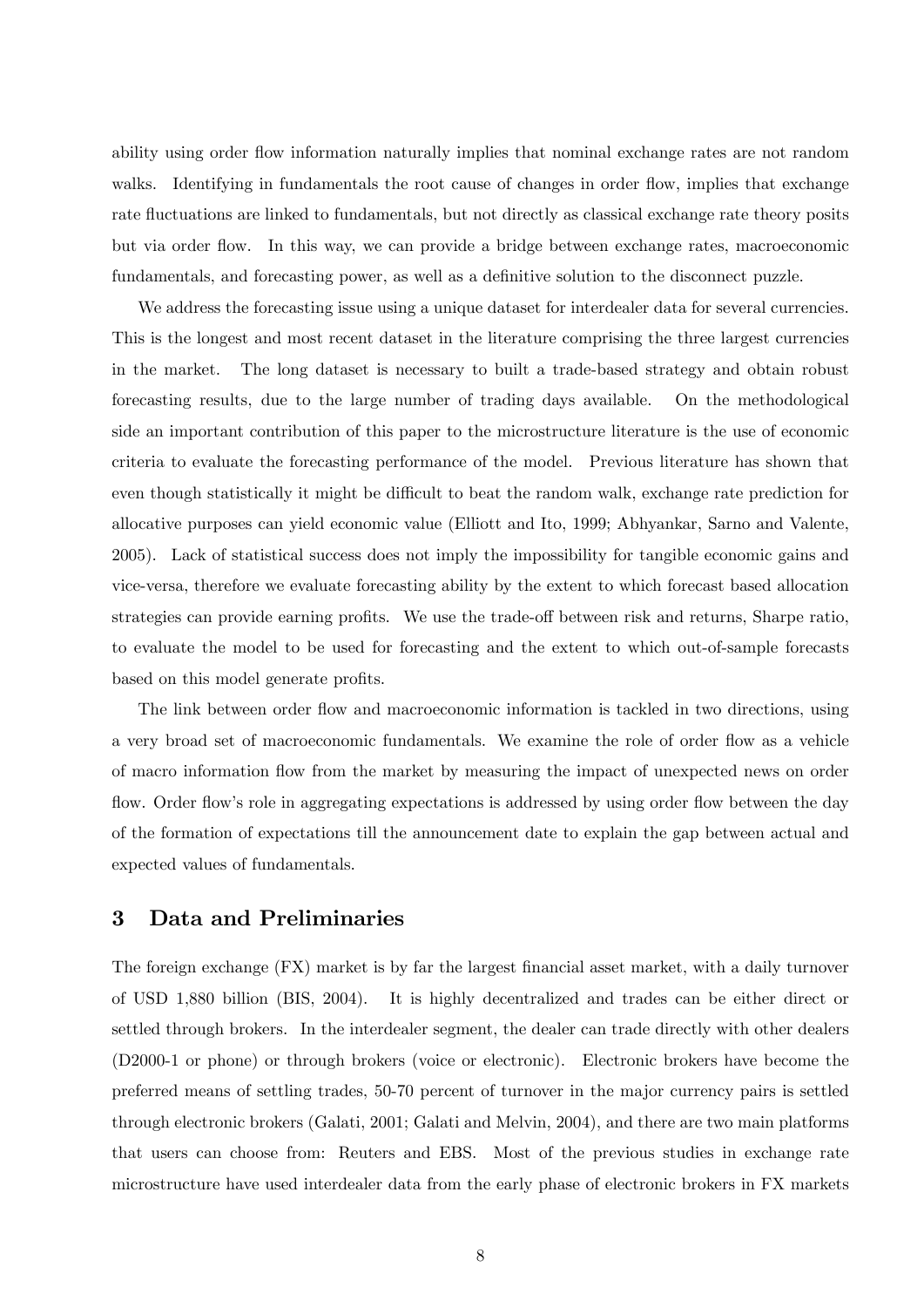(before 2000), with the exception of Berger et al. (2005). Since then, there have been several developments in the FX market, including the increase in financial institutions and algorithmic trading and large volumes of proprietary trading (Farooqi, 2006). We have tick-by-tick data for three major exchange rates: USD/EUR, USD/GBP, and JPY/USD - hereafter EUR, GBP, and JPY respectively, for the sample period from February 13, 2004 to February 14, 2005. The data set includes all best ask and best bid quotes as well as all trades in spot exchange rates.<sup>8</sup> Order flow can be inferred from trades. The data have been obtained from Reuters trading system (D2000-2) on special order and collected via a continuous feed. The Bank for International Settlement (BIS, 2004) estimates that trades in these currencies constitute up to 60 percent of the FX spot transactions, 53 percent of which are interdealer trades;<sup>9</sup> hence, our data comprises a substantial part of the FX market.

We aggregate the data at the daily level, between 7:00 and 17:00 (GMT).<sup>10</sup> Figure 1 shows that these are the times when most of the trading occurs in the EUR and GBP market.<sup>11</sup> In this way, we ignore periods when there is little trading, low liquidity, and order flow is not informative. In addition, weekends, holidays, and days with unusually low or no trading activity (due to feed failures) are excluded. The daily exchange rate is expressed as the domestic value of one unit of foreign currency (the US dollar is the domestic currency), and the daily change,  $\Delta s_t$ , is calculated as the difference between the log midpoint exchange rate at  $7:00$  and  $17:00$  (GMT).<sup>12</sup> Order flow,  $\Delta x_t$ , is measured as the difference between buyer-initiated and seller-initiated transactions for the foreign (base) currency (a positive sign implies net foreign currency purchases). The interest rates used are the overnight LIBOR fixing for the EUR, GBP, and USD and the spot/next LIBOR fixing for the JPY, obtained from EcoWin.

Market news data are provided by the Money Market Survey carried out by InformaGM. This database is a series of weekly surveys of market participantsí expectations with regards to macroeconomic fundamentals to be released in the coming the week. The database includes values of the expected, announced, and revised indicators. The expectations are collected and aggregated the Thursday of the week prior to the announcement week. Note that because information on macroeconomic fundamentals is published with delay both the announcement and expected values of the

<sup>&</sup>lt;sup>8</sup>We do not have data on the volume of trades, but this should not inhibit the empirical analysis and results. In the asset market, Jones, Kaul and Lipson (1994), and in the exchange rate market, Bjønnes and Rime (2005) and Killeen, Lyons and Moore (2006) show that analysis based on trade size and number of trades is not quantitatively different.

 $9$ According to the BIS (2004), counterparts in the interdealer market are often those institutions that actively or regularly deal through electronic platforms, such as EBS or Reuters dealing facilities.

 $10$ We construct daily data from the tick data to filter out liquidity effects, which are mainly transitory effects, and match our empirical framework with the theoretical setup of Evans and Lyons (2002a,b). Furthermore, analysis at the daily frequency is more relevant for macroeconomic analysis and policy makers.

<sup>&</sup>lt;sup>11</sup> Several other papers (Evans, 2002; Danielsson and Payne, 2002; Payne, 2003) show that overnight trading in FX is very thin.

 $12$ The midpoint is half the sum of bid and ask price at a point in time.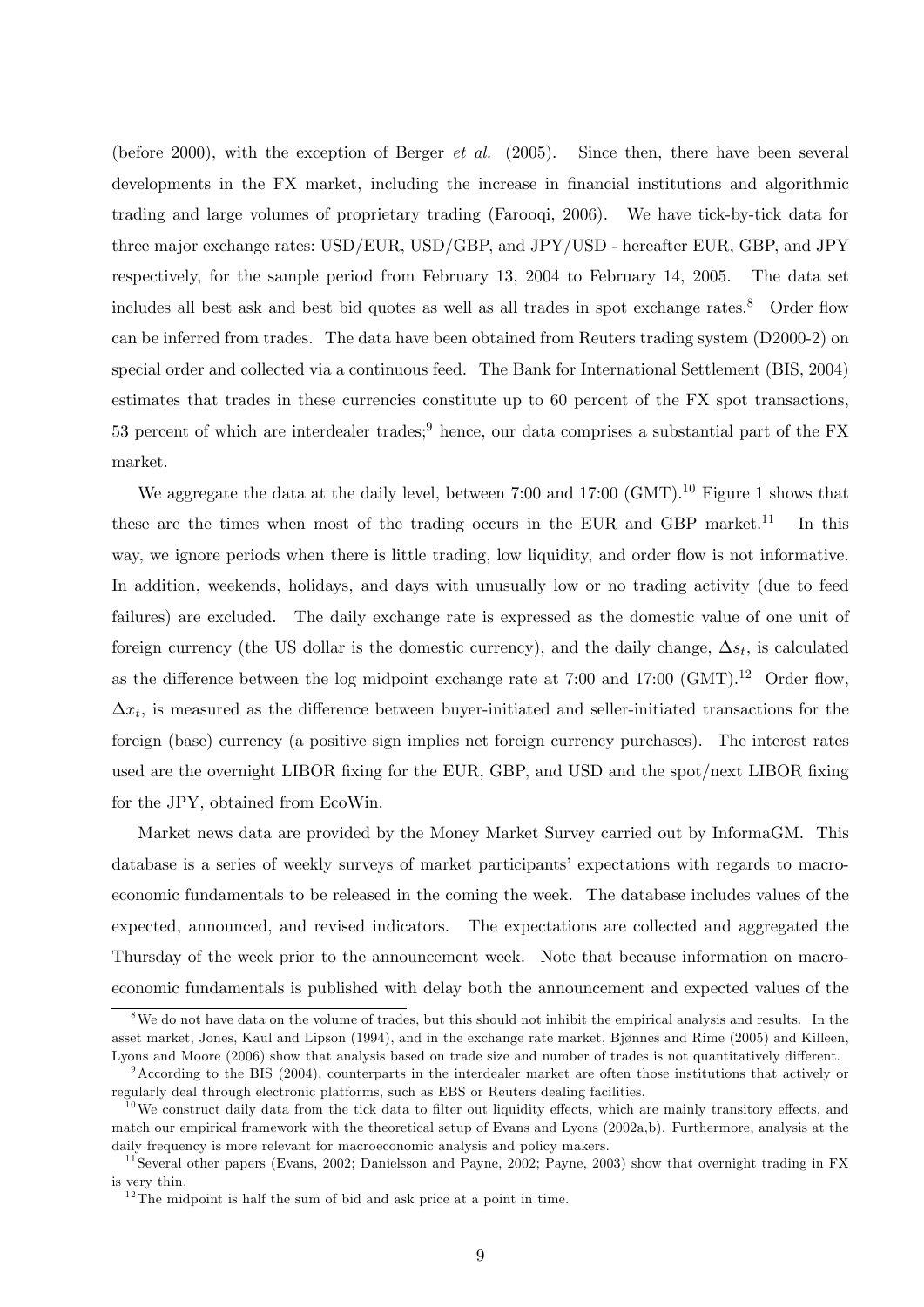variables do not pertain to the current period (month or quarter), but to the one before that. We use announcement information for the period 13 February, 2004 - 14 February, 2005 for the United States (US), European Monetary Union (EMU), and United Kingdom (UK).

The summary statistics for the daily exchange rate changes and order flows are reported in Panel A of Table 1. The characteristics of the exchange rate changes are very similar across currencies. The mean returns are slightly negative, but very close to zero, the standard deviations are of similar magnitude, and there is excess skewness and kurtosis. The mean daily order flows are positive, implying average positive demand for foreign currencies in the period under investigation. This does not come as a surprise given the high US budget deficit, the Iraq war, and increasing oil prices that have characterized the period under investigation. Standard deviations are fairly large, allowing for negative order flow and USD appreciation at certain periods in time. The GBP order flow exhibits the highest volatility and highest mean, while the JPY the lowest. This result might be due to the choice of aggregation for order flow, which excludes several trading hours where JPY trading is high.<sup>13</sup>

From Panel B of Table 1, there appears to be a high correlation between the exchange rates, not least due to the common denomination against the USD. The highest correlation is observed between EUR and GBP. Correlations between exchange rates and own order flow are very high, above 40 percent, and those with other currencies' order flows are considerable as well.

As a preliminary assessment, we estimate the contemporaneous relationship between order flow and exchange rates. We investigate the explanatory power of order flow alone, as well as the added value of order flow on the Uncovered Interest Parity (UIP) relationship. The results are presented in Table 2. The order flow coefficients are always positive and highly significant. The positive sign implies that an increase in order flow for the foreign currency will lead to an increase in the exchange rate (i.e. depreciation of the domestic currency).<sup>14</sup> JPY order flow impact on exchange rate changes is the highest, while GBP order flow is the lowest.<sup>15</sup> In the UIP regression, the interest rate differential coefficient is always statistically insignificant at the 10 percent level and has the wrong sign in the JPY equation. The Wald test statistic in this regression rejects the hypothesis that the interest rate differential coefficient is not different from zero. Hence, the power in the estimated equations comes from order flow, whose explanatory power varies between 18 percentage points for GBP and 42 percentage points for EUR.

In order to take advantage of the high correlation between exchange rate changes and order flows,

 $13$  In our sample 37% of the average daily trading in JPY occurs outside the chosen aggregation hours.

<sup>&</sup>lt;sup>14</sup>The magnitude of the order flow coefficients is comparable to those obtained by Evans and Lyons (2002a). 1000 net purchase transactions for the EUR will cause a 2.75% increase in the exchange rate.

 $15$ This is consistent with the Kyle (1985) model, which predicts that order flow has more impact in the less liquid markets. In our sampling procedure, JPY is the least traded exchange rate, hence the less liquid, while the GBP is the most traded currency.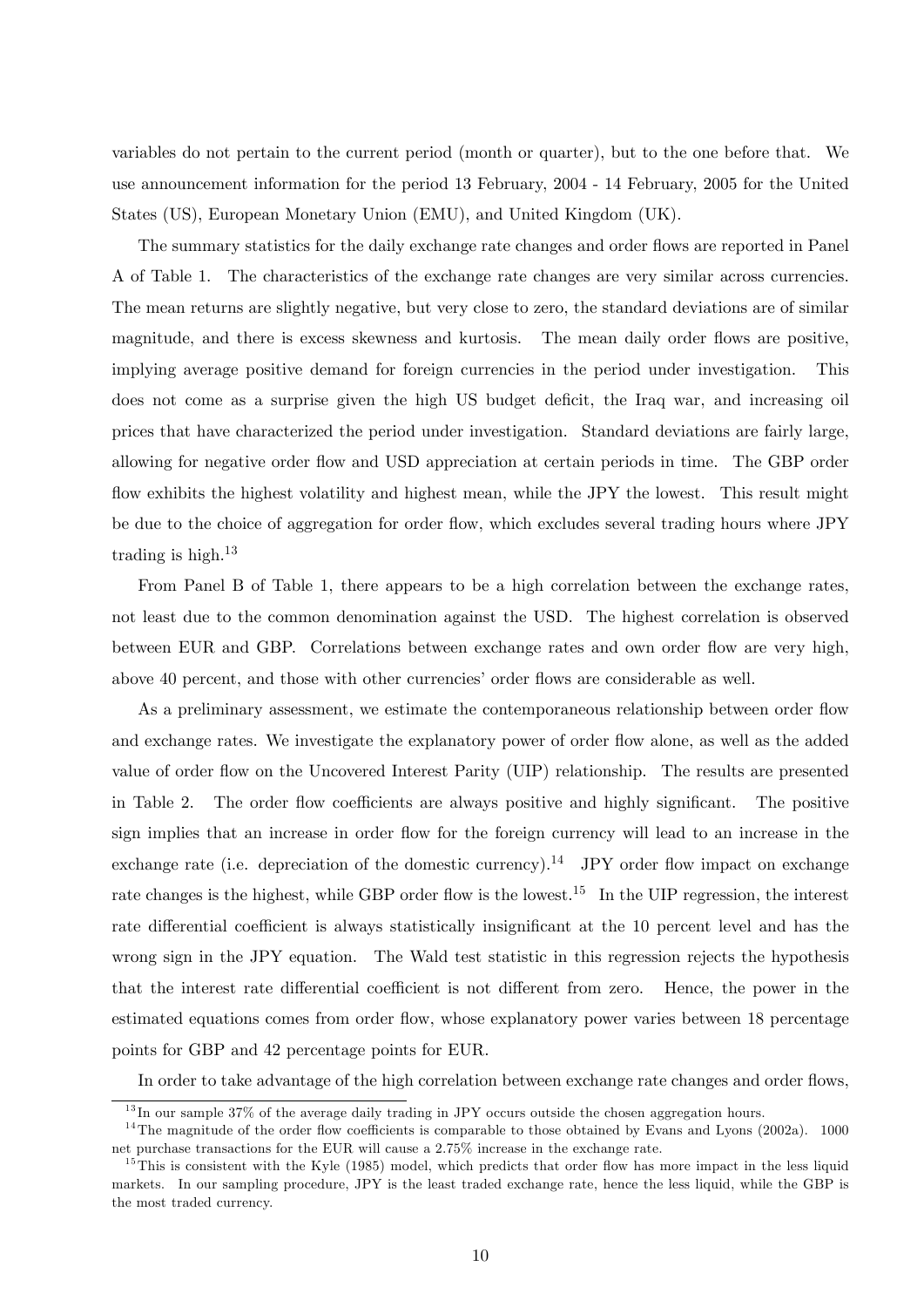we allow for cross-currency effects for order flow (portfolio balance effects) and use Zellner's (1962) 'seemingly unrelated' (SUR) estimator to estimate:

$$
S_t = A + BX_t + V_t,\tag{4}
$$

where  $S_t$  is a  $n \times 1$  vector of daily log exchange rate changes,  $S_t = [\Delta s_t^1, \Delta s_t^2, ..., \Delta s_t^n]'$ ;  $X_t$  is a  $n \times 1$  vector of order flows (own and other currencies),  $X_t = [\Delta x_t^1, \Delta x_t^2, ..., \Delta x_t^n]'$ ; B is an  $n \times n$ matrix of order flow (own and other currencies) coefficients; A is a vector of constant terms; and  $V_t$ is the residuals vector that incorporates public information. Our dataset comprises three currencies, hence  $n = 3$ . The results, presented in Table 3, show that using the portfolio balance approach yields an increase in explanatory power for all the currencies from 2 percentage points for EUR to 20 percentage points for GBP. Own order áow impact continues to be positive, albeit lower than in the single equation, and highly significant for all the exchange rate movements. The array of other exchange rates' order flow has a significant and positive effect on exchange rate changes (apart from JPY on EUR) even after accounting for own order flow impact. The Wald test statistic massively rejects the hypothesis that all the order flow coefficients in each regression are equal to zero.

## 4 Empirical Analysis I: The Predictive Power and Economic Value of Order Flow

We investigate the forecasting power of order flow, following the Evans and Lyons (2005a, 2006a) setup. In model (3), the individual is endowed with a larger set of information than the one available in reality, since macroeconomic information is published with delay. Defining the information set available in real time, equation (3) may be written:

$$
\Delta s_{t+1} = \frac{(1-b)}{b} (s_t - E_t^m f_t | \Omega_t) + \varepsilon_{t+1}^m. \tag{5}
$$

where  $\varepsilon_{t+1}^m \equiv (1-b) \sum_{i=0}^{\infty}$  $j=0$  $b^j\left(E_{t+1}^m - E_t^m\right) f_{t+j+1}$ , and  $\Omega_t$  is the information set available to economic agents at time t, which includes, *inter alia*,  $E_t^m f_{t-1}$ , current and lagged values of  $\Delta x_t$  and  $\Delta s_t$ . In this setup, there is scope for order flow to play a role in capturing fundamental information (the Örst term in equation 5) and changes in expectations (the second term in equation 5). If the market aggregates the order flow information only at the end of the day and order flow cumulates expectations, then it can provide the market with forecasting information.

We investigate the existence of forecastability using order flow information in the context of a simple portfolio balance model. The market needs one day to fully uncover aggregate order flow and daily order flow follows an  $AR(1)$  process. The exchange rate is modelled as a function of order flow and exchange rate lags, own and other currencies, as summarized by equation  $(6)$ :

$$
S_{t+1} = A + BX_t + \Gamma S_t + U_{t+1},\tag{6}
$$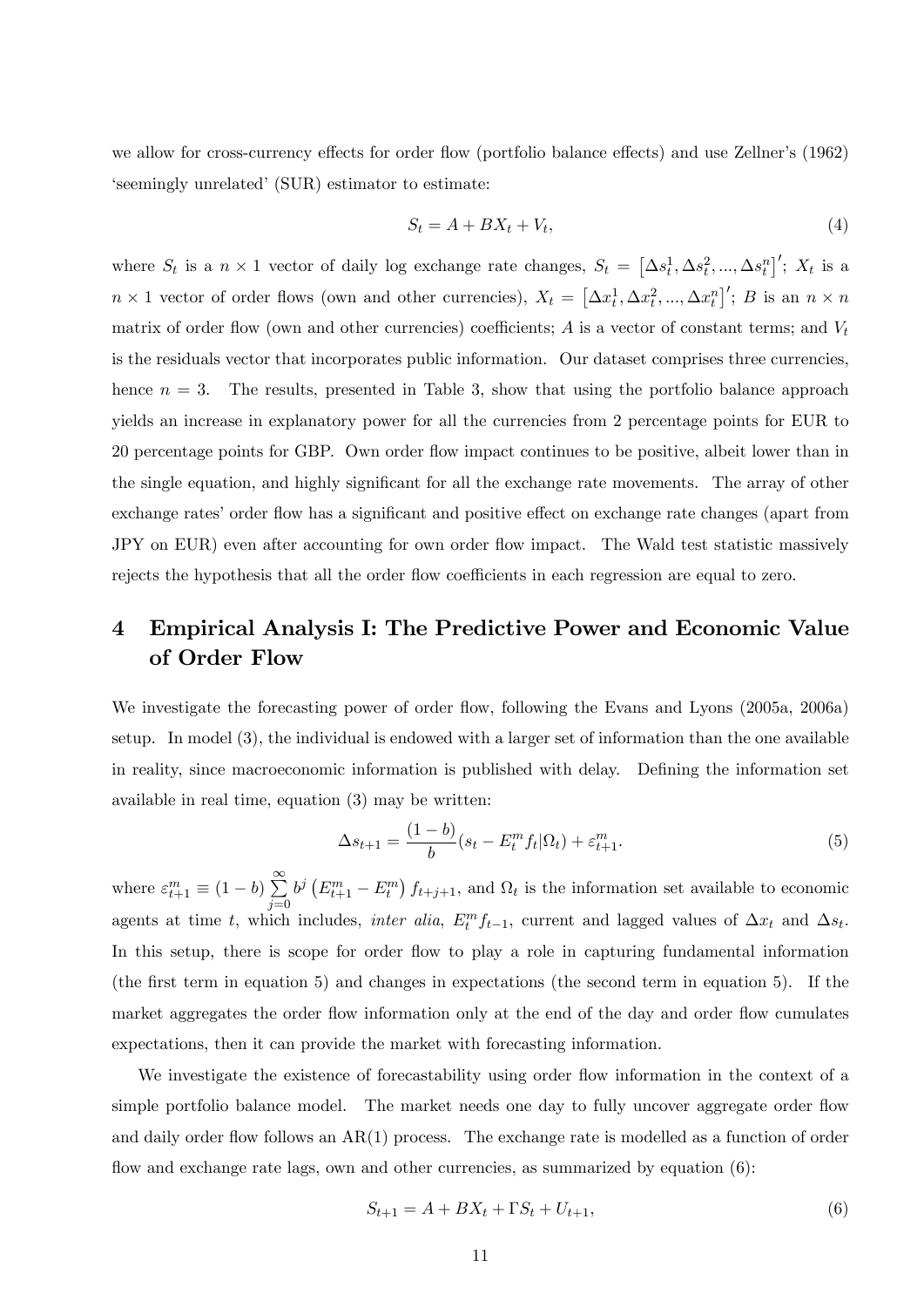where  $S_{t+1}$  is a  $3 \times 1$  vector of exchange rate changes,  $X_t$  is a  $3 \times 1$  vector of order flows, B is a  $3 \times 3$ matrix of order flow (own and other currencies) coefficients,  $S_t$  is a  $3 \times 1$  vector of lagged exchange rate changes,  $\Gamma$  is a  $3 \times 3$  matrix of exchange rate change (own and other currencies) coefficients, A is a vector of constants, and  $U_t$  is the vector of residuals that incorporates public information.<sup>16</sup>

In this section, we discuss the set up employed to evaluate the forecasting ability of order flow for exchange rates. We use a Sharpe ratio maximizing framework to assess the portfolio performance attained by investing in a currency strategy, based on exchange rate forecasts. Subsequently, the results obtained are presented and discussed and finally, we provide evidence for the robustness of the results.

#### 4.1 Model Selection and Portfolio Weights

In order to select the forecasting model and to evaluate the forecasts, we take the perspective of a trader who uses the general exchange rate model (6) or a restricted form of it for daily prediction of the exchange rate to allocate resources/capital and make profits. We do not assume a utility function for the investor, but instead the investor maximizes the trade off between mean and variance using the Sharpe ratio (SR). The Sharpe ratio or the return-to-variability ratio (Sharpe, 1966) measures the risk adjusted returns from a portfolio or investment strategy and is widely used by investment banks and traders to evaluate investment strategies and trading performance. The Sharpe ratio is defined as:

$$
SR = \frac{R_p - R_f}{\sigma_p},\tag{7}
$$

where  $R_p$  is the annualized return from the investment,  $R_f$  is the annualized return from the risk free asset, and  $\sigma_p$  is the annualized standard deviation of the investment returns (assuming that the standard deviation of the risk free asset is zero).

The investor is assumed to have an initial wealth of \$1000 that he invests everyday in three risky assets (currencies) and one riskless asset (overnight deposit). He has a daily horizon and constructs a dynamically rebalanced portfolio that maximizes the Sharpe ratio. In order to choose a forecasting model, he starts from the prior that it is order flow that incorporates the relevant forecasting information, therefore he sets  $\Gamma = 0$  in model (6) and follows a general-to-specific procedure starting from a portfolio balance model of order flows  $S_{t+1} = A + BX_t + U_{t+1}$  to a model where the exchange rate

$$
\left( \begin{array}{c} \Delta s_{t+1}^{EUR} \\ \Delta s_{t+1}^{ABP} \\ \Delta s_{t+1}^{IPY} \end{array} \right) = \left( \begin{array}{ccc} \alpha_{11,t} \\ \alpha_{21,t} \\ \alpha_{31,t} \end{array} \right) + \left( \begin{array}{ccc} \beta_{11} & \beta_{12} & \beta_{13} \\ \beta_{21} & \beta_{22} & \beta_{23} \\ \beta_{31} & \beta_{32} & \beta_{33} \end{array} \right) \left( \begin{array}{ccc} \Delta x_{t}^{EUR} \\ \Delta x_{t}^{GBP} \\ \Delta x_{t}^{IPY} \end{array} \right) + \left( \begin{array}{ccc} \gamma_{11} & \gamma_{12} & \gamma_{13} \\ \gamma_{21} & \gamma_{22} & \gamma_{23} \\ \gamma_{31} & \gamma_{32} & \gamma_{33} \end{array} \right) \left( \begin{array}{c} \Delta s_{t}^{EUR} \\ \Delta s_{t}^{GBP} \\ \Delta s_{t}^{IPY} \end{array} \right) + \left( \begin{array}{c} v_{11,t} \\ v_{21,t} \\ v_{31,t} \end{array} \right),
$$

<sup>&</sup>lt;sup>16</sup>The expanded form of equation  $(6)$  is the following:

where  $\Delta s_i^j$  are exchange rate changes,  $\Delta x_i^j$  represent daily order flow,  $\beta_{ij}$  are coefficients of own and other currencies order flow,  $\gamma_{ij}$  are coeffiecient of own and other currencies changes in the exchange rate,  $\alpha_t$  are constants, and  $v_t$  are residuals.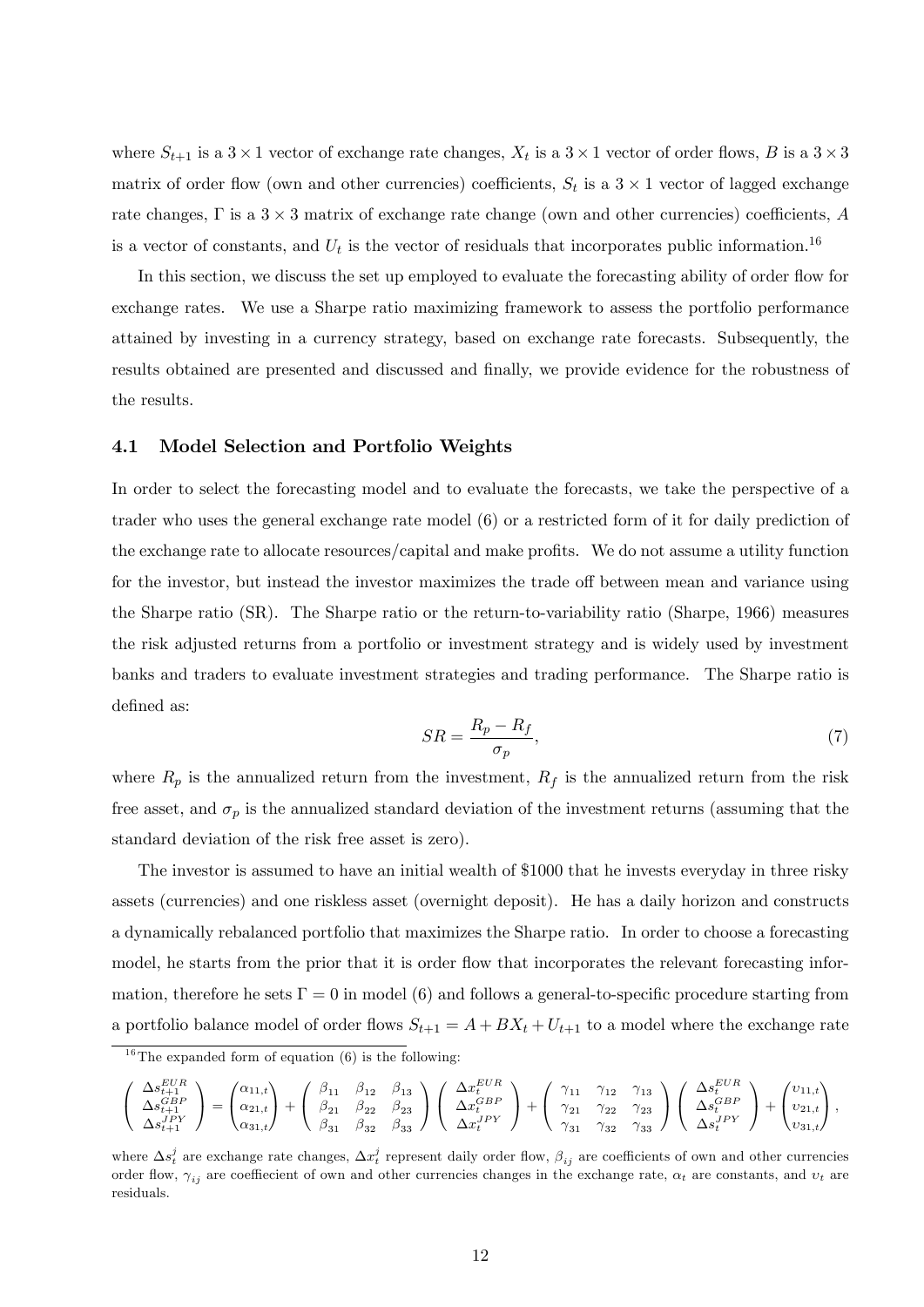is determined only by own order flow. After obtaining the forecast for each exchange rate  $(\Delta \tilde{s}_t^j)$  $_{t+1:t}^{\jmath}),$ he invests only in those currencies for which the expected excess return is positive:

$$
\widetilde{s}_{t+1:t}^j - s_t^j \times (1+i_t) > 0, \qquad j = EUR, GBP, JPY \tag{8}
$$

where  $\widetilde{s}_t^j$  $t_{t+1:t}$  is the forecast exchange rate at 17 (GMT) in day  $t+1$ ,  $s_t^j$  $t_i$  is the exchange rate for day t at 17 (GMT).<sup>17</sup> The investor chooses the weights to allocate to each instrument proportionally to the expected return from each of them based on day t information  $R_{p,t+1:t}$ , where  $R_{p,t+1:t}$  $\frac{3}{2}$  $\sum_{j=1}^{8} \Delta \tilde{s}_{t+1|t}^j + i_t, j = EUR, GBP, JPY$ , and  $i_t$  is the overnight LIBOR USD interest rate:

$$
w_t^j = \frac{\Delta \tilde{s}_{t+1:t}^j}{\tilde{R}_{p,t+1:t}}, \text{ and } w_t^i = \frac{i_t}{\tilde{R}_{p,t+1:t}} \quad j = EUR, GBP, JPY,
$$
\n
$$
(9)
$$

where  $w_t^j$  $t_i$  are the time-dependent weights attached to each risky asset and  $w_t^i$  is the weight on the riskless asset.<sup>18</sup> We do not explicitly model volatility, and the standard deviation is assumed to be constant and works purely as a scaling factor. On day  $t + 1$ , the investor closes his position and calculates the return from the investment. At the end of the period he calculates the annualized return and standard deviation and computes the annualized Sharpe ratio. This setup implies that the investor does not do any short selling.

The forecasting model is chosen by evaluating the in-sample Sharpe ratio yielded by the strategy described above for the period  $13/2/2004-14/6/2005$ . The investor examines the profitability of exchange rate forecasts generated by several models starting from the more general specification in  $(6)$  to a narrow specification with only lagged own order flow. The in-sample "forecasts" are the explained part of the exchange rates for day  $t + 1$ , i.e. the difference between the exchange rate and the residual from the system estimation in day  $t+1$ . He forecasts the exchange rate changes between 7-17 for day  $t + 1$  matching the portfolio balance model setup and closes the position at 17 PM of day  $t + 1$ . In order to allow for enough observations for the estimation, we calculate the in-sample Sharpe ratios for all the possible models (and present some of them) after the first 30 observations and allow for an increasing number of observations in-sample for the estimation of the model (thus, leave fewer observations to calculate the Sharpe ratio).

In Panel A of Table 4, we present the Sharpe ratios for four models. M1 is the best forecasting

<sup>18</sup>The way  $w_t^j$  is calculated is equivalent to a strategy that invests equally in all assets:  $\sum_{j=1}^3 w_t^j + w_t^i =$  $\sum_{j=1}^{3} (\Delta \tilde{s}_{t+1:t}^{j}/N)+(i_{t})/N$  $(\tilde{R}_{p,t+1:t})/N$  =  $\sum_{j=1}^3 \Delta \tilde{s}^j_{t+1:t}+i_t$  $\frac{\widetilde{\Delta s}_{t+1:t}+i}{\widetilde{R}_{p,t+1:t}}=1$ , because  $(\widetilde{R}_{p,t+1:t})/N=\sum_{i=1}^3$  $\sum_{j=1}^{8} (\Delta \tilde{s}^j_{t+1|t}/N) + (i_t)/N.$ 

 $17$ This decision rule ensures that observations that are not usable by the investor, but statistical criteria like RMSE, MAE, etc. take into account, are ignored.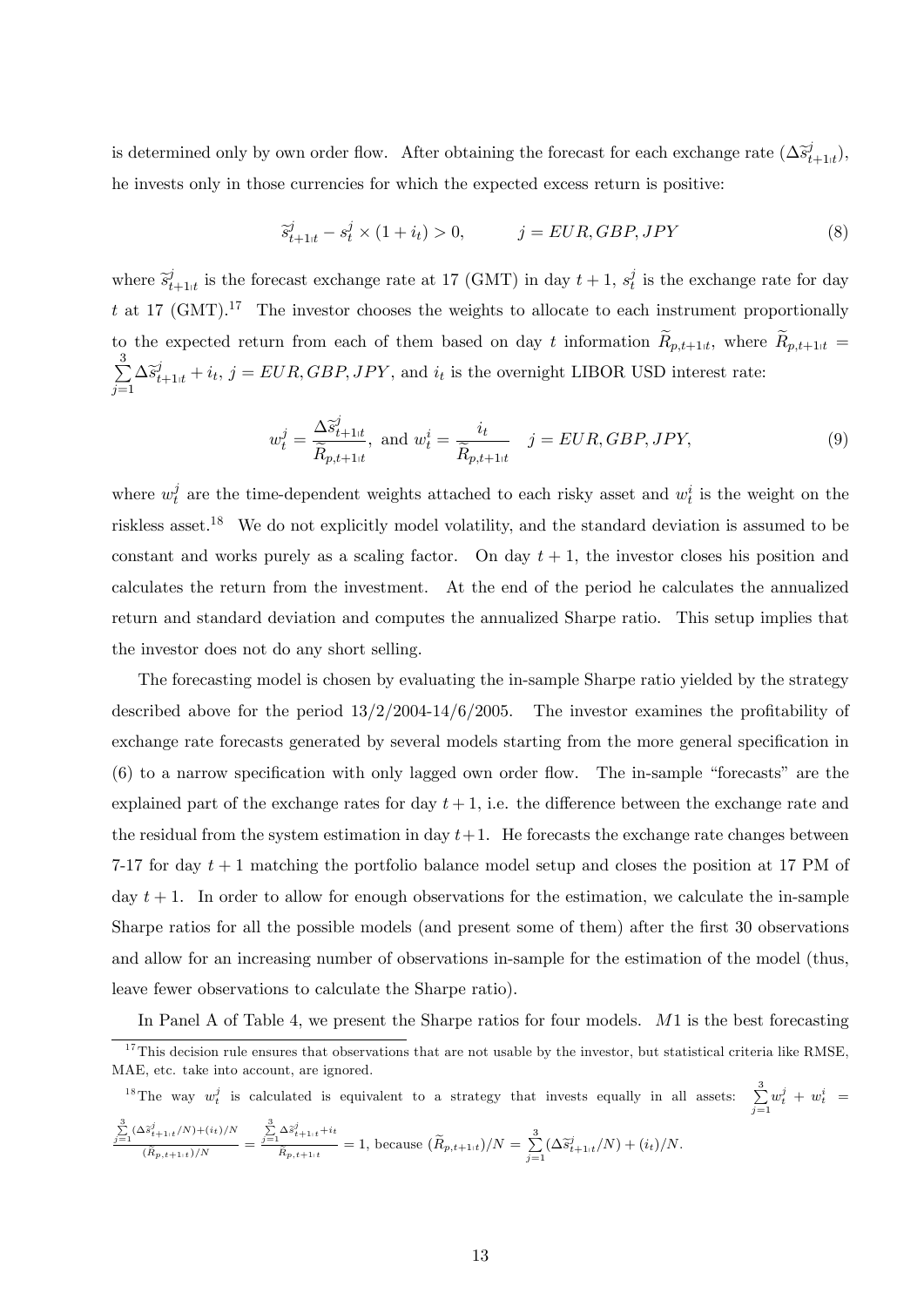model selected after implementing a general-to-specific procedure and may be written as follows:

$$
S_{t+1} = A + \begin{pmatrix} \beta_{11} & 0 & \beta_{13} \\ \beta_{21} & 0 & \beta_{23} \\ \beta_{31} & 0 & 0 \end{pmatrix} X_t + U_{t+1},
$$
\n(10)

where  $S_{t+1}$  is a  $3 \times 1$  vector of exchange rate changes,  $X_t$  is a  $3 \times 1$  vector of order flows, A is a vector of constants, and  $U_t$  is a  $3 \times 1$  vector of residuals. In this model, exchange rate lags are set to zero and the forecasting power derives only from order flow.  $M2$  is a more general version of  $M1$  that includes lags of the exchange rate  $S_t$  to account for the possibility of feedback trading (Danielsson and Love, 2006):

$$
S_{t+1} = A + \begin{pmatrix} \beta_{11} & 0 & \beta_{13} \\ \beta_{21} & 0 & \beta_{23} \\ \beta_{31} & 0 & 0 \end{pmatrix} X_t + \begin{pmatrix} \gamma_{11} & \gamma_{12} & \gamma_{13} \\ \gamma_{21} & \gamma_{22} & \gamma_{23} \\ \gamma_{31} & \gamma_{32} & \gamma_{33} \end{pmatrix} S_{t+1} + U_{t+1}.
$$
 (11)

M3 is a general model that includes lags of own and other currencies order flow as presented in equation (6), and  $M4$  is classical benchmark, the random walk with a drift. The best model,  $M1$ always yields Sharpe ratios around 4, while the other models exhibit either negative or lower Sharpe ratios than model  $M1.^{19}$ 

These Sharpe ratios are very high, but one must keep in mind that these are in-sample calculations, deriving from the goodness of fit of the model. The results demonstrate the superiority of lagged order áow information as compared to other variables in explaining exchange rates. In Panel B, we show a representative form of model M1, where the exchange rates are a function of own lagged order flow and JPY order flow is a determinant of both the EUR and GBP exchange rate. All own lagged order flow coefficients are positive and highly significant. The equality of the own lagged order flow coefficients is not rejected by the Wald test. Panel C of Table 4 shows that there is very high cross-correlation in the residual covariance matrix that drives the high explanatory power of the system of equations for the exchange rate.

An important caveat in this analysis is the assumption of constant volatility and the choice of weights that maximize only expected returns. We address this issue in the robustness section, by choosing weights that maximize the return to volatility ratio (Sharpe ratio). In this case, the investor invests in a particular currency, if the volatility adjusted excess return is greater than 0:

$$
\frac{\tilde{s}_{t+1}^j - s_t^j \times (1 + i_t)}{\sigma_t^j} > 0, \qquad j = EUR, GBP, JPY,
$$
\n(12)

where  $\sigma_t^j$  $_t^j$  is the unconditional standard deviation of the exchange rate up to time t, assuming that

 $19$ The superiority of model M1 is observed against other models, which are not presented and discussed to conserve space.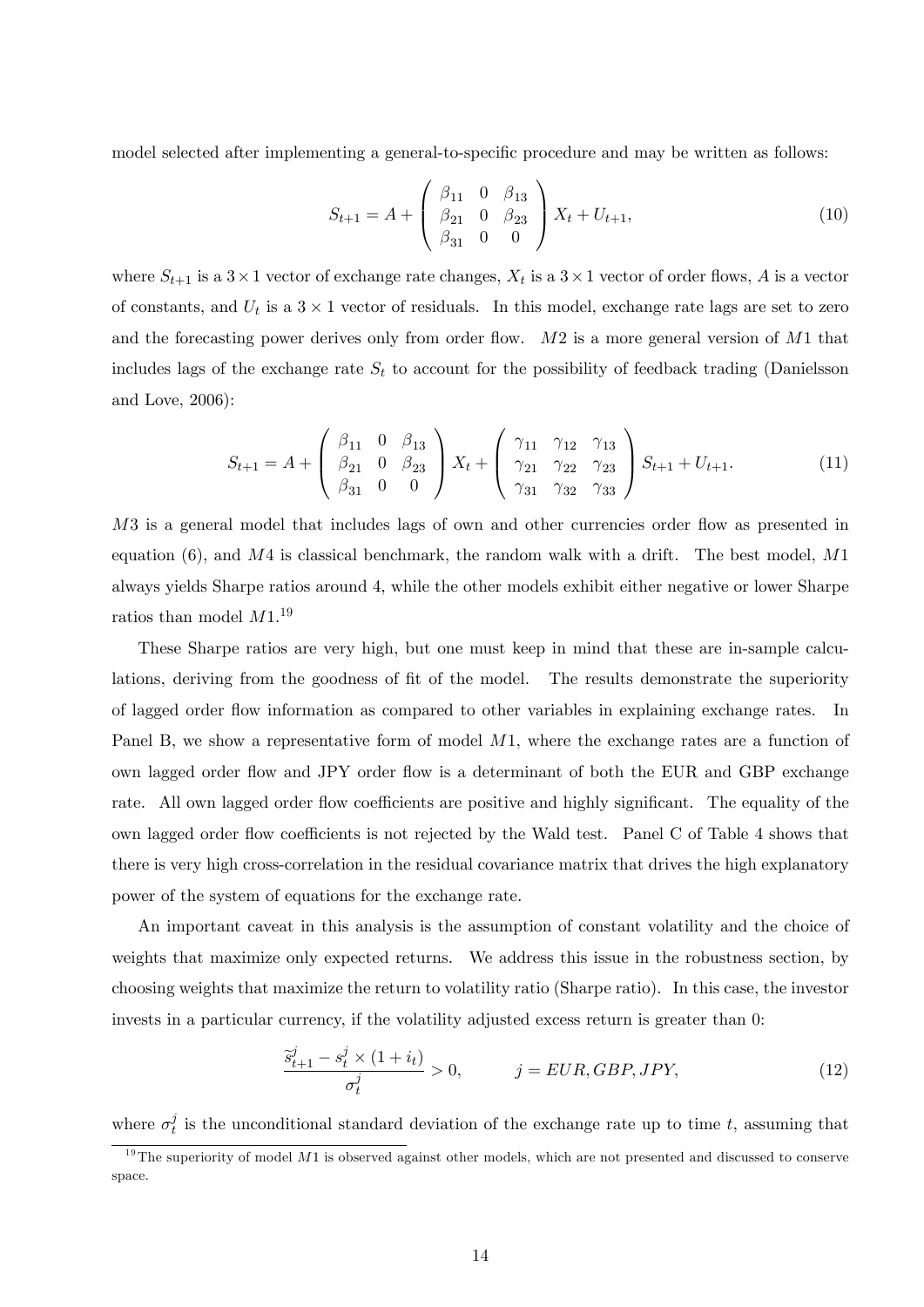$E_t \sigma_{t+1}^j = \sigma_t^j$  $t_t^j$ . The weights allocated to each currency are determined as:

$$
w_t^j = \frac{\widetilde{SR}^j}{\sum\limits_{j=1}^3 \widetilde{SR}^j} = \frac{\frac{\Delta \widetilde{s}_{t+1:t}^j}{\sigma_t^j}}{\sum\limits_{j=1}^3 \frac{\Delta \widetilde{s}_{t+1:t}^j}{\sigma_t^j}}, \quad j = EUR, GBP, JPY,
$$
\n(13)

where  $\widetilde{SR}^j$  is the expected Sharpe ratio from the investment in each asset  $j$ .<sup>20</sup> In this case, the interest rate is not included in the investment choice, because theoretically the interest rate is a riskless asset, thus its standard deviation is equal to zero, and its Sharpe ratio is not tractable. As a result, we allow for an investment in the overnight deposit only when all the forecasts do not pass the benchmark, or when the forecasts are missing due to missing data. In this setup, the investor continues not to undertake any short-selling activity.

### 4.2 The Performance of the Forecasting Model Out of Sample

The remaining two-thirds of the sample,  $15/6/2004-14/2/2005$  are used, to evaluate the model outof-sample. The models, strategy formation, and investment setup are the same as described in the previous section. The forecast is done differently from the in-sample estimation, because, in a realistic out-of-sample setup, the exchange rate at 7 AM in day  $t + 1$  is not part of the investor's information set on day  $t$ . Hence, at 17 PM of day  $t$ , the investor forecasts the exchange rate for each hour (between 7 and 17) of day  $t + 1$ , and in day  $t + 1$  he closes the position at the hour for which he has made the forecast.<sup>21</sup> In this setup, the investor estimates the available model using as a dependent variable the change in the exchange rate between each hour (between 7 and 17) of day  $t + 1$ , and 17 PM in day t, while the explanatory variable remains order flow aggregated between 7-17 in day t. The model parameters are re-estimated for all the forecasting times. Allowing for the parameters to change across the different times of the day, enables us to capture the different impact that each order áow variable has during the day, depending on liquidity. Forecasts are calculated recursively; thus, the estimating sample increases daily and the model parameters are re-estimated every day. Daily re-estimation of the parameters is in fact a slightly unrealistic and restrictive assumption, since a real trader would actually not only update the parameters daily, but he would update the model (i.e. explanatory variables) every week to choose the best model.

The forecasting results are presented in Table 5. The best in-sample model, M1, yields Sharpe ratios ranging from 0.48 to 2.74 depending on which hour of the day the investor closes his position. The average Sharpe ratio for  $M1$  is 1.52 and has a standard deviation of 0.56, which implies that

<sup>&</sup>lt;sup>20</sup>The calculation  $w_t^j$  is equivalent to that of a strategy where the investor equally invests in each asset. Refer to footnote 19 for a derivation of the condition.

<sup>&</sup>lt;sup>21</sup> For example, he forecasts the change in the exchange rate between 17 PM of day t and 7 AM of day  $t + 1$ , and closes the position at 7 AM on day  $t + 1$ , realizing a return  $\frac{s_{t+1}^{7AM} - s_t^{17PM}}{s_t^{17PM}}$ .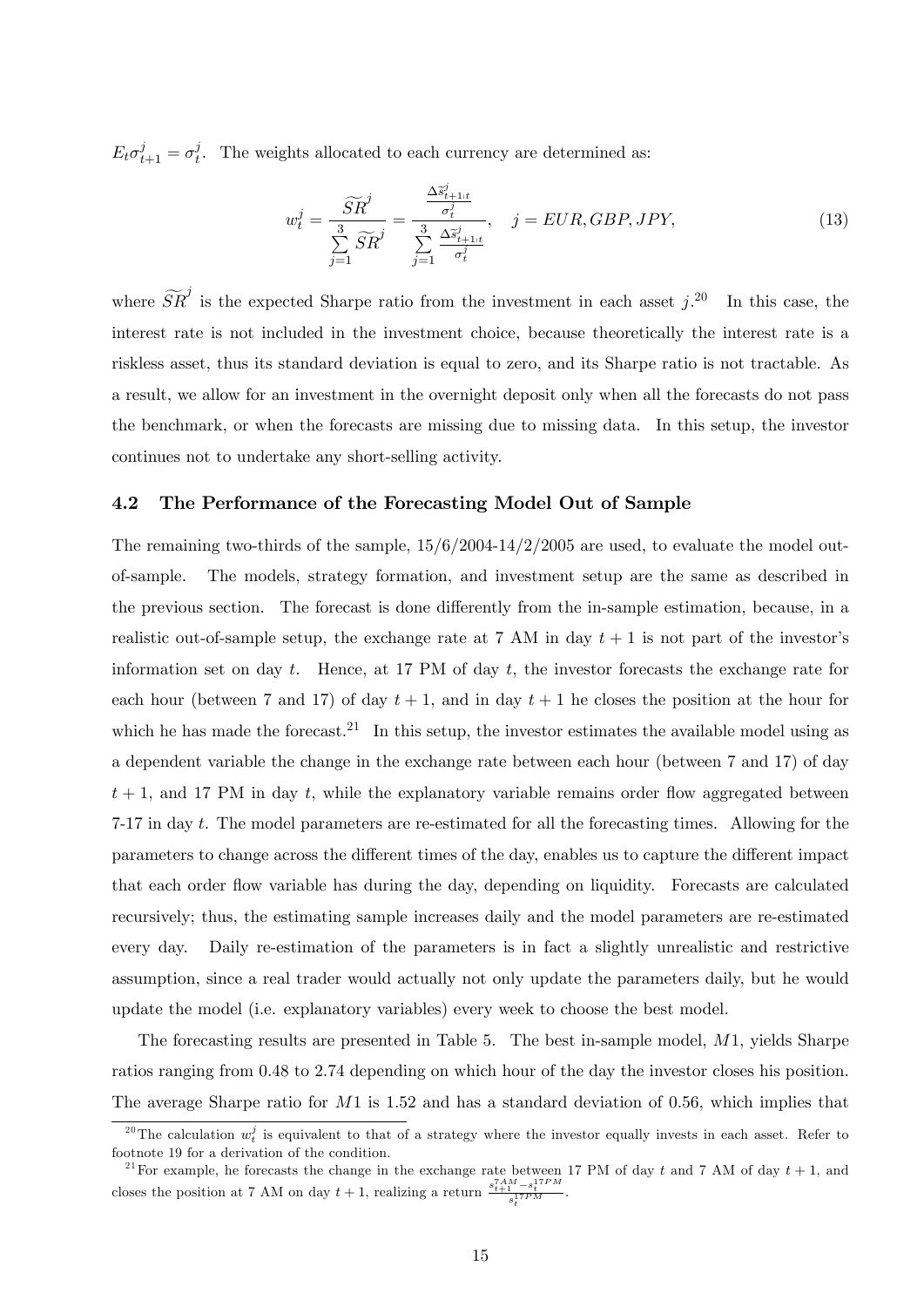the model used can yield consistently high Sharpe ratios throughout the day. These Sharpe ratios are very high, compared to others found in the literature. The typical Sharpe ratio from a buyand-hold strategy in the S&P 500 is between 0.4 (Sharpe, 1994; Lyons, 2001a) and 0.5 (Cochrane, 1999), depending on the sample period used.<sup>22</sup> Research on fund performance shows that at best hedge funds reach a mean Sharpe ratio of 0.36 for the period 1988-1995 (Ackermann, McEnally and Ravenscraft, 1999), while the mean Sharpe ratios for off-shore hedge funds range between 0.94 -1.19 (depending on how cross sectional returns are aggregated) (Brown, Goetzmann and Ibbotson, 1999). The lowest Sharpe ratio is attained at 13 PM, which is the period with the lowest liquidity in the market (Figure 1), but it is still higher than the S&P 500 and hedge funds Sharpe ratios. The addition of other explanatory variables most of the time leads to very poor out-of-sample performance of the model. Models  $M2, M3$ , and  $M4$  can beat the best order flow model in 4 out of 11 cases, but the average Sharpe ratio from  $M1$  is at least four times higher than that of the other models, and its standard deviation is the lowest. This implies that the forecasting power derives from order flow (own and other currencies) and not from other variables.

The evolution of wealth for each of the trading hours examined is presented in Figure 2. From this graph, we understand that the high Sharpe ratios are due to relatively high returns and low variance of the investment. The evolution of investment for the forecast for 16 PM is the best example of an active trading strategy with a good Sharpe ratio. We notice that most of the return in this case is generated from active trading and in the worst case scenario the investor loses 2 percent of his wealth but ultimately increases his wealth by as much as 6.5 percent in an 8 months period (3 and 9.75 percent in terms of annualized returns, respectively). The low Sharpe ratio at 13 PM appears to be due to losses in active management over a prolonged period of time at the beginning of the sample and not very high returns in the profit making period. The highest Sharpe ratio obtained by closing the position at 10 AM is due to positive returns every time there is an investment in the exchange rate and the low variance of the returns. There are two cases, 15 and 17 PM, in which the investor never incurs any losses from trading.

We consider these results to be conservative for several reasons. Firstly, in this setup the investor does not undertake short selling, hence the maximum he can lose is all his wealth. This assumption implies that the investor does not take high risks to create higher profits. Secondly, the investor is forced to close his position at a certain point (hour) in time, when realistically, he could place a limit order that allows him to make higher profits in the day. If tomorrow's exchange rate is forecast to be  $\tilde{s}_t^j$  $t_{t+1:t}$ , he can place a limit order higher than  $\tilde{s}_t^j$  $t_{t+1:t}$ , and if the order is hit he makes

<sup>&</sup>lt;sup>22</sup>Sharpe ratio values for exchange rate investments and trading strategies are scarce. Sarno, Valente and Leon (2006) calculate Sharpe ratios from forward bias trading that vary between 0.16 and 0.88, while Lyons (2001a) reports a Sharpe ratio of 0.48 for an equally weighted investment on six exchange rates.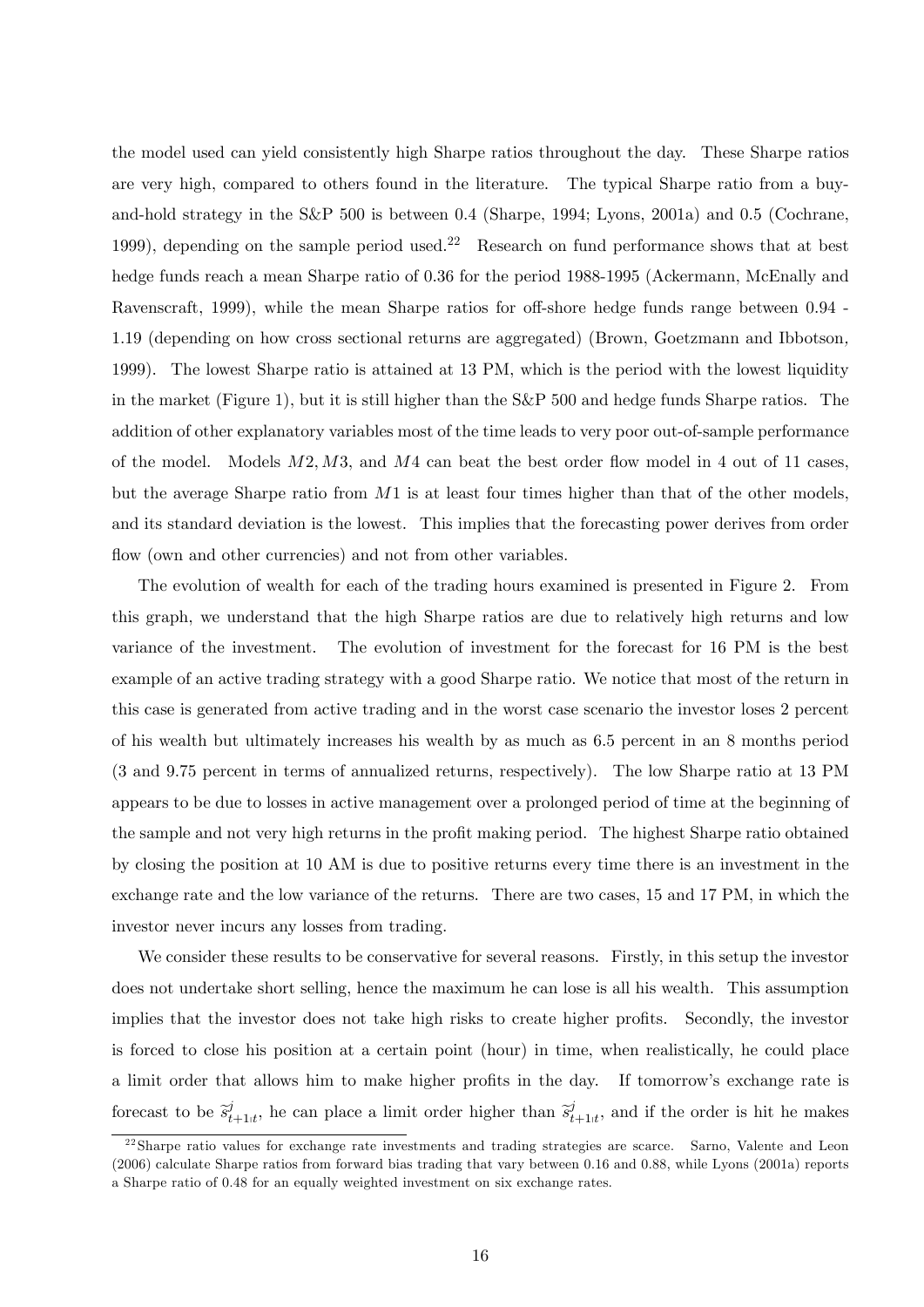even higher profits. Furthermore, a trader can place limit orders that expire at every hour of the day and accumulate more profits during the day. Thirdly, in reality the investor would update the model periodically, searching for the best fitting and forecasting model every week. Our investor does not do this, but he uses the same model all the time.

#### 4.3 Robustness Checks and Transaction Costs

#### 4.3.1 In-Sample Robustness

In our in-sample analysis, the investment weights were chosen by assuming that volatility is constant, hence ignored in the investment choice. In this section, we relax this assumption and use the Sharpe ratio to decide on whether to invest in a currency and the weight allocated to each currency as described in equations (12) and (13). The results presented in Panel A of Table 6, show that the in-sample Sharpe ratios obtained under the Sharpe ratio rule are similar to those obtained under return maximization, albeit slightly higher. Model M1 continues to be the one that yields the highest in sample Sharpe ratios, and our results are not hindered by the use of expected returns only as the determinant for asset allocation.

#### 4.3.2 Out-of-Sample Robustness and Transaction Costs

The robustness of the out-of-sample results is tested by: examining the extent to which returns come from active currency management and assessing the impact of transaction costs.

In order to determine whether the high Sharpe ratios are a function of active currency trading, we amend the trading rule and the investment opportunities, by removing the interest rate investment possibility. As a result, the investor invests in currency j only if  $\tilde{s}_{t+1:t}^j - s_t^j > 0$ , and when all forecast are missing (due to missing data) or negative, he does not invest at all. In this way, we reduce the hurdle the forecast has to pass to be eligible for investment, implying an increase in active portfolio management and increased weights in not so profitable assets. The results for this strategy are presented in Panel B of Table 6. On average, all the Sharpe ratios decrease and the average Sharpe ratio for M1 decreases to 1.13 (still well above 0.5), but it remains much higher than the models  $M2, M3$ , and  $M4$ . This does not mean that the high Sharpe ratios reported in the previous section are due to investment in the overnight deposit rate, but that they are dependent on the hurdle rate established. There is only one instance in which the Sharpe ratio increases, for 16 PM which is the hour with the highest active trading.

To check for the profitability of the trading strategy we introduce transaction costs  $(TC)$  both in the decision rule of the investor and the return from investment. Now the investor invests only if  $\tilde{s}_{t+1|t}^j - s_t^j \times (1 + i_t) - TC > 0$  and pays a transaction cost for each unit of foreign currency bought and sold. Transactions costs are assumed to be 0.0001 cent (1 pip), 0.0002, and 0.0004 per unit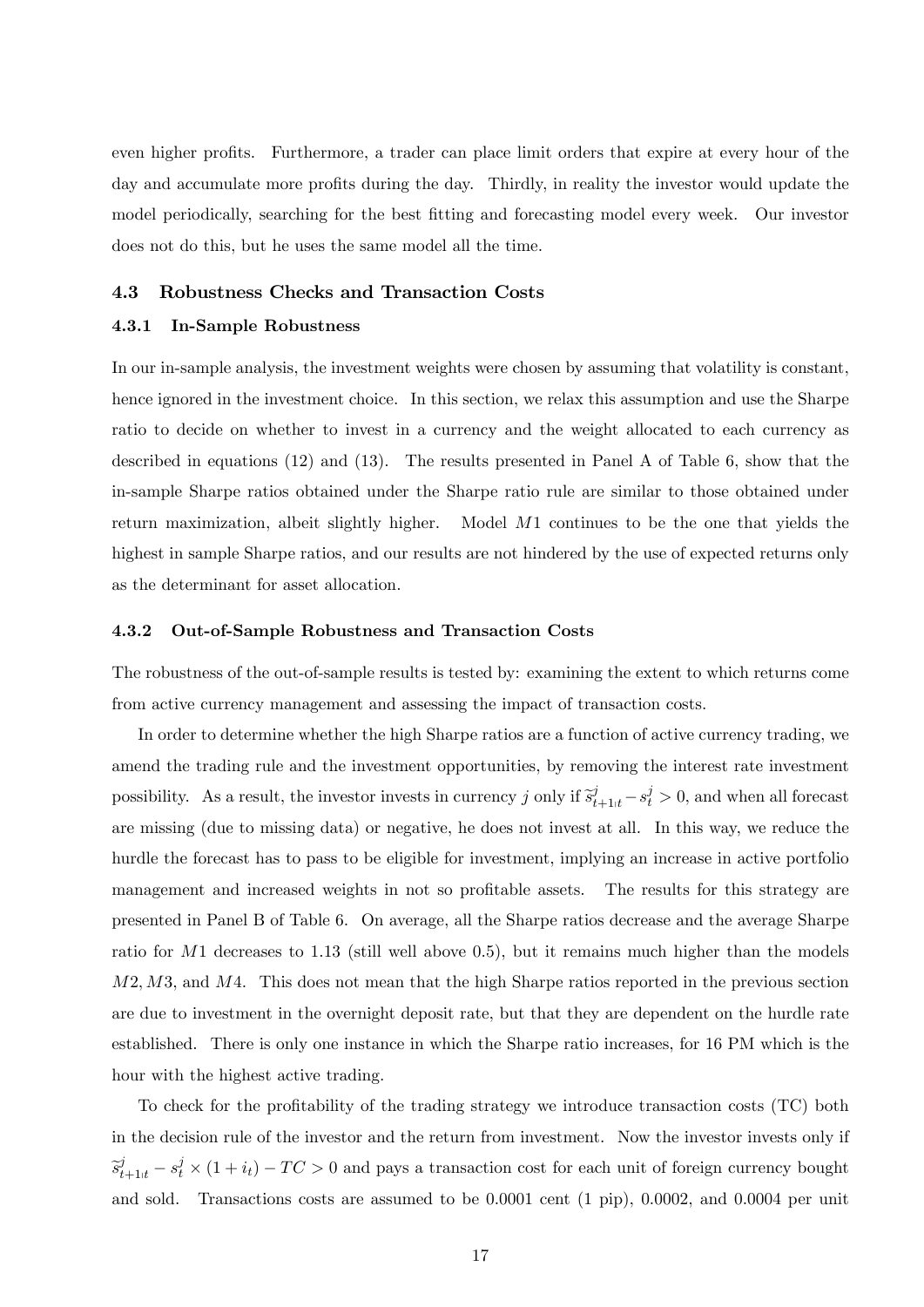of currency traded, to represent low, medium, and high costs, which ought to cover for the bid-ask spread and other institutional costs. The introduction of transaction costs implies a higher hurdle rate for investment; hence, will induce less trading and higher profits from the periods for which there is trading. Transaction costs reduce the mean Sharpe ratios for all the models estimated, as presented in Panel C of Table 6. The higher the transaction costs the lower the average Sharpe ratio and the higher the standard deviation. Nonetheless, the average Sharpe ratio for M1 in the worst case scenario is 0.82 (still higher than 0.5), and there are still Sharpe ratios for certain hours of the day that are higher than the baseline results and higher than 2, while for the other models the average Sharpe ratios are at best lower than  $0.5$  or less than  $0.23$ 

#### 4.3.3 Alternative Portfolio Weights Choice

The portfolio selection procedure employed in this paper is intuitive and resembles the decision making process generally used by investment banks in this context. However, it has the shortcoming that we cannot guarantee that the resulting portfolio choice is efficient, either conditionally or unconditionally. Therefore, we test the robustness of our Sharpe ratio results to using an alternative optimization problem of the mean-variance investor. Specifically, we employ a dynamic mean-variance framework that maximizes the expected return subject to achieving a target level of volatility, to choose investment weights. In each period  $t$ , the investor maximizes expected returns as follows:

$$
\max_{w_t} \left\{ \sum w_t^{j'} \Delta \tilde{s}_{t+1|t}^j + (1 - (\sum_{j=1}^3 w_t^j)')_{it} \right\},\tag{14}
$$

and chooses the weights to be allocated in each asset:

$$
w_t^j = \frac{\sigma_P^*}{\sqrt{C_t}} \Sigma_t^{-1} (\Delta \tilde{s}_{t+1:t}^j - 1i_t), \text{ and } w_t^i = 1 - w_t^j \quad j = EUR, GBP, JPY,
$$
 (15)

where  $\sigma_P^*$  is the the target conditional volatility of the portfolio returns,  $C_t = (\Delta \tilde{s}_{t+1:t}^j - 1_i)_i^i \sum_t^1 (\Delta \tilde{s}_{t+1:t}^j 1i_t$ ), and  $\Sigma_t^{-1}$  is the variance-covariance matrix of  $\Delta s_t$ , assuming that  $E_t \Sigma_{t+1}^{-1} = \Sigma_t^{-1}$ .<sup>24</sup> As in the core results, we assume that short selling is not allowed, i.e. the investment weights are constrained to be greater than zero,  $w_t^j > 0$  and  $w_t^i > 0$ . The target volatility is assumed to take four values (5, 10, 20, and 30 percent), encompassing a wide range of variance preferences. The average Sharpe ratios for each strategy under the different target volatilities are presented in Panel D of Table 6.<sup>25</sup>

 $23$ The same discussion follows when the interest investment and the transactions costs are applied simultaneously. The results are not reported to conserve space but are available from the authors upon request.

 $^{24}$ All models considered in this paper assume constant volatility (variance-covariance matrix). Hence the only source of time variation in  $\Sigma$  is due to the fact that the empirical exchange rate models are re-estimated recursively over the forecast sample, so that the volatility forecast for time  $t + 1$  conditioned on information t is equal to the covariance estimated using data up to time t.

<sup>&</sup>lt;sup>25</sup>The results according to each trading hour are not presented to conserve space, but are available from the authors upon demand.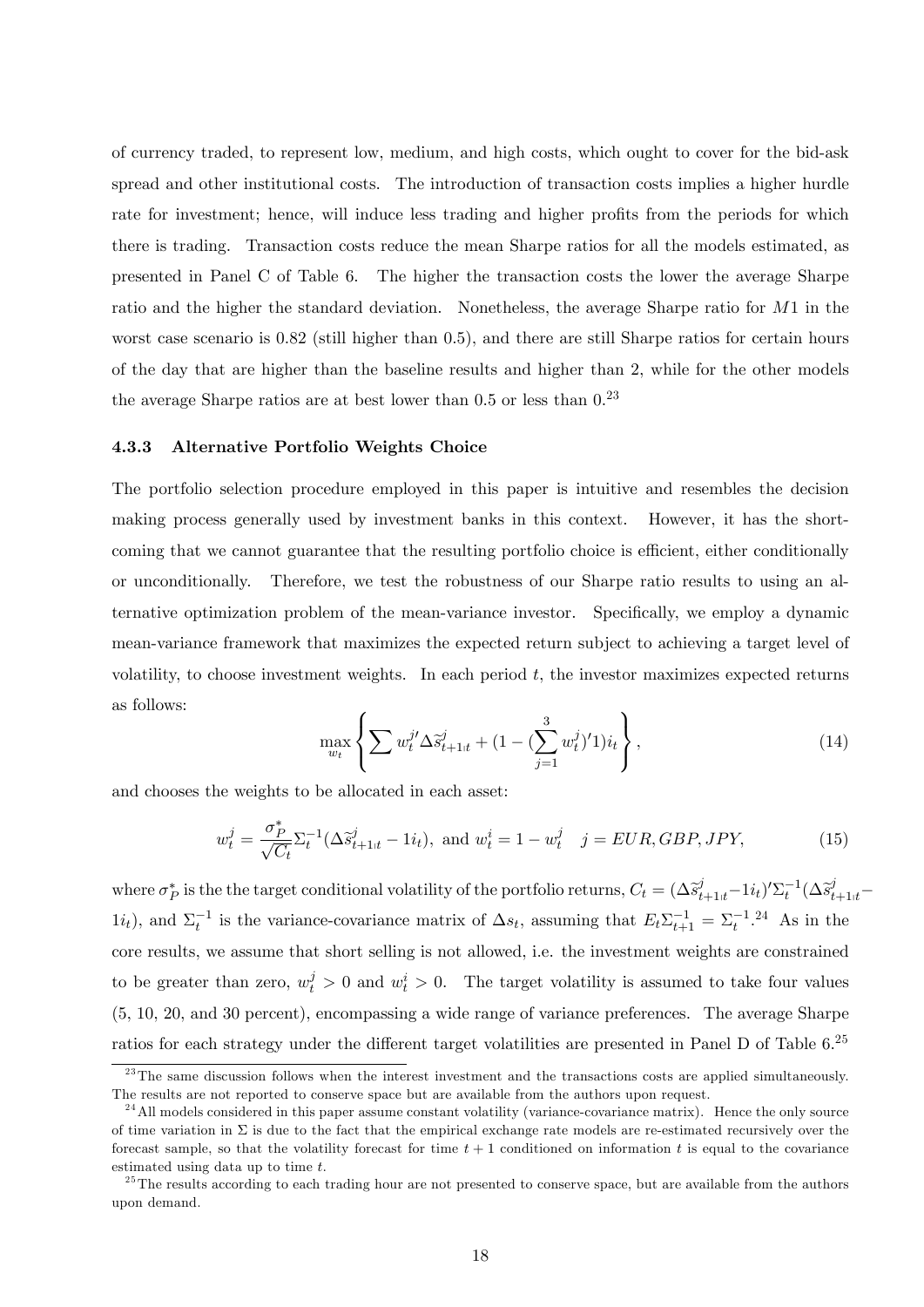The average Sharpe ratio for M1 continues to be higher than the others in the literature and the other models considered, albeit it reaches 0.65 for a target volatility of 30 percent. The average Sharpe ratios decreases with the increase in volatility, given that it increases the denominator of the Sharpe ratio.

## 5 Empirical Analysis II: Order Flow and Macroeconomic Fundamentals

Equation (5) implies that fluctuations in exchange rates are induced from changes in the gap between exchange rates and expected fundamentals (the first term in equation 5) and revisions in expectations (the second term in equation 5). In this section, we analyze the relationship between order flow and news on fundamentals (the change in the gap), and the role of order flow in aggregating expectations on macroeconomic fundamentals (the change in expectations). If the market aggregates the order flow information only at the end of the day and order flow is cumulates expectations, then it can provide the market with forecasting information.

#### 5.1 The Link Between Order Flow and News

First, we investigate whether contemporaneous unexpected changes in the macroeconomic indicators (i.e. departures from expected values) can explain order áow. Unexpected changes in fundamentals are calculated as:  $U_{i,t} = \frac{A_{i,t-k} - E_{i,t-n} A_{i,t-k}}{\sigma_i}$ , where  $A_{i,t-k}$  is the actual value of indicator i at time t pertaining to the fundamental at time  $t - k$ , where k is a month or a quarter,  $E_{i,t-n}A_{i,t-k}$  is the expected value of the indicator formed at time  $t-n$ ,<sup>26</sup> where n ranges between 1 and 5 trading days, and  $\sigma_i$  is the sample standard deviation for indicator i (Andersen et al., 2003):

$$
\Delta x_t^j = c + \sum \beta_i U_{i,t} + \eta_t. \tag{16}
$$

We estimate equation (16) using ordinary least squares, where standard errors are corrected for autocorrelation and heteroskedasticity using a consistent matrix of residuals (Newey and West, 1987), and present the results in Table 8 (only coefficients significant up to the 10 percent level are shown).<sup>27</sup> News appear to be important determinants of order flow and have the expected signs.<sup>28</sup> Better than expected news on the US cause a decrease in order áow, while better than expected news in the foreign economies cause an increase in order flow. The news that have high explanatory power for

 $^{26}$  Ideally, we would like to have the expectations on fundamentals just before the announcement time, since expectations can change in a week. This constraint can bias the results towards zero.

<sup>&</sup>lt;sup>27</sup>Estimates for the contemporaneous effect of individual macro news  $\Delta x_t^j = Constant + \beta_i U_{i,t} + u_t$  and their explanatory power for order flow are presented in Table A1 in the Appendix. It has to be noticed that the explanatory power of some of these indicators is very high and the average  $R^2$  is around 20%. Most of the individual announcement  $R^2$  are as high as those reported in Andersen *et al.* (2003) for exchange rate fluctuations at the intraday level.

 $^{28}$ A list of all the available macroeconomic news and their expected impact sign on order flow is provided in Table A4 in the Appendix.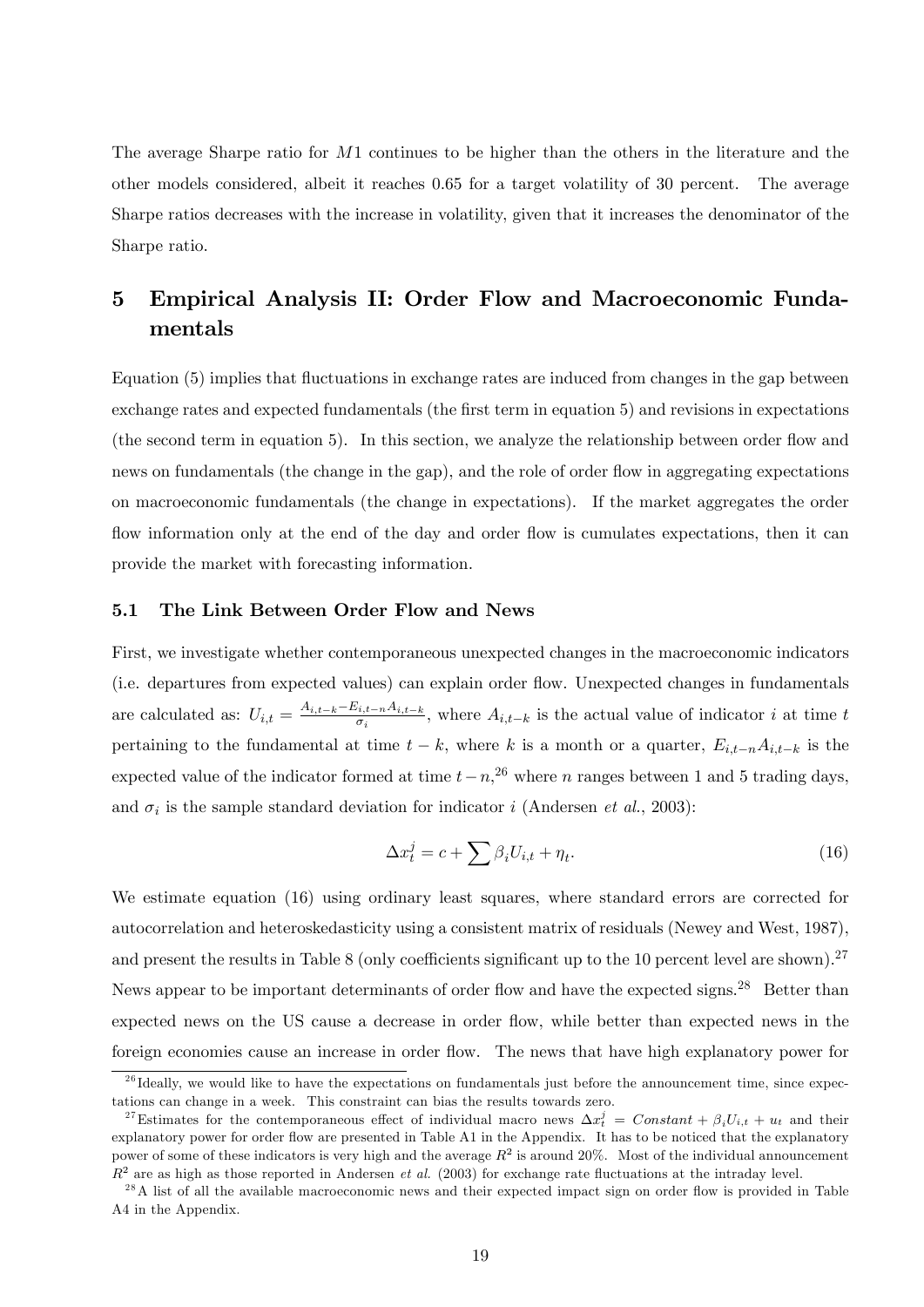order flow are the ones that Andersen *et al.* (2003) find to explain exchange rate fluctuations at the intraday level around macroeconomic announcements. Macroeconomic news can explain up to 18 percent of the fluctuations in order flow.

Previous work has failed to show the effect of fundamentals on exchange rates at the daily level, with the exception of Evans and Lyons (2006b). We re-estimate equation (16) with the exchange rate as the dependent variable and use the same macroeconomic news that explain order flow changes as explanatory variables. The results in Table A2, show that these same macroeconomic news can significantly explain fluctuations in the exchange rate at the same scale as they can explain order flow. Microstructure theory predicts that not all information is impound in exchange rates via order flow, but the prevailing model in the exchange market is a hybrid one where some news impacts exchange rates directly and some indirectly, via order flow (Lyons, 2001a,b, 2002). We test this hypothesis by regressing the exchange rate changes on the macroeconomic news and order flow, and the results are presented in Table  $A2$ . It can be noticed that the addition of order flow significantly increases the explanatory power on exchange rates, as compared to news impact only. In this case we are allowing for both a price and quantity effect of news on the exchange rate. News directly affect the exchange rate by shifting the equilibrium price and transactions gather the heterogenous votes on the new equilibrium price.

These results can be compared to those obtained in the contemporaneous regressions in Table 2, to evaluate the added value of macroeconomic news information on the exchange rate fluctuations. There appears to be an incremental value attached to public information and the hybrid model has the highest explanatory power. Furthermore, in the previous section, we showed that there is substantial integration in the FX market and that portfolio balance effects contribute to higher explanatory power for the exchange rate. We test the hybrid model in this context, by adding the macro news as explanatory variables in equation (5). The results in Table A3 show that this is the setup in which the highest explanatory power is achieved for all the currencies and that the exchange rate is concurrently determined by order flow, own and others currencies, and macroeconomic news.

#### 5.2 The Link Between Order Flow and Expectations

In a market, where agents have heterogenous beliefs and expectations on the value of fundamentals, and trade based on those expectations, microstructure theory predicts that order flow aggregates expectations about the state of the economy. Given that expectations about the fundamentals are collected and published on the Thursday before the announcement week, we can examine the hypothesis that order flow aggregates changes in expectations. We try to explain the difference between the actual and expected value of the fundamental on the sum of order flow between Thursday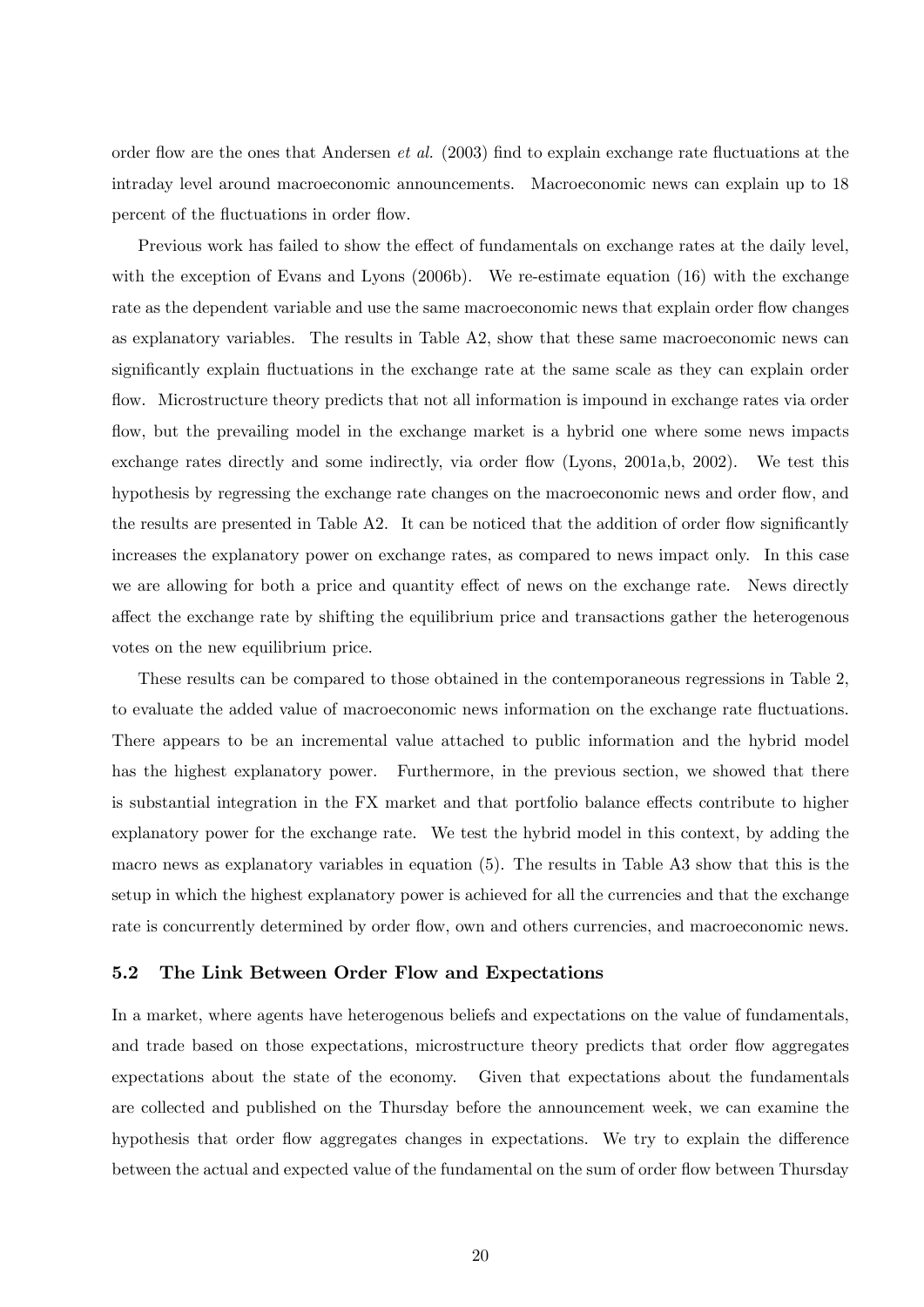and the announcement date, as in equation (17):

$$
(A_{i,t-k} - E_{t-n}A_{i,t-k}) = c + \sum_{m=0}^{n} \Delta x_{t-m}^{j} + \varkappa_{t},
$$
\n(17)

where c is a constant,  $\sum_{n=1}^{\infty}$  $m=0$  $\Delta x_{t-m}^j$  is the sum of order flow from the day of the formation of the expectation (Thursday) to the day of the publication of the indicator  $n$ ,  $n$  varies between 1 and 5, and  $x_t$  is the residual. Since order flow should proxy for the change in expectations between the publication and announcement date, an increase in order áow will bring the expectation nearer to the actual value, therefore an increase in own order flow will have a negative impact on the gap between actual and expected fundamentals. The opposite will hold when we are dealing with variables whose impact on the economy is considered negative, i.e. unemployment, inflation, etc. The results presented in Table 8 imply that order flow can significantly explain the difference between actual and expected fundamentals, which we take as evidence that supports the conjecture that order flow aggregates the expectations of the market with regards to these fundamentals.

However, between a given expectation formation date and announcement date, there may be other news releases. We take this possibility into account and clean order flow from the effect of the previous news, and estimate the relationship between residual order áow, after the contemporaneous effect has been taken into account, and the difference between the actual and expected indicator value:

$$
(A_{i,t-k} - E_{t-n}A_{i,t-k}) = c + \sum_{m=0}^{n} \Delta x r e s_{t-m}^{j} + \xi_{t},
$$
\n(18)

where c is a constant,  $\sum_{n=1}^{\infty}$  $m=0$  $\Delta xres_{t-m}^{j}$  is the sum of the residual order flow from equation (16), from the day of the formation of the expectation to the day of the publication of the indicator  $n, n$ varies between 1 and 5, and  $\xi_t$  is the residual. Table 9 shows that residual order flow, after the contemporaneous effects have been accounted for, can explain the difference between actual and expected changes in those fundamentals where accumulated order flow did not have explanatory power previously. These results confirm order flow's role as the best means for aggregating market expectations.

### 6 Conclusions

This paper makes two related contributions to exchange rate economics. First, it provides empirical evidence that overturns the stylized fact that empirical exchange rate models are unable to outperform a naive random walk model in out-of-sample exchange rate forecasting. We find that order flow provides powerful information that allows to forecast daily exchange rate movements using 8 months of data for three major exchange rates. This result is obtained by measuring forecasting power in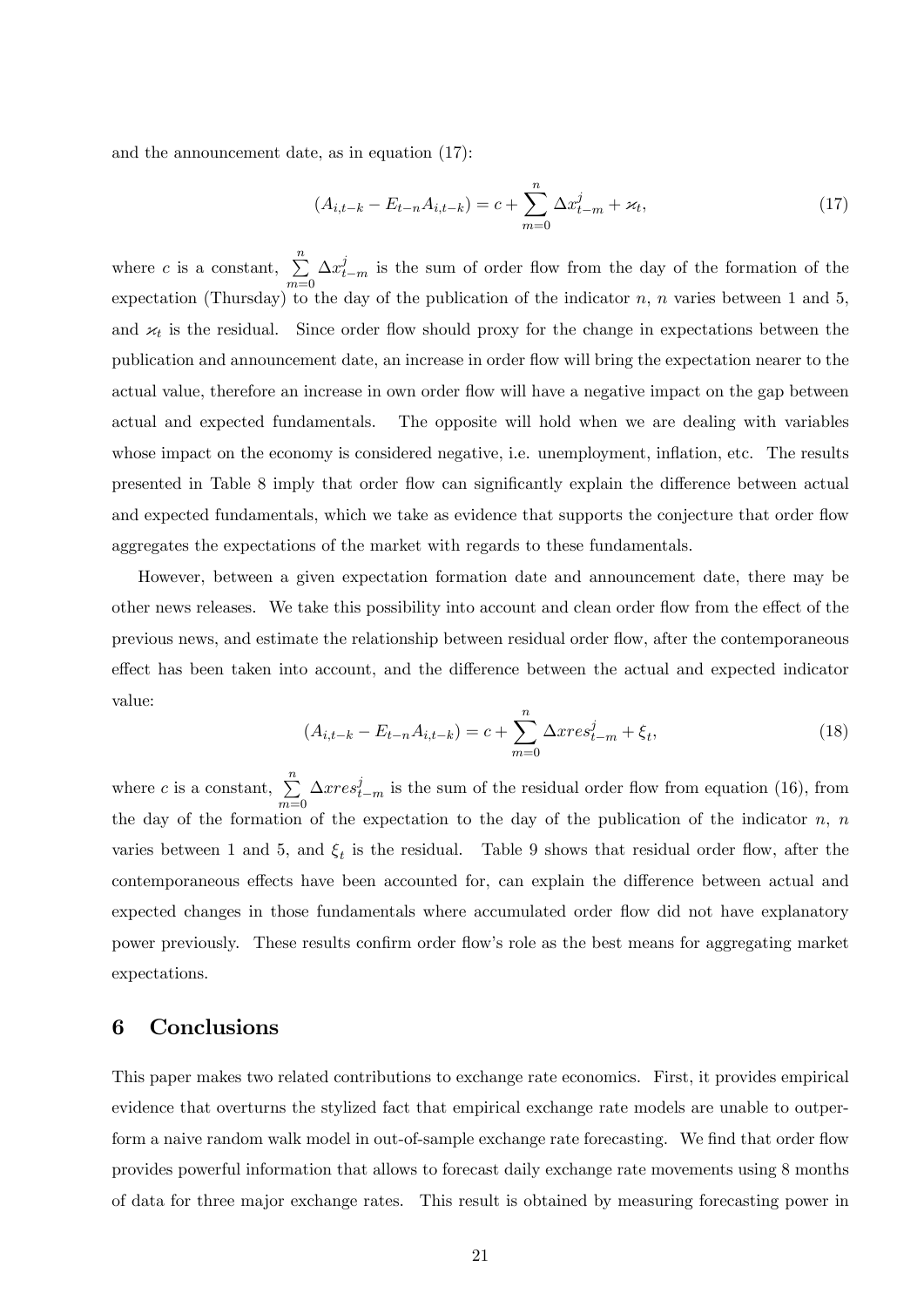the context of a simple metric of economic value, the Sharpe ratio. We compare the Sharpe ratios to a mean-variance investor of out-of-sample exchange rate forecasts using a model that conditions on order áow information with the Sharpe ratios under alternative models, including naive random walk model. The average Sharpe ratio from using order flow models is well above unity and substantially higher than a random walk benchmark. These results are robust to high transactions costs and to various other changes in the problem setup.

Second, this paper provides evidence that a significant amount of order flow variation can be explained using macroeconomic news suitably constructed from survey data. Unexpected changes in fundamentals explain a large proportion of order flow fluctuations. In addition, order flow appears to be a predictor of future fundamentals and to aggregate expectations on fundamentals. Given that the exchange rate represents the discounted value of future fundamentals, it is understandable that order flow can successfully forecast exchange rate movements. The relation between order flow with a broad set of economic and financial fundamentals is highly comforting in that it is supportive of the importance of macroeconomic information in driving trading and asset allocation decisions of foreign exchange market participants and, as a consequence, in moving exchange rates.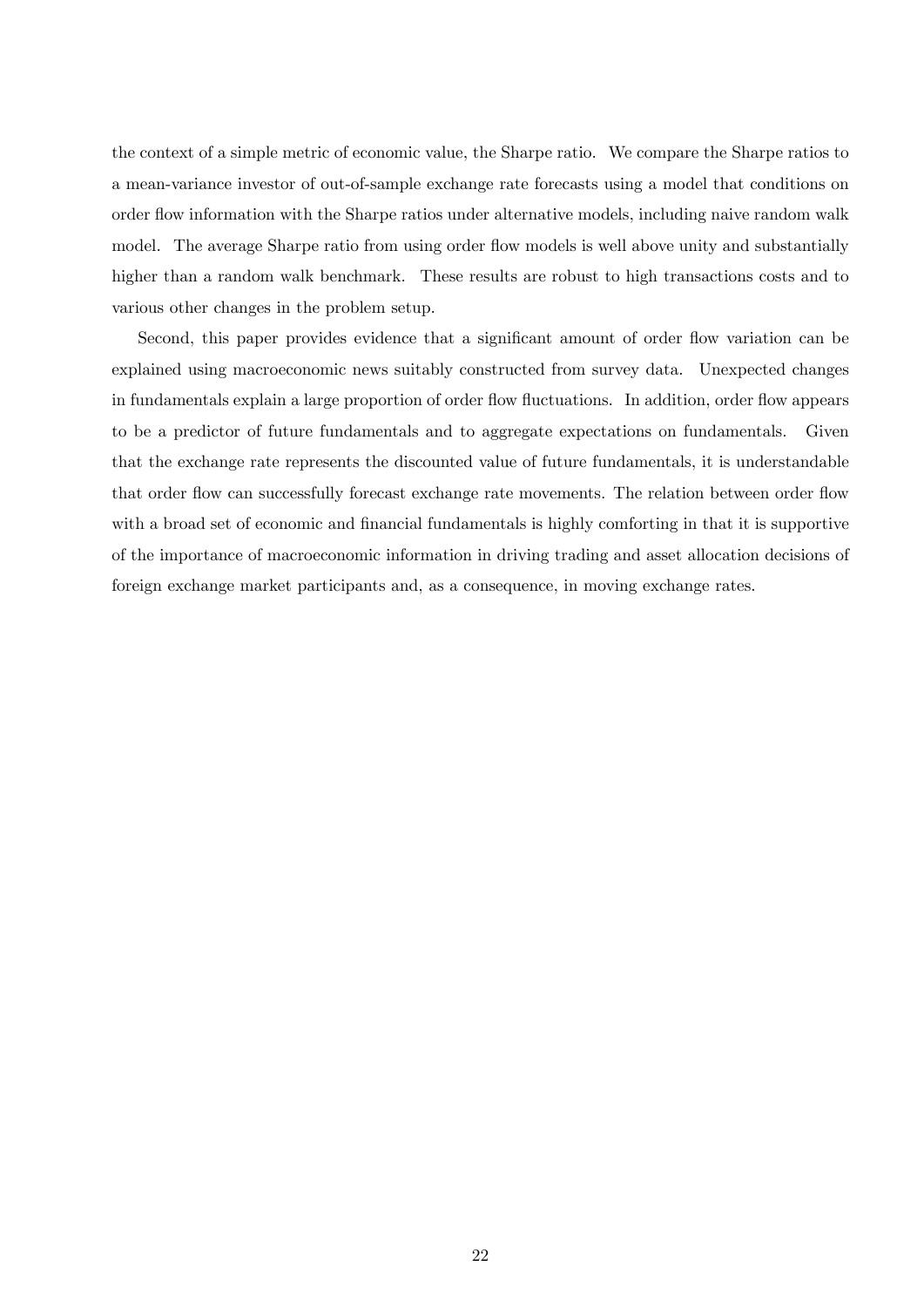|                    | $\Delta s_t^{EUR}$   | $\Delta s_t^{GBP}$   | $\Delta s_t^{\overline{J} \overline{P} \overline{Y}}$ | $\Delta x_t^{EUR}$ | $\Delta x_t^{GBP}$ | $\Delta x_t^{\overline{J} \overline{P} \overline{Y}}$ |
|--------------------|----------------------|----------------------|-------------------------------------------------------|--------------------|--------------------|-------------------------------------------------------|
|                    |                      |                      | Panel A - Descriptive Statistics                      |                    |                    |                                                       |
| Mean               | $-0.03\times10^{-3}$ | $-0.03\times10^{-2}$ | $-0.02\times10^{-2}$                                  | 23.18              | 83.00              | 2.21                                                  |
| Std. Dev.          | $0.53\times10^{-2}$  | $0.49\times10^{-2}$  | $0.51\times10^{-2}$                                   | 124.90             | 149.20             | 19.50                                                 |
| <b>Skewness</b>    | 0.29                 | $0.02\times10^{-1}$  | $-0.03$                                               | 0.26               | 0.45               | $-0.31$                                               |
| Kurtosis           | 4.35                 | 3.11                 | 4.59                                                  | 3.64               | 3.41               | 4.46                                                  |
|                    |                      |                      | Panel B - Cross Correlations                          |                    |                    |                                                       |
| $\Delta s_t^{EUR}$ | 1.00                 | 0.70                 | 0.46                                                  | 0.65               | 0.35               | 0.20                                                  |
| $\Delta s_t^{GBP}$ | 0.70                 | 1.00                 | 0.46                                                  | 0.53               | 0.42               | 0.28                                                  |
| $\Delta s_t^{JPY}$ | 0.46                 | 0.46                 | 1.00                                                  | 0.43               | 0.30               | 0.49                                                  |
| $\Delta x_t^{EUR}$ | 0.65                 | 0.53                 | 0.43                                                  | 1.00               | 0.38               | 0.23                                                  |
| $\Delta x_t^{GBP}$ | 0.35                 | 0.42                 | 0.30                                                  | 0.38               | 1.00               | 0.15                                                  |
| $\Delta x_t^{JPY}$ | 0.20                 | 0.28                 | 0.49                                                  | 0.23               | 0.15               | 1.00                                                  |
|                    |                      |                      |                                                       |                    |                    |                                                       |

Table 1. Preliminary data analysis

Notes: The table reports descriptive statistics and common sample correlations for the period  $13/2/2004 - 14/2/2005$ .  $\Delta s_t^j$  $t<sub>t</sub><sup>j</sup>$  is the daily change in the log spot exchange rate (dollar/euro, dollar/pound, and dollar/yen) and  $\Delta x_t^j$  $t<sub>t</sub>$  is the daily order flow (positive for net foreign currency purchases) cumulated between 7:00 - 17:00 (GMT).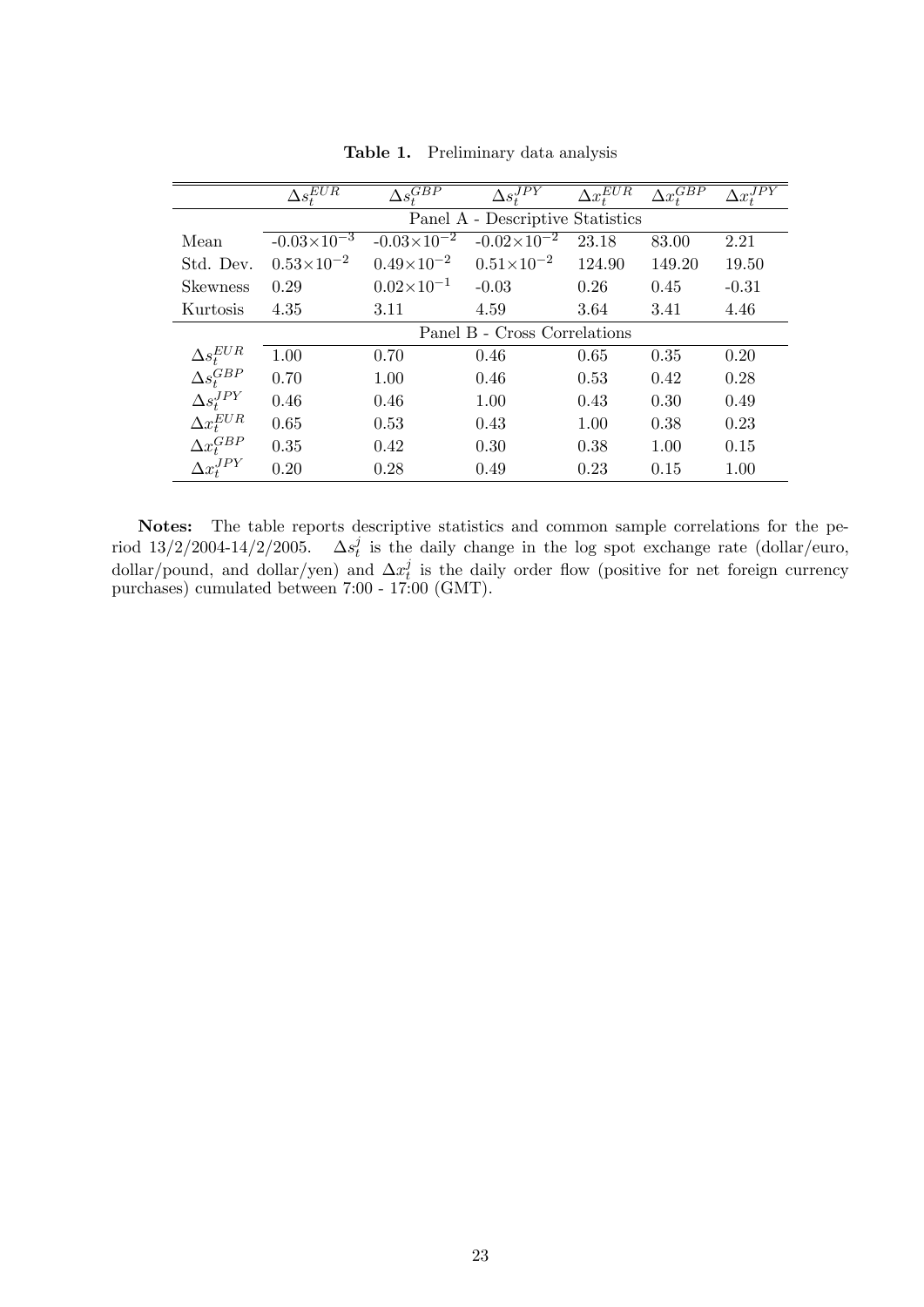|               |                   |              | Diagnostics  |        |                   |        |
|---------------|-------------------|--------------|--------------|--------|-------------------|--------|
|               | $(i - i^*)_{t-1}$ | $\Delta x_t$ | $R^2$        | Serial | Heter             | Wald   |
| Specification | (1)               | (2)          | (3)          | (4)    | (5)               | (6)    |
|               |                   |              | Dollar/Euro  |        |                   |        |
| I             |                   | 2.75         | 0.42         | [0.00] | [0.88]            |        |
|               |                   | (11.39)      |              |        |                   |        |
| $\rm II$      | $-0.0008$         | $2.78\,$     | 0.42         |        | $[0.00]$ $[0.25]$ | [0.15] |
|               | $(-1.45)$         | (11.47)      |              |        |                   |        |
|               |                   |              | Dollar/Pound |        |                   |        |
| I             |                   | 1.42         | 0.18         | [0.98] | [0.07]            |        |
|               |                   | (4.93)       |              |        |                   |        |
| $\rm II$      | $-0.0002$         | $1.36\,$     | 0.18         |        | $[0.82]$ $[0.21]$ | [0.85] |
|               | $(-0.19)$         | (4.78)       |              |        |                   |        |
|               |                   |              | Dollar/Yen   |        |                   |        |
| I             |                   | <b>12.8</b>  | 0.24         | [0.53] | [0.80]            |        |
|               |                   | (5.47)       |              |        |                   |        |
| $\rm II$      | 0.0002            | 12.4         | 0.28         |        | $[0.06]$ $[0.16]$ | [0.82] |
|               | (0.23)            | (5.48)       |              |        |                   |        |

Table 2. Contemporaneous exchange rate - order flow model

**Notes:** The table reports ordinary least square estimates for the regressions: (I)  $\Delta s_t = c +$  $\beta \Delta x_t + \eta_t$  and (II)  $\Delta s_t = c + \beta_1 \Delta x_t + \beta_2 (i - i^*)_{t-1} + \eta_t$ , for the period 13/2/2004-14/2/2005. The dependent variable  $\Delta s_t^j$  $\frac{d}{dt}$  is the daily exchange rate change (dollar/euro, dollar/pound, and dollar/yen). The regressor  $(i - i^*)_{t-1}$  is the interest rate differential (overnight LIBOR) in day  $t - 1$  (where the asterisk denotes the foreign country interest rate). The regressor  $\Delta x_t^j$  $t<sub>t</sub><sup>j</sup>$  is the daily interdealer order flow (number of transactions, positive for net foreign currency purchases, in thousands), cumulated between 7:00 - 17:00 (GMT). The minimum transaction size for the Reuters D2000-2 dealers is 1 million US dollars. t-statistics are shown in parenthesis and are estimated using a autocorrelation and heteroskedasticity consistent matrix of residuals (Newey and West, 1987). Coefficients in bold are significant at the 10% level of significance. Column 3 present the adjusted  $R^2$ . Column 4 presents the p-values for the Breusch-Godfrey Lagrange multiplier tests for first-order residual serial correlation. Column 5 presents the  $p$ -values for the White (1980) first-order conditional heteroskedasticity test with cross terms in the residuals. Column 6 presents the p-values for the Wald test for the null hypothesis that interest rate differential coefficients are not different from zero. All equations are estimated with a constant, which is not reported to conserve space.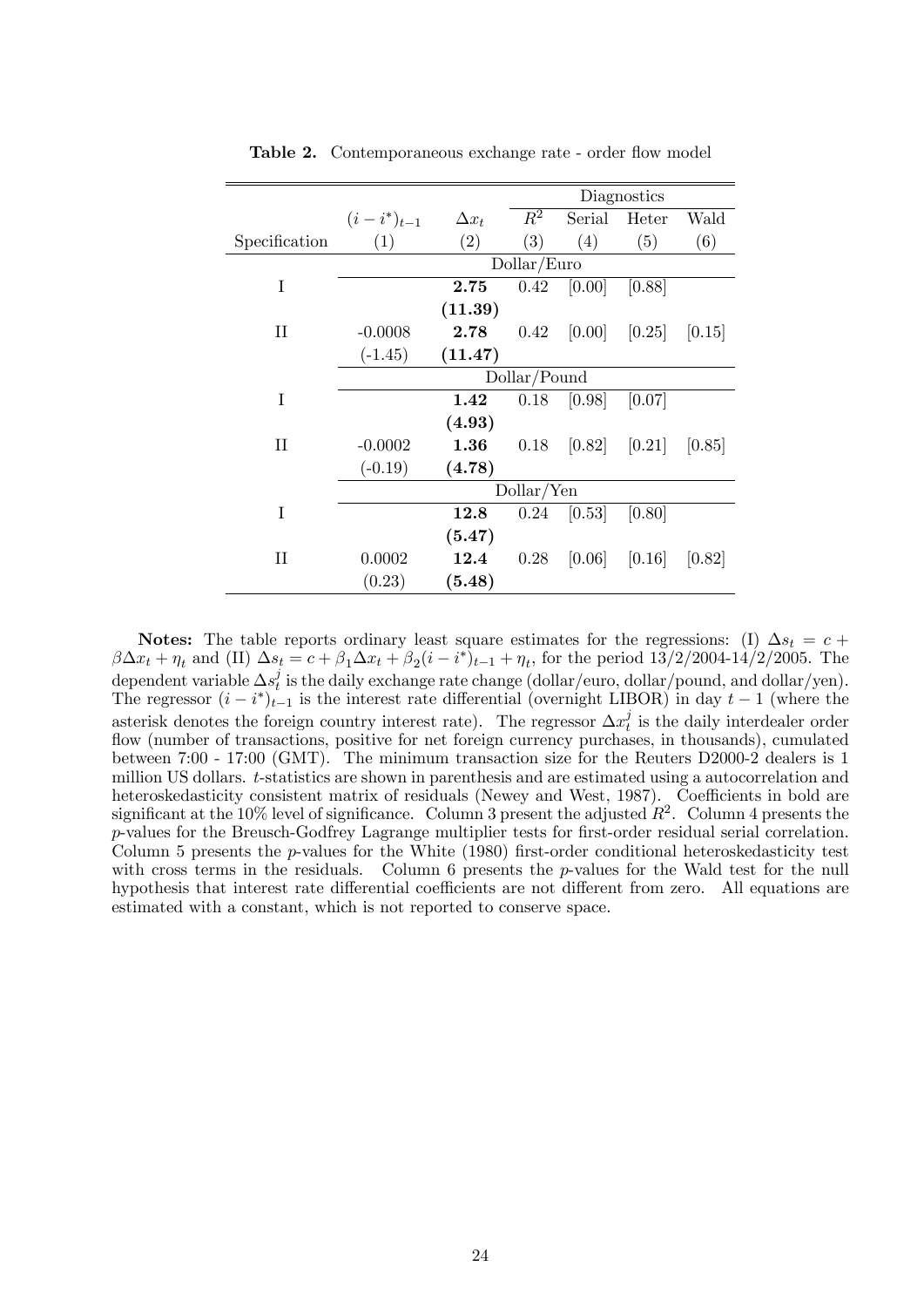|                                 | $\Delta s_{*}^{EUR}$ |                                 | $\Delta s^{GBP^-}$ |                   | $\Delta s^{J P \bar{Y}}_{*}$ |                 |
|---------------------------------|----------------------|---------------------------------|--------------------|-------------------|------------------------------|-----------------|
| $\Delta x_1^{E U \overline{R}}$ |                      | $2.52$ $(8.91)$ $1.59$ $(5.68)$ |                    |                   | 1.18                         | (4.12)          |
| $\Delta x_i^{GBP}$              | 0.41                 | (1.78)                          |                    | $0.85$ $(3.74)$   |                              | $0.45$ $(1.93)$ |
| $\Delta x_t^{JPY}$              | 1.22                 | (0.72)                          |                    | $4.18\quad(2.47)$ | 10.10                        | (5.83)          |
| $Wald \; Test$                  |                      | [0.00]                          |                    | [0.00]            |                              | [0.00]          |
| $\,R^2$                         | 0.44                 |                                 | 0.38               |                   | 0.36                         |                 |

Table 3. Order flow portfolio balance model

Notes: The table reports seemingly unrelated regression estimates for equation (2) for the period  $13/2/2004 - 14/2/2005$ .  $\Delta s_t^j$  $\frac{d}{dt}$  is the daily exchange rate change (dollar/euro, dollar/pound, and dollar/yen) and  $\Delta x_t^j$  $t<sub>t</sub>$  is the daily order flow (positive for net foreign currency purchases, in thousands), cumulated between 7:00 - 17:00 (GMT).  $t$ -statistics are shown in parenthesis. Coefficients in bold are significant at the 10% level of significance. The Wald test presents the probability (in square brackets) for the joint null hypothesis that all order flow coefficients are equal to 0. All equations are estimated with a constant, which is not reported to conserve space.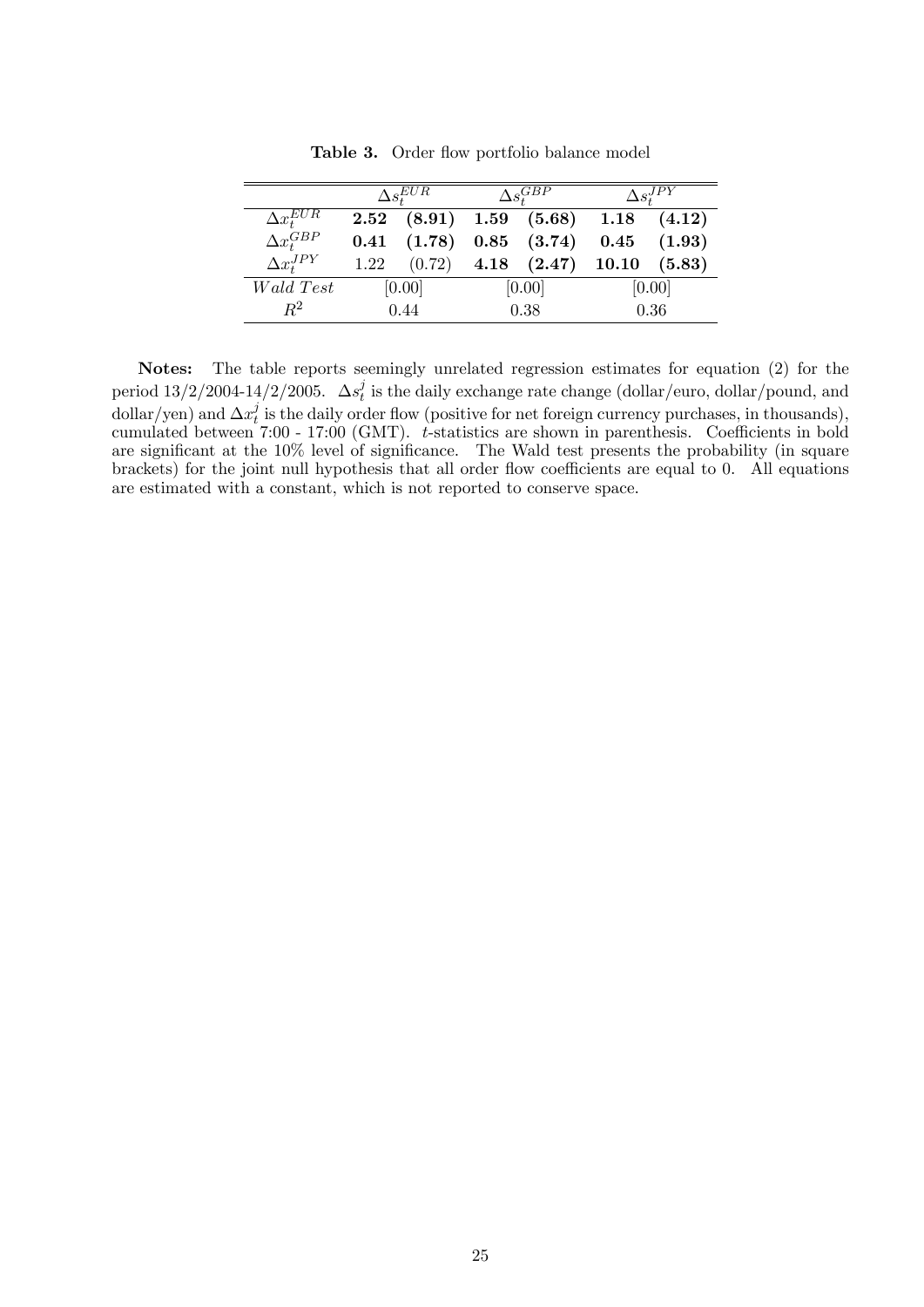Table 4. Model selection

Panel A: In-sample Sharpe ratios

|    | M1   | M2       | M3   | M4      |
|----|------|----------|------|---------|
|    |      | $7 - 17$ |      |         |
| 30 | 4.44 | 0.84     | 2.08 | $-3.52$ |
| 40 | 3.82 | 0.93     | 2.11 | $-4.10$ |
| 50 | 4.19 | -0.65    | 3.23 | $-3.79$ |
| 60 | 4.98 | $-0.31$  | 2.81 | $-4.59$ |

Panel B: Selected forecasting model

|                             |                 | $\Delta s_{t+1}^{\overline{EUR}}$ | $\Delta\overline{s_{t+1}^{GBP}}$ |           |           |           |
|-----------------------------|-----------------|-----------------------------------|----------------------------------|-----------|-----------|-----------|
| Constant                    | $-0.0007$       | $(-0.85)$                         | $-0.0011$                        | $(-1.42)$ | $-0.0006$ | $(-0.61)$ |
| $\Delta x_t^{EUR}$          | 0.012           | (4.87)                            |                                  |           |           |           |
| $\Delta x_t^{GBP}$          | $\qquad \qquad$ |                                   | 0.012                            | (4.87)    |           |           |
| $\Delta x_{t}^{JPY}$        | 4.42            | (1.25)                            | 4.74                             | (1.39)    | 0.012     | (4.87)    |
| <i>Wald</i> $Test = [0.11]$ |                 |                                   |                                  |           |           |           |

Panel C: Covariance matrix

|                                 | $\Delta s_{t+1}^{EUR}$ | $\Delta \overline{s_{t+1}^{GBP}}$ | $\Delta s^{J\bar{PY}}_*$ |
|---------------------------------|------------------------|-----------------------------------|--------------------------|
| $\Delta s_t^{E U \overline{R}}$ | $2.6\times10^{-5}$     | 0.56                              | 0.25                     |
| $\Delta s_{t}^{GBP}$            | $1.4\times10^{-5}$     | $2.5 \times 10^{-5}$              | 0.38                     |
| $\Delta s^{JPY}_{*}$            | $0.8\times10^{-5}$     | $1.2\times10^{-5}$                | $4.0\times10^{-5}$       |

Notes: The table presents the results on the model selection criteria and the selected model. In Panel A, we present the in-sample Sharpe ratios for four models. M1 is the forecasting model that maximizes the in-sample Sharpe ratio, presented in Panel B.  $M2$  is the same as  $M1$  plus lags of own and other exchange rate changes.  $M3$  is a general model specified in equation (6), and  $M4$  is the random walk. Panel B presents the in-sample estimated model in equation (10) for the period  $13/2/2004$ -14/6/2004.  $\Delta s_{t+1}^j$  is the daily exchange rate change (dollar/euro, dollar/pound, and dollar/yen) and  $\Delta x_t^j$  $t<sub>t</sub>$  is the daily order flow (positive for net foreign currency purchases, in thousands) cumulated between 7:00 - 17:00 (GMT). t-statistics are shown in parenthesis. Panel C shows the covariance/correlation matrix of residuals for the model in panel B.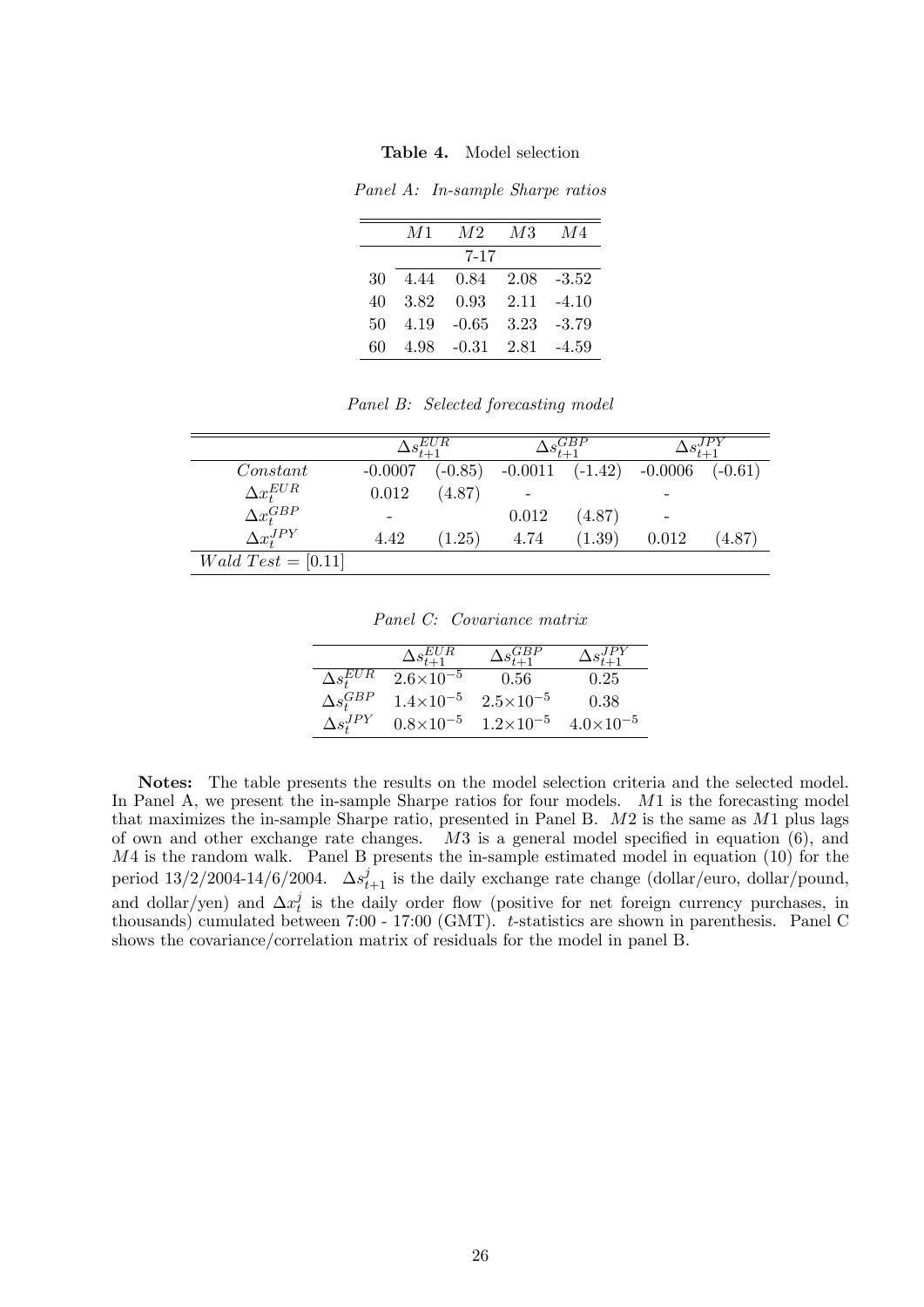|           | M1   | M <sub>2</sub> | M3      | M4      |
|-----------|------|----------------|---------|---------|
| $17 - 7$  | 1.23 | 1.34           | $-0.81$ | 0.77    |
| $17 - 8$  | 1.65 | $-0.85$        | $-0.62$ | $-0.34$ |
| $17-9$    | 1.94 | -0.68          | $-1.10$ | -2.31   |
| $17-10$   | 2.74 | $-0.34$        | -1.58   | $-1.52$ |
| 17-11     | 0.96 | $-0.20$        | $-1.77$ | $-0.59$ |
| 17-12     | 1.64 | 0.16           | $-0.70$ | 0.92    |
| 17-13     | 0.62 | $-0.59$        | 0.28    | 1.14    |
| 17-14     | 1.18 | $-0.45$        | $-0.39$ | 0.31    |
| 17-15     | 1.87 | 1.36           | 0.48    | 1.68    |
| 17-16     | 1.58 | 1.73           | 2.09    | 1.26    |
| $17 - 17$ | 1.31 | 2.36           | 1.73    | 0.33    |
| Average   | 1.52 | 0.35           | $-0.22$ | 0.15    |
| S.D.      | 0.56 | 1.13           | 1.25    | 1.23    |

Table 5. Realized Sharpe ratios out of sample

Notes: The table presents realized out-of-sample Sharpe ratios for the period 15/6/2004-  $14/2/2005$ , obtained by investing based on the one period ahead forecasts from the different models and calculated from the investment strategy detailed in section 4.1. M1 is the forecasting model that maximizes the in-sample Sharpe ratio, presented in Panel B.  $M2$  is the same as  $M1$  plus lags of own and other exchange rate changes.  $M3$  is the general model in equation (6), and  $M4$  is the random walk.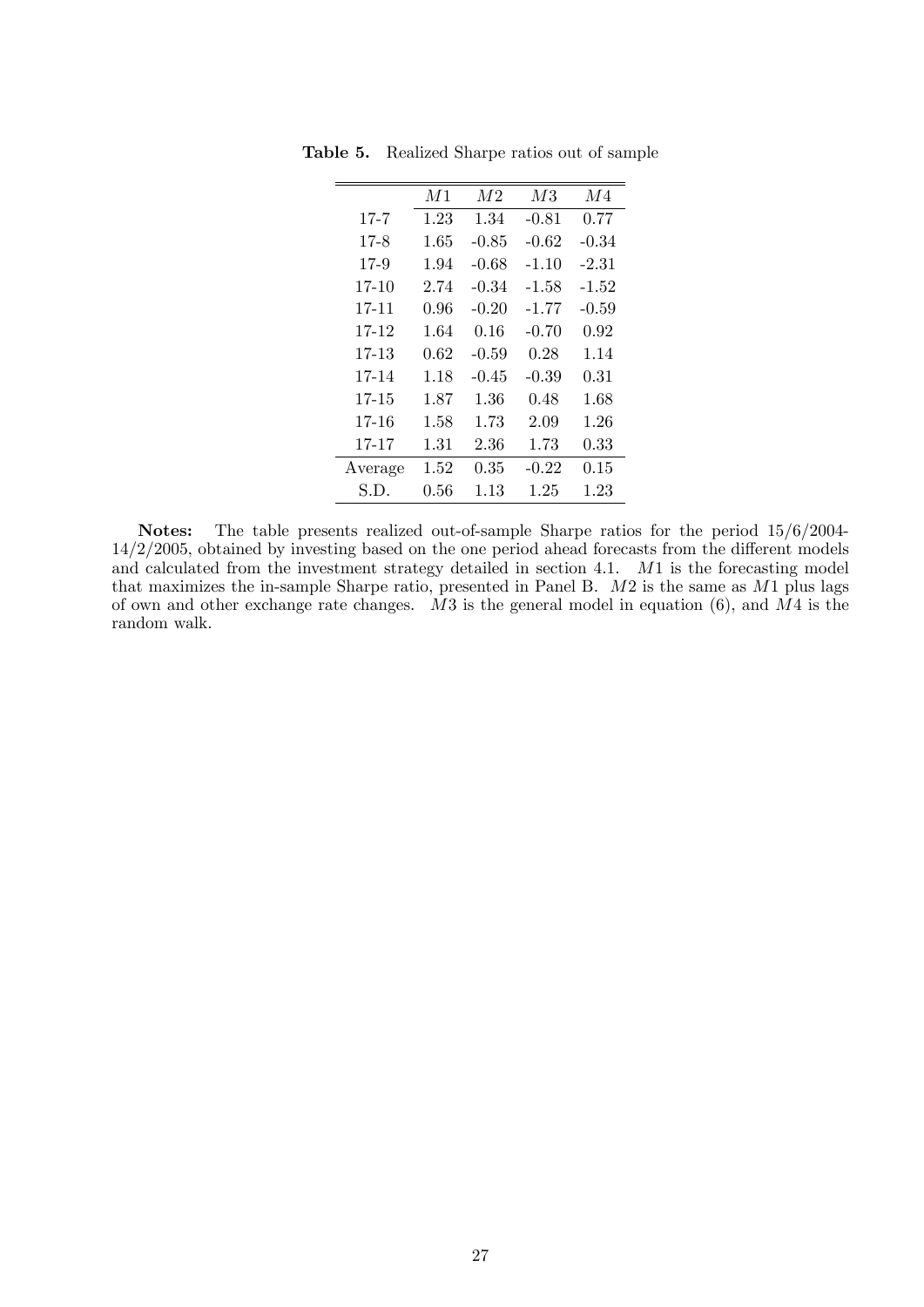Panel A: In-sample Sharpe ratios

|    | M1   | M2      | M3   | M4      |
|----|------|---------|------|---------|
|    |      | 7-17    |      |         |
| 30 | 4.58 | 0.50    | 1.80 | $-4.12$ |
| 40 | 4.01 | 0.55    | 1.79 | $-4.75$ |
| 50 | 4.27 | -1.64   | 2.34 | $-4.65$ |
| 60 | 5.04 | $-1.49$ | 2.96 | $-5.59$ |

Panel B:  $r_f = 0$ 

|           | M1   | M <sup>2</sup> | M <sub>3</sub> | M4      |
|-----------|------|----------------|----------------|---------|
| $17 - 7$  | 0.96 | 0.78           | -1.51          | 0.69    |
| $17-8$    | 0.44 | $-0.62$        | $-0.59$        | $-0.42$ |
| $17-9$    | 1.42 | $-0.94$        | $-1.47$        | $-0.17$ |
| 17-10     | 1.56 | $-1.05$        | $-2.28$        | $-0.23$ |
| 17-11     | 0.93 | $-1.31$        | $-2.41$        | $-0.24$ |
| 17-12     | 1.43 | $-0.60$        | -1.14          | 0.88    |
| 17-13     | 0.61 | -1.12          | 0.15           | 1.06    |
| $17 - 14$ | 0.83 | $-0.51$        | $-0.50$        | 0.34    |
| $17 - 15$ | 1.74 | 1.06           | 0.50           | 1.59    |
| $17 - 16$ | 1.68 | 1.51           | 1.82           | 1.20    |
| $17 - 17$ | 0.88 | 2.21           | 1.46           | 0.31    |
| Average   | 1.13 | $-0.05$        | $-0.54$        | 0.46    |
| S.D.      | 0.45 | 1.22           | 1.41           | 0.68    |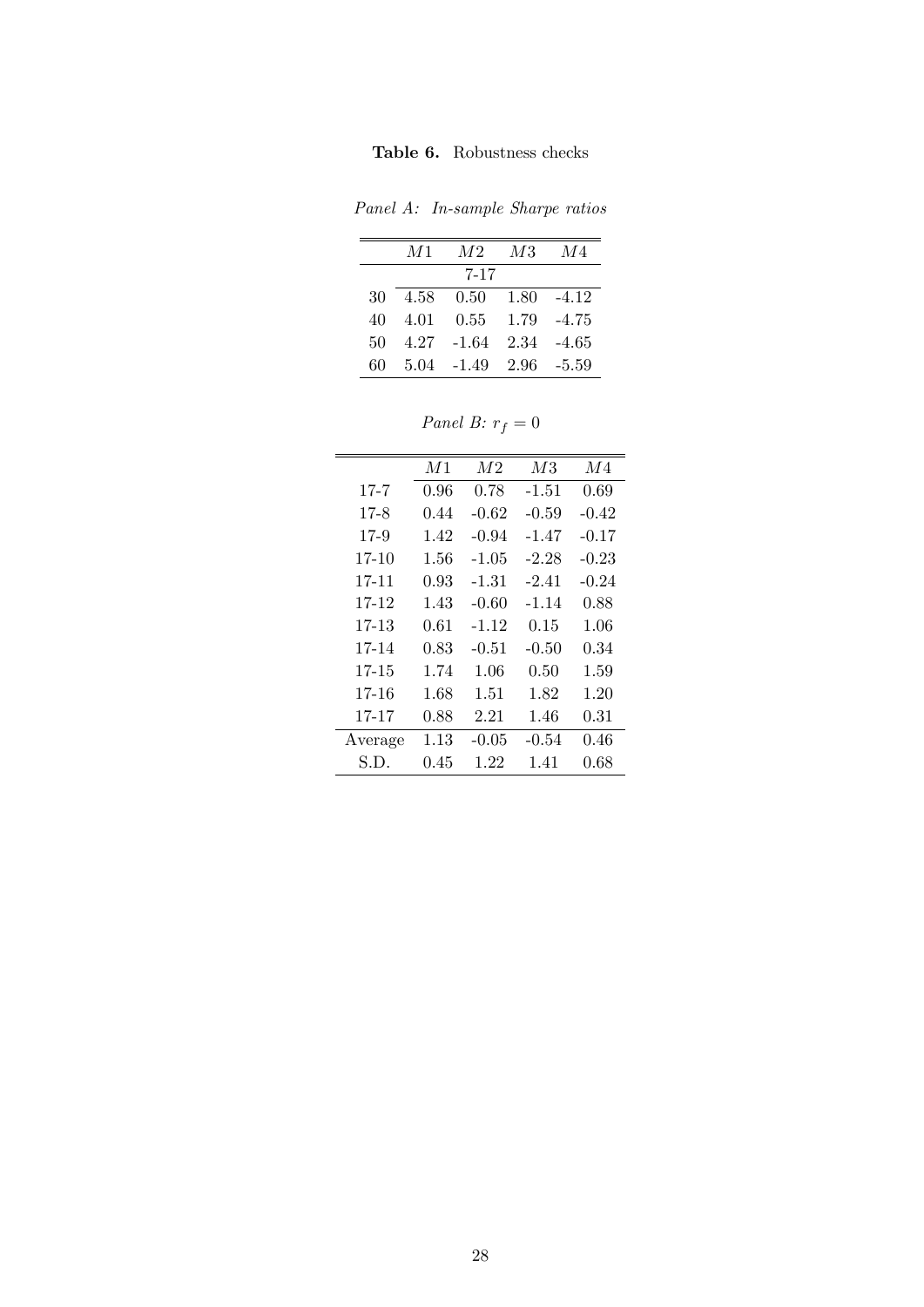Panel C: Transaction Costs

|           | M1   | $\mathcal{M}2$ | M3      | M4      | M1   | M2      | M3      | M4      | M1      | M2      | M3      | M4      |
|-----------|------|----------------|---------|---------|------|---------|---------|---------|---------|---------|---------|---------|
| $17 - 7$  | 0.75 | 0.99           | 0.27    | 0.57    | 0.95 | 0.81    | 0.57    | 0.33    | 0.76    | 1.27    | $-0.07$ | $-1.62$ |
| $17 - 8$  | 1.10 | 0.01           | $-0.67$ | $-0.77$ | 0.94 | $-0.06$ | $-1.11$ | $-1.84$ | 0.10    | $-0.16$ | $-1.77$ | $-1.24$ |
| 17-9      | 1.61 | $-0.94$        | $-1.18$ | $-2.71$ | 1.58 | $-0.72$ | $-1.41$ | $-2.24$ | 1.09    | $-0.79$ | $-1.69$ | $-1.73$ |
| $17 - 10$ | 2.82 | 0.09           | $-1.28$ | $-1.15$ | 2.72 | $-0.22$ | $-0.86$ | $-1.07$ | 2.18    | 0.76    | $-1.24$ | 0.04    |
| 17-11     | 1.20 | 0.08           | $-0.75$ | $-0.74$ | 1.09 | $-0.41$ | $-0.55$ | 1.92    | 2.20    | $-0.18$ | $-0.87$ | 1.69    |
| 17-12     | 2.88 | 0.56           | 0.20    | 0.79    | 2.31 | 0.07    | $-0.05$ | 0.13    | 1.29    | 0.20    | 0.20    | 0.75    |
| 17-13     | 0.16 | 0.06           | 0.39    | 1.38    | 0.44 | $-0.02$ | 0.01    | 1.08    | $-0.14$ | $-0.39$ | $-0.30$ | 0.14    |
| 17-14     | 0.28 | $-1.08$        | $-0.63$ | 0.40    | 1.18 | $-1.52$ | $-0.83$ | $-0.74$ | 1.00    | $-1.72$ | $-0.67$ | $-1.42$ |
| 17-15     | 0.93 | 1.80           | 0.47    | 1.31    | 1.00 | 1.58    | 0.14    | 0.88    | $-0.03$ | 0.94    | 0.31    | 0.07    |
| $17 - 16$ | 0.57 | 0.31           | 1.59    | 1.23    | 0.21 | 0.17    | 1.42    | 0.84    | $-0.45$ | 0.01    | 1.17    | 0.03    |
| 17-17     | 1.68 | 2.51           | 2.04    | $-0.29$ | 0.97 | 2.42    | 1.90    | 0.07    | 1.05    | 1.53    | 1.22    | 0.71    |
| Average   | 1.27 | 0.40           | 0.04    | 0.00    | 1.22 | 0.19    | $-0.07$ | $-0.06$ | 0.82    | 0.13    | $-0.34$ | $-0.23$ |
| S.D.      | 0.92 | 1.06           | 1.08    | 1.27    | 0.74 | 1.08    | 1.04    | 1.29    | 0.89    | 0.95    | 1.03    | 1.12    |

 $Case 1)$   $TC = 0.0001$   $Case 2)$   $TC = 0.0002$ 

| Case 31 | TC | 0.0004 |
|---------|----|--------|
|         |    |        |

Panel D: Mean-variance determination of weights

| $\sigma_P^*$ |  | $M1$ $M2$ $M3$                           | M4    |
|--------------|--|------------------------------------------|-------|
| $5\%$        |  | $1.01 \quad 0.68 \quad -0.03 \quad 0.47$ |       |
| $10\%$       |  | $0.79$ $0.52$ $-0.19$ $0.51$             |       |
| $20\%$       |  | $0.68$ $0.43$ $-0.27$ $0.39$             |       |
| 30%          |  | $0.65$ $0.41$ $-0.29$                    | -0.30 |

Notes: The table presents realized out-of-sample Sharpe ratios for the period 15/6/2004-  $14/2/2005$ , obtained by investing based on the one period ahead forecasts from the different models and calculated from the investment strategy detailed in section 4.1. The results in Panel A show the in-sample Sharpe ratios attained when the weights are based on a Sharpe ratio maximizing strategy defined in equation (13). The results in Panel B are based on a strategy where the interest rate is set to 0.0 both in the decision rule and the return on investment. The results in the Panel C show the Sharpe ratios when transaction costs are included in the trading strategy and applied to every trade. We apply three transaction costs of 0.0001, 0.0002 and 0.0004 cents per unit of currency traded. Panel D shows the average out-of-sample Sharpe ratios obtained under mean-variance variance framework for target volatilities  $\sigma_P^*$  equal to 5%, 10%, 20%, 30%.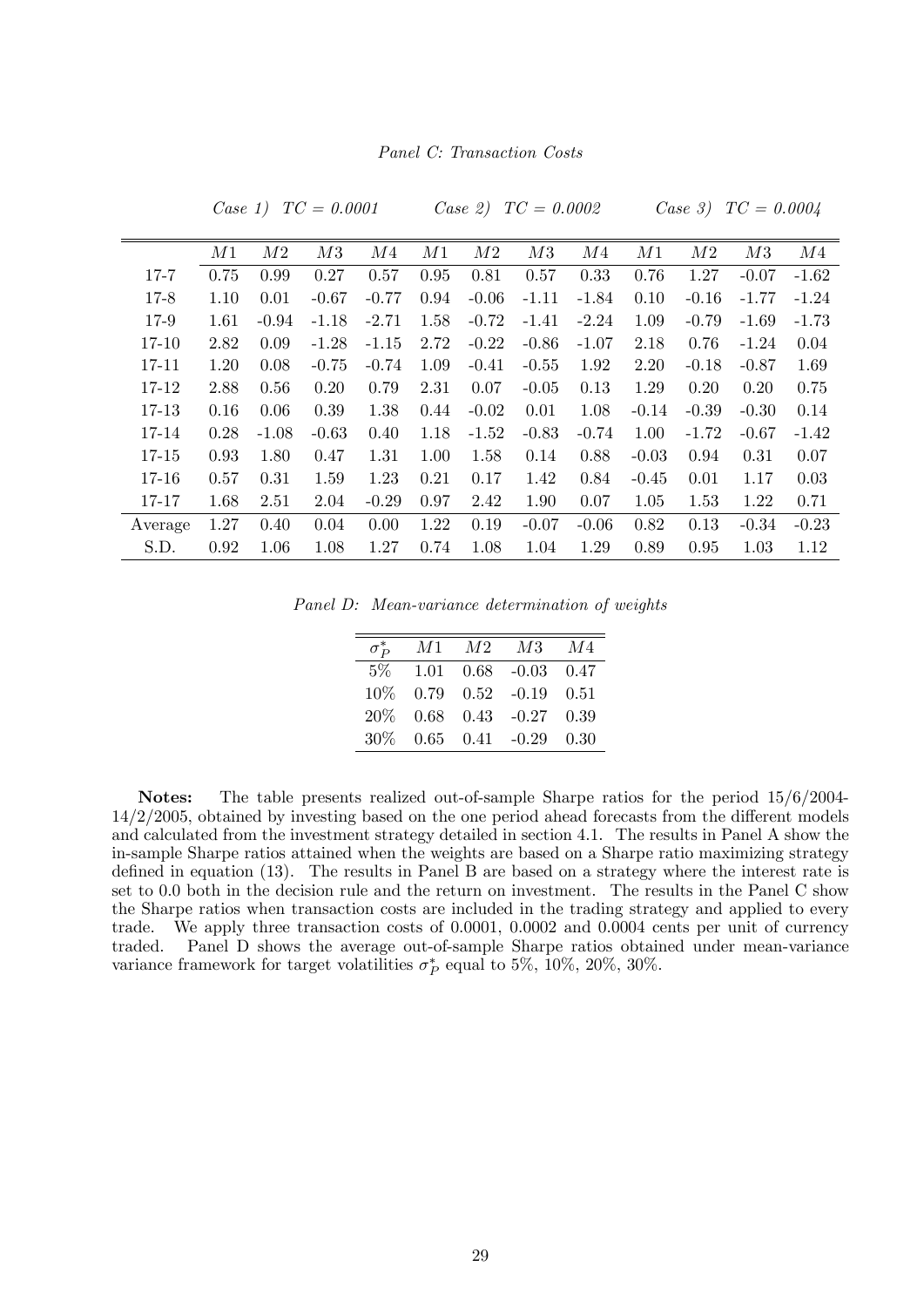|                              | Euro      | Pound     | Yen       |
|------------------------------|-----------|-----------|-----------|
| $\rm An nouncement$          | $\beta_i$ | $\beta_i$ | $\beta_i$ |
| <b>US</b> Announcements      |           |           |           |
| GDP advance                  | $-114.40$ |           |           |
| GDP preliminary              | $-69.59$  |           |           |
| Chicago PMI                  | $-115.40$ |           |           |
| Consumer confidence index    |           |           | $-15.30$  |
| Consumer price index         |           | $-171.41$ |           |
| Construction spending        |           |           | $-4.02$   |
| Durable goods orders         |           | $-134.95$ |           |
| Initial unemployment claims  |           |           | 4.21      |
| Houseing starts              |           | $-5.05$   |           |
| Michigan sentiment - final   | $-98.90$  |           | $-5.36$   |
| Nonfarm payroll employment   | $-90.42$  | $-88.23$  |           |
| Trade balance                | $-59.74$  | 181.22    | $-6.51$   |
| Unemployment rate            | 90.69     |           |           |
| <b>EMU</b> Announcements     |           |           |           |
| Consumer confidence balance  | 149.03    |           |           |
| Consumer price index - month | 160.52    |           |           |
| Consumer price index - year  | $-148.40$ |           |           |
| Industrial production - year | 62.78     |           |           |
| Labor costs                  | 101.08    |           |           |
| Retail sales - month         | 82.30     |           |           |
| Sentiment index              | 179.60    |           |           |
| <b>UK</b> Announcements      |           |           |           |
| GDP provisional - quarter    |           | 267.86    |           |
| Trade balance                |           | 93.42     |           |
| $\overline{R^2}$             | 0.15      | 0.18      | 0.03      |

Table 7. Contemporaneous effect of aggregated news on order flow

Notes: The table presents the announcement surprises that have a contemporaneous effect on the order flow (net purchases) for Euro, British Pound, and Japanese Yen. The surprise element is calculated as the difference between the actual value  $(A_{i,t-k})$  of the indicator minus its expected value  $(E_{t-n}A_{i,t-k})$ , standardized by the standard deviation  $(\sigma_i)$  for the sample size,  $\frac{A_{i,t-k}-E_{i,t-n}A_{t-k}}{\sigma_i}$ . The regression is estimated on the total number of indicators available, for the period  $13/2/2004$ - $14/2/2005$ . We report only variables significant at the  $10\%$  level using heteroskedasticity- and autocorrelation-consistent standard errors, in order to conserve space. All equations are estimated with a constant, which is not reported to conserve space.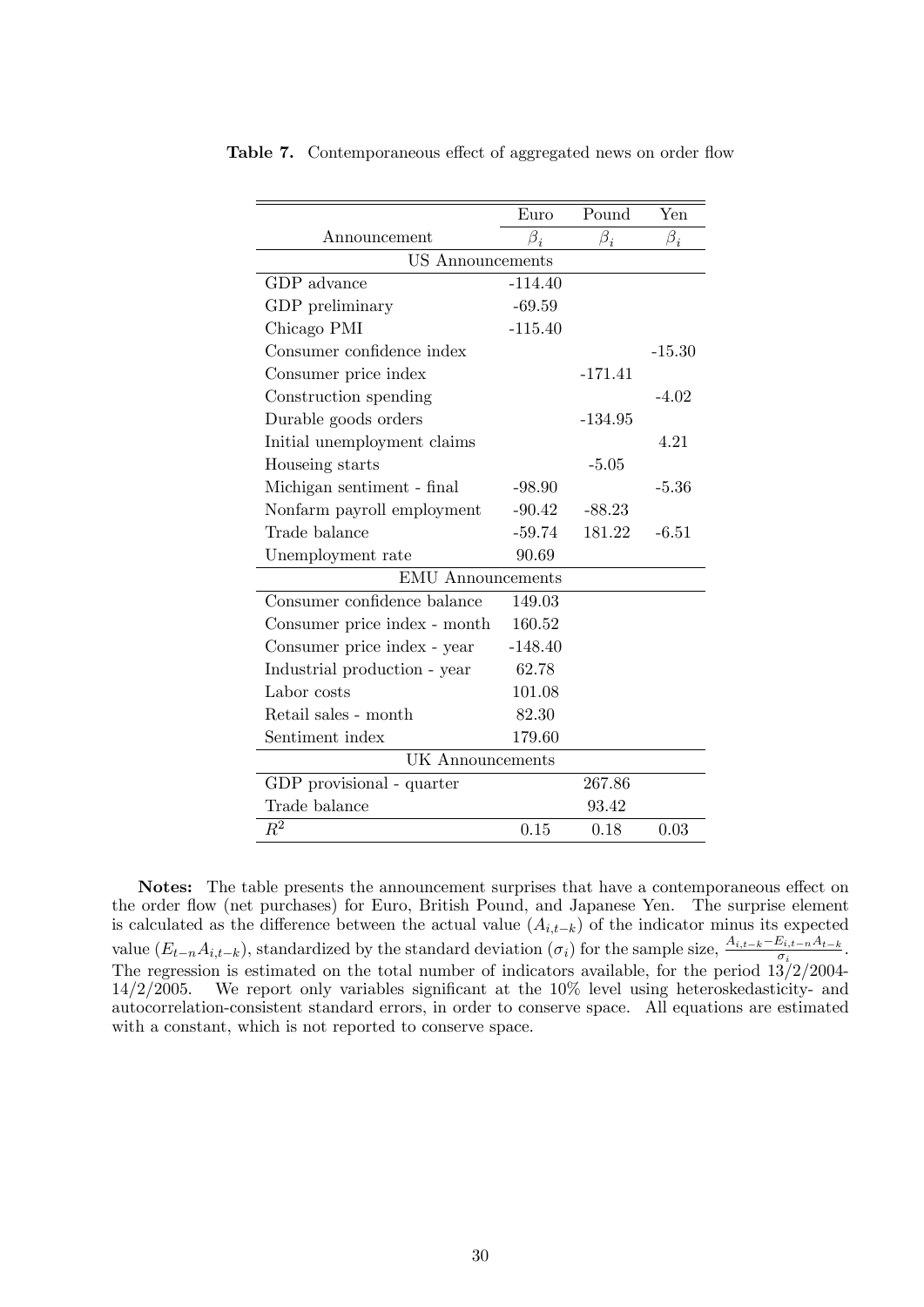|                                   | Euro                     |       | Pound     |                  | Yen       |                  |
|-----------------------------------|--------------------------|-------|-----------|------------------|-----------|------------------|
| Announcement                      | $\beta_i$                | $R^2$ | $\beta_i$ | $\overline{R^2}$ | $\beta_i$ | $\overline{R^2}$ |
|                                   | <b>US</b> Announcements  |       |           |                  |           |                  |
| GDP advance                       |                          |       |           |                  | 3.30      | 0.53             |
| Chicago PMI                       |                          |       | 1.70      | 0.12             | 39.00     | 0.13             |
| Initial unemployment claims       |                          |       |           |                  | $-55.00$  | 0.03             |
| ISM index                         |                          |       | 0.50      | 0.17             |           |                  |
| Personal income                   | 0.70                     | 0.63  |           |                  |           |                  |
| Philadelphia Fed index            | 12.30                    | 0.22  |           |                  |           |                  |
| Producer price index              |                          |       |           |                  | $-3.9$    | 0.23             |
| Retail sales                      |                          |       |           |                  | 3.40      | 0.16             |
| Trade balance                     | $-9.30$                  | 0.34  |           |                  |           |                  |
| Unemployment rate                 |                          |       | $-0.03$   | 0.65             |           |                  |
|                                   | <b>EMU</b> Announcements |       |           |                  |           |                  |
| GDP                               | $-0.20$                  | 0.56  |           |                  |           |                  |
| <b>PMI</b> Manufacturing          | $-1.50$                  | 0.38  |           |                  |           |                  |
| Labor costs - preliminary         | $-0.70$                  | 0.55  |           |                  |           |                  |
| Labor costs - revised             | 2.80                     | 0.86  |           |                  |           |                  |
| Producer price index-year         | $-0.20$                  | 0.24  |           |                  |           |                  |
| Trade balance                     | $-7.30$                  | 0.30  |           |                  |           |                  |
| <b>UK</b> Announcements           |                          |       |           |                  |           |                  |
| Average earnings                  |                          |       | $-0.30$   | 0.41             |           |                  |
| Manufacturing output - month      |                          |       | $-0.20$   | 0.12             |           |                  |
| Producer input price index - year |                          |       | 0.80      | 0.13             |           |                  |
| Retail price index                |                          |       | $-0.30$   | 0.34             |           |                  |

#### Table 8. News response to aggregate order flow

Notes: The table presents the explanatory power of cumulated order flow (1000 net purchases) for Euro, British Pound, and Japanese Yen for the difference between actual and expected fundamental value:  $(A_{i,t-k} - E_{t-n}A_{i,t-k}) = c + \sum_{k=1}^{n}$  $m=0$  $\Delta x_{t-m}^j$ .  $A_{i,t-k}$  is the actual value of the fundamental,  $E_{t-n}A_{i,t-k}$  is the expected value for the fundamental formed the Thursday prior to the announcement date,  $\sum_{n=1}^{\infty}$  $m=0$  $\Delta x_{t-m}^j$  is cumulated order flow between the expectation formation day (Thursday) and the announcement day, and  $n$  varies from 1 to 5 depending on the publication date. The total number of observations for each currency is 263, for monthly announcements there are 12 observations available, while for quarterly announcements there are 4 observations available, for the period  $13/2/2004-14/2/2005$ . We report only variables significant at the  $10\%$  level using heteroskedasticityand autocorrelation-consistent standard errors, in order to conserve space. All equations are estimated with a constant, which is not reported to conserve space.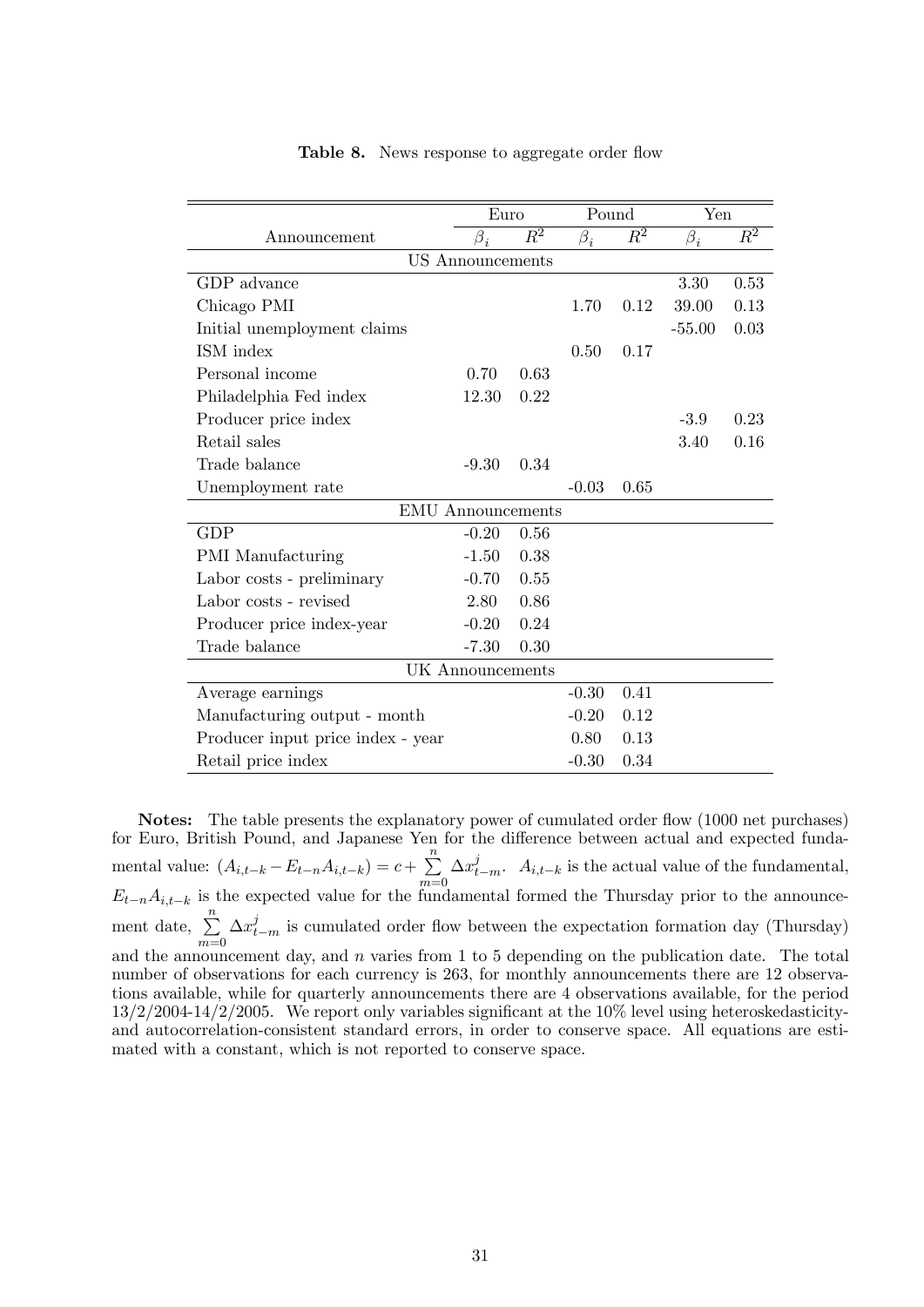|                                    | Euro             |         | Pound     |       | Yen       |                |
|------------------------------------|------------------|---------|-----------|-------|-----------|----------------|
| Announcement                       | $\beta_i$        | $\,R^2$ | $\beta_i$ | $R^2$ | $\beta_i$ | $\mathbb{R}^2$ |
|                                    | US Announcements |         |           |       |           |                |
| Construction spending              | 1.60             | 0.12    |           |       | 14.00     | 0.26           |
| Consumer confidence index          |                  |         |           |       | 210.00    | 0.43           |
| Current account                    | 51.40            | 0.94    | 41.30     | 0.32  |           |                |
| Initial unemployment claims        | $-8.90$          | 0.05    |           |       |           |                |
| ISM index                          |                  |         | 1.90      | 0.42  |           |                |
| Michigan sentiment - preliminary   |                  |         | 32.90     | 0.60  |           |                |
| Nonfarm payroll employment         |                  |         | 6.20      | 0.89  |           |                |
| Personal income                    |                  |         |           |       | 2.00      | 0.30           |
| Philadelphia Fed index             | 9.20             | 0.25    | 0.01      | 0.31  | 98.00     | 0.23           |
| Retail sales                       |                  |         |           |       | 2.00      | 0.18           |
| <b>EMU</b> Announcements           |                  |         |           |       |           |                |
| <b>GDP</b>                         | $-0.20$          | 0.33    |           |       |           |                |
| GDP revised                        | $-0.20$          | 0.89    |           |       |           |                |
| Trade balance                      | $-4.80$          | 0.27    |           |       |           |                |
| UK Announcements                   |                  |         |           |       |           |                |
| Consumer credit                    |                  |         | $-0.50$   | 0.18  |           |                |
| Manufacturing wages                |                  |         | 2.30      | 0.24  |           |                |
| Manufacturing output - month       |                  |         | $-0.70$   | 0.10  |           |                |
| Producer input price index - month |                  |         | 3.10      | 0.61  |           |                |

Table 9. News response to aggregate residual order flow

Notes: The table presents the explanatory power of cumulated residual order flow (net purchases) for Euro, British Pound, and Japanese Yen for the difference between expected and actual indicator value  $(A_{i,t-k} - E_{t-n}A_{i,t-k}) = c + \sum_{k=1}^{n}$  $m=0$  $\Delta xres_{t-m}^j$ .  $A_{i,t-k}$  is the actual value of the fundamental,  $E_{t-n}A_{i,t-k}$  is the expected value for the fundamental formed the Thursday prior to the announcement date,  $\sum_{n=1}^{\infty}$  $m=0$  $\Delta xres_{t-m}^j$  is the cumulated residual order flow from the contemporaneous regression estimation between the expectation formation day (Thursday) and the announcement day, and  $n$  varies from 1 to 5 depending on the publication date. The total number of observations for each currency is 263, for monthly announcements there are 12 observations available, while for quarterly announcements there are 4 observations available, for the period  $13/2/2004-14/2/2005$ . We report only variables significant at the  $10\%$  level using heteroskedasticity- and autocorrelationconsistent standard errors, in order to conserve space. All equations were estimated with a constant, which is not reported to conserve space.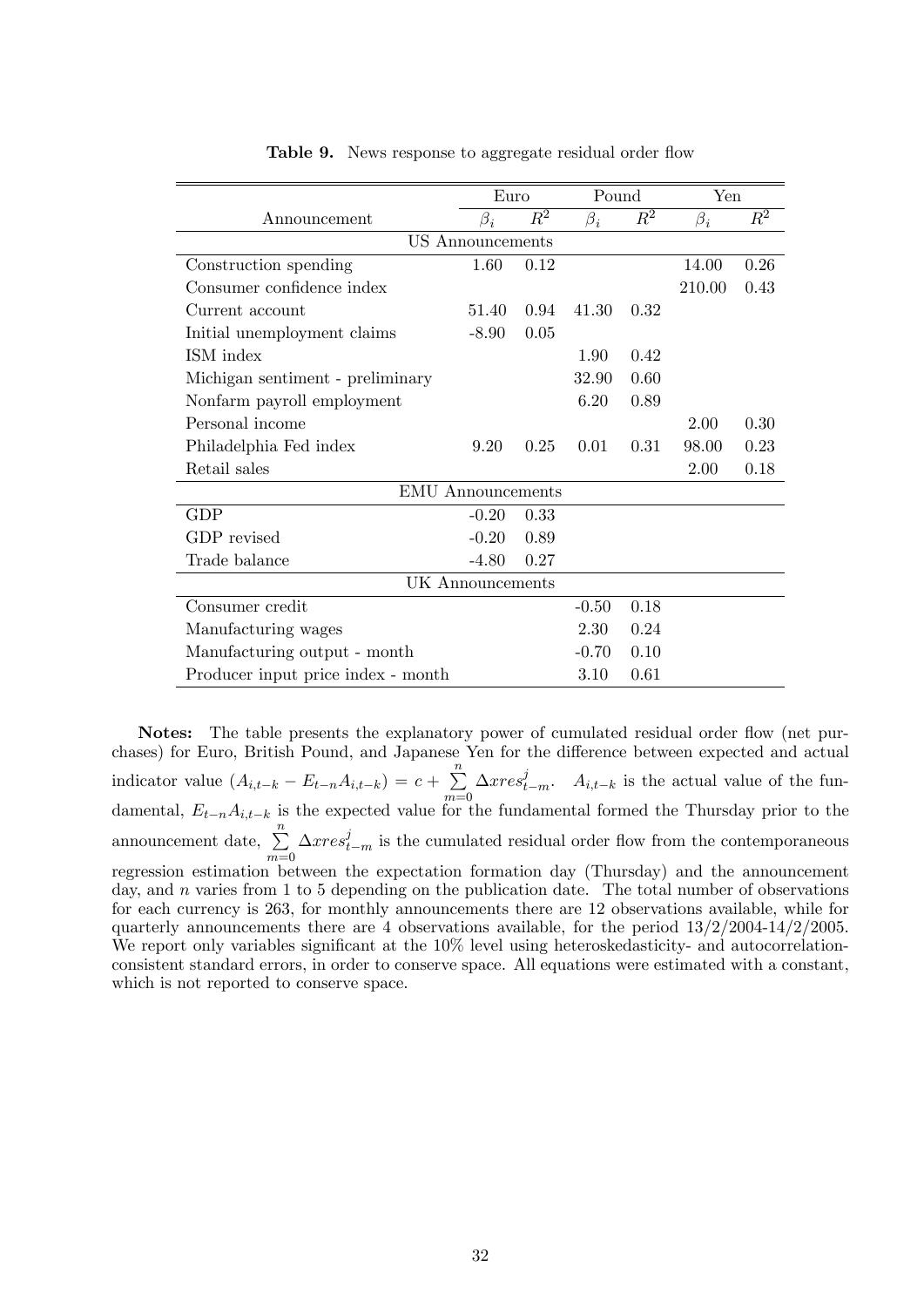## A Appendix

|                              | Euro                     |                  | Pound     |                  | Yen       |                  |
|------------------------------|--------------------------|------------------|-----------|------------------|-----------|------------------|
| Announcement                 | $\beta_i$                | $\overline{R^2}$ | $\beta_i$ | $\overline{R^2}$ | $\beta_i$ | $\overline{R^2}$ |
|                              | <b>US</b> Announcements  |                  |           |                  |           |                  |
| GDP preliminary              | $-113.29$                | 0.32             |           |                  |           |                  |
| GDP preliminary              | $-30.17$                 | 0.04             |           |                  | $-8.48$   | 0.89             |
| Chicago PMI                  | $-10.08$                 | 0.01             |           |                  |           |                  |
| Construction spending        |                          |                  |           |                  | $-3.59$   | 0.13             |
| Consumer credit              | 142.80                   | 0.42             |           |                  |           |                  |
| Consumer confidence index    |                          |                  | $-415.43$ | 0.56             | $-15.25$  | 0.41             |
| Consumer price index         |                          |                  | $-149.92$ | 0.62             |           |                  |
| Durable orders               |                          |                  | $-40.27$  | 0.06             |           |                  |
| Housing starts               |                          |                  | 3.36      | 0.02             |           |                  |
| Initial unemployment claims  |                          |                  |           |                  | 4.30      | 0.04             |
| Michigan sentiment final     | $-11.43$                 | 0.01             |           |                  | $-5.45$   | 0.11             |
| Nonfarm payroll employment   | $-29.93$                 | 0.03             | $-66.01$  | 0.30             |           |                  |
| Trade balance                | $-55.19$                 | 0.15             | 106.90    | 0.14             | $-6.18$   | 0.13             |
| Unemployment rate            | 78.58                    | 0.19             |           |                  |           |                  |
| Average $R^2$                |                          | 0.15             |           | 0.28             |           | 0.29             |
|                              | <b>EMU</b> Announcements |                  |           |                  |           |                  |
| Consumer confidence          | 46.08                    | 0.12             |           |                  |           |                  |
| Consumer price index-month   | 29.77                    | 0.05             |           |                  |           |                  |
| Consumer price index-year    | $-7.39$                  | 0.00             |           |                  |           |                  |
| Industrial production - year | 62.60                    | 0.33             |           |                  |           |                  |
| Labor costs                  | 110.80                   | 0.80             |           |                  |           |                  |
| Retail sales - month         | 74.77                    | 0.14             |           |                  |           |                  |
| Sentiment index              | 21.73                    | 0.03             |           |                  |           |                  |
| Average $R^2$                |                          | 0.21             |           |                  |           |                  |
| UK Announcements             |                          |                  |           |                  |           |                  |
| Budget deficit               |                          |                  | $-76.44$  | 0.59             |           |                  |
| Manufacturing wages          |                          |                  | $-93.32$  | 0.71             |           |                  |
| Retail sales - year          |                          |                  | 40.57     | 0.16             |           |                  |
| Trade balance                |                          |                  | 92.26     | 0.31             |           |                  |
| Average $R^2$                |                          |                  |           | 0.44             |           |                  |

Table A1. U.S., E.M.U,. and U.K. News Contemporaneous Impact on Order Flow

Notes: The table presents the news that have a contemporaneous effect on the order flow (net purchases) for Euro, British Pound, and Japanese Yen:  $\Delta x_t^j = Constant + \beta_i U_{i,t} + u_t$ . The news element is calculated as the difference between the actual value  $(A_{i,t-k})$  of the indicator minus its expected value  $(E_{t-n}A_{i,t-k})$ , standardized by the standard deviation  $(\sigma_i)$  for the sample size,  $U_{i,t} = \frac{A_{i,t-k}-E_{t-n}A_{i,t-k}}{\sigma_i}$ . The total number of observations for each currency is 263, for monthly announcements there are 12 observations available, while for quarterly announcements there are 4 observations available, for the period  $13/2/2004-14/2/2005$ . We report the impact of the news that were significant in the regression  $\Delta x_{t}^{j} = Constant + \sum \beta_{i}U_{i,t} + u_{t}$  (from Table 7) and other news whose impact is significant at the  $10\%$  level.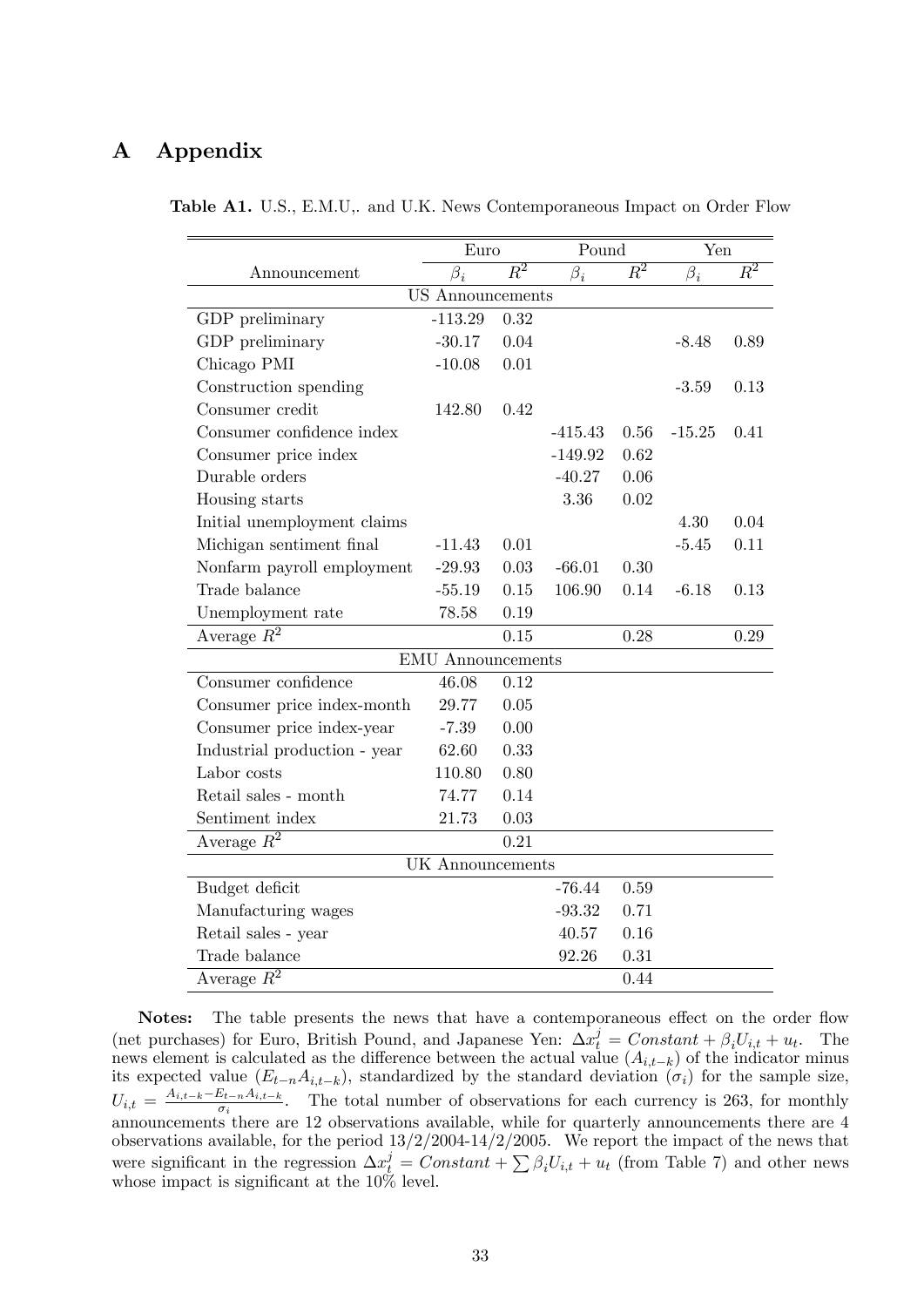|                              | Euro            | Pound        | Yen        |
|------------------------------|-----------------|--------------|------------|
| $\rm An noun cement$         | $\bar{\beta}_i$ | $\beta_i$    | $\beta_i$  |
| <b>US</b> Announcements      |                 |              |            |
| GDP advance                  | $-0.004*$       |              |            |
| GDP preliminary              | $-0.001$        |              |            |
| Chicago PMI                  | $-0.007*$       |              |            |
| Consumer confidence index    |                 |              | $-0.004*$  |
| Consumer price index         |                 | $-0.001$     |            |
| Construction spending        |                 |              | $-0.002**$ |
| Durable goods orders         |                 | $-0.003***$  |            |
| Initial unemployment claims  |                 |              | $-0.0001$  |
| Housing starts               |                 | $-0.0002***$ |            |
| Michigan sentiment - final   | $-0.004*$       |              | $-0.002*$  |
| Nonfarm payroll employment   | $-0.010*$       | $-0.005**$   |            |
| Trade balance                | $-0.002$        | 0.003        | $-0.002*$  |
| Unemployment rate            | $0.005**$       |              |            |
| <b>EMU</b> Announcements     |                 |              |            |
| Consumer confidence balance  | $0.004*$        |              |            |
| Consumer price index - month | $0.003*$        |              |            |
| Consumer price index - year  | $-0.003*$       |              |            |
| Industrial production - year | $0.002*$        |              |            |
| Labor costs                  | $0.005**$       |              |            |
| Retail sales - month         | $0.003*$        |              |            |
| Sentiment index              | $0.006*$        |              |            |
| UK Announcements             |                 |              |            |
| GDP provisional - quarter    |                 | $0.007**$    |            |
| Trade balance                |                 | $0.004**$    |            |
| $\overline{R^2}$             | 0.22            | 0.12         | 0.04       |
| $R^2$ with own order flow    | 0.58            | 0.24         | 0.31       |

Table A2. Contemporaneous effect of aggregated news on exchange rates - single equation

Notes: The table presents the explanatory power of the contemporaneous macroeconomic news on the exchange rate changes:  $\Delta s_t^j = Constant + \sum \beta_i U_{i,t} + u_t$  and the additional explanatory power for the order flow:  $\Delta s_t^j = Constant + \sum \beta_i U_{i,t} + \gamma \Delta x_t^j + u_t$ , for the period 13/2/2004-14/2/2005.  $\Delta s^j_t$  $t\overline{t}$  is the daily exchange rate change (dollar/euro, dollar/pound, and dollar/yen) and  $\Delta x_t^j$  $t$ <sup>*i*</sup> is the daily order flow (positive for net foreign currency purchases, in thousands), cumulated between 7:00 - 17:00 (GMT),  $U_{i,t} = \frac{A_{i,t-k}-E_{t-n}A_{i,t-k}}{\sigma_i}$  is the news variable. The explanatory variables used are the same that significantly explain  $\Delta x_t^j$  $_t^j$  (from Table 7). \*,\*\*,\*\*\*\* imply significance at the 1, 5 and 10% level respectively.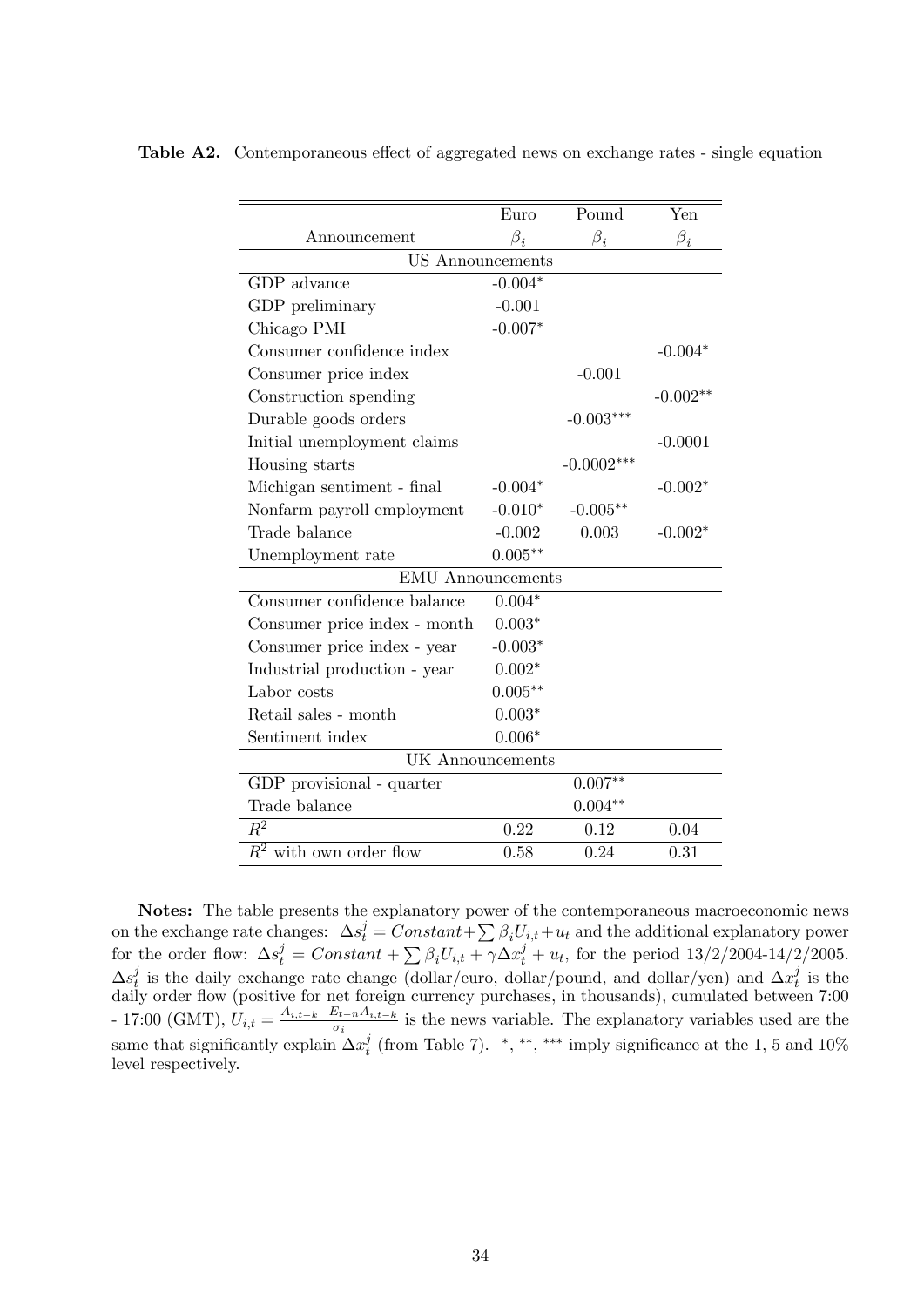|                         |      | $\Delta s_{t}^{EUR}$ |      | $\Delta s^{GBP}_*$                                     |      | $\Delta s^{JP\overline{Y}}_+$ |
|-------------------------|------|----------------------|------|--------------------------------------------------------|------|-------------------------------|
|                         |      |                      |      | $\Delta x_+^{EUR}$ 2.23 (8.28) 1.52 (5.40) 1.22 (4.25) |      |                               |
| $\Delta x_i^{GBP}$      |      |                      |      | $(1.83)$ $(0.74$ $(3.10)$ $0.48$ $(2.05)$              |      |                               |
| $\Delta x_t^{JPY}$ 1.73 |      |                      |      | $(1.09)$ 4.50 $(2.67)$ 9.07 $(5.12)$                   |      |                               |
| $R^2$                   | 0.56 |                      | 0.40 |                                                        | 0.38 |                               |

Table A3. Order flow portfolio balance model and macro news

Notes: The table presents the explanatory power of the contemporaneous macroeconomic news and order flow on the exchange rate changes, estimated in a panel regression:  $S_t = c + \beta X_t + \sum \beta_i U_{i,t} +$  $u_t$ , for the period 13/2/2004-14/2/2005.  $S_t$  is a  $n \times 1$  vector of daily exchange rate changes  $\Delta s_t$ ,  $X_t$ is a  $n \times n$  vector of order flows (own and other currencies)  $\Delta x_t$ ,  $U_{i,t} = \frac{A_{i,t-k}-E_{t-n}A_{i,t-k}}{\sigma_i}$  is the news variable, where the news included are the ones that significantly explain  $\Delta x_t^j$  $t \text{ (from Table 7)}.$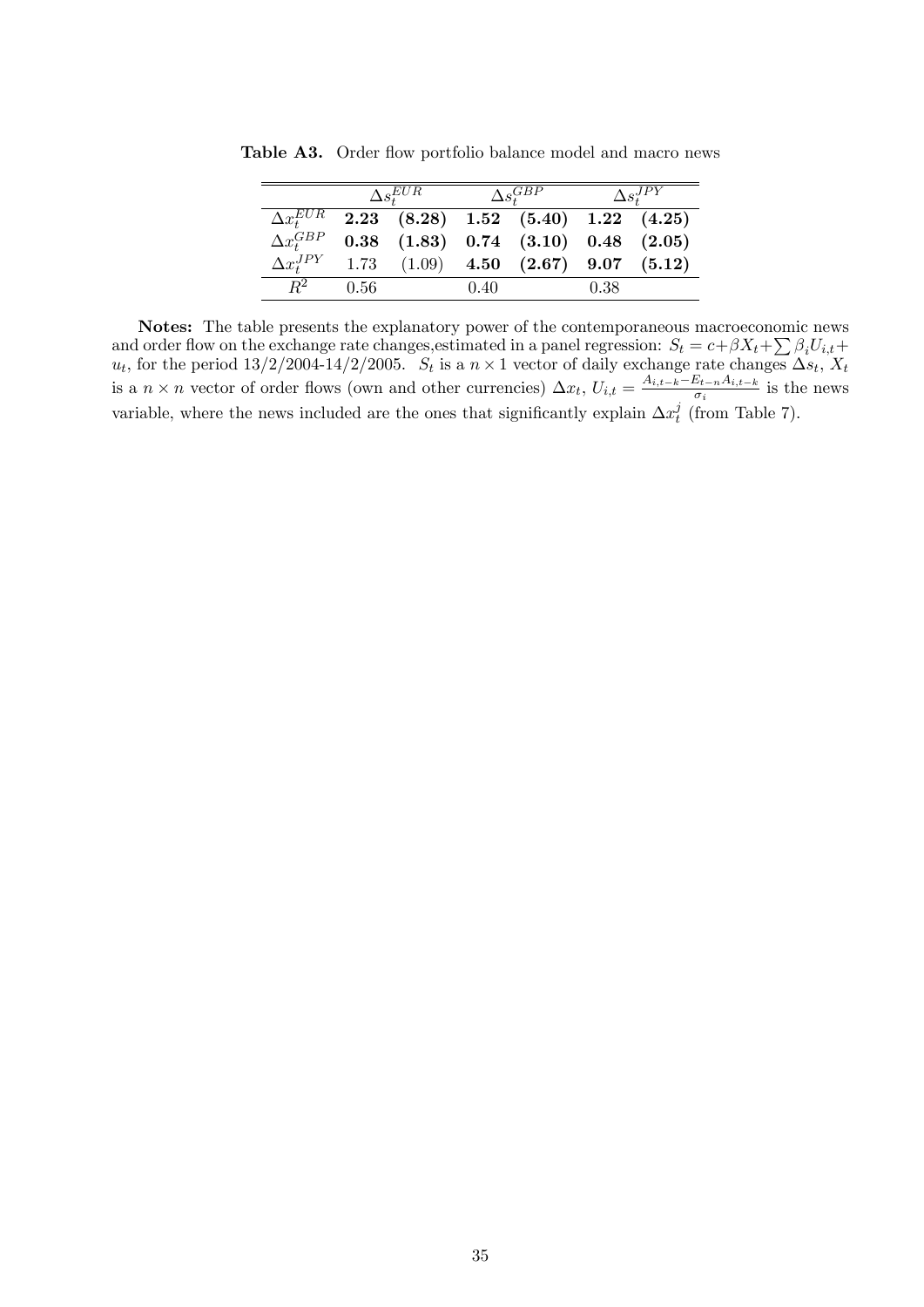## Table A4. Announcement Variables

| Panel A: U.S. announcements |  |
|-----------------------------|--|
|-----------------------------|--|

|                                  | Euro      | Pound     | Yen       |
|----------------------------------|-----------|-----------|-----------|
|                                  | $\beta_i$ | $\beta_i$ | $\beta_i$ |
| <b>Quarterly Announcements</b>   |           |           |           |
| GDP advance                      |           |           |           |
| GDP preliminary                  |           |           |           |
| GDP final                        |           |           |           |
| Monthly Announcements            |           |           |           |
| Real Activity                    |           |           |           |
| Capacity utilization             |           |           |           |
| Consumer credit                  |           |           |           |
| Industrial production            |           |           |           |
| Nonfarm payroll employment       |           |           |           |
| Personal income                  |           |           |           |
| Retail sales                     |           |           |           |
| Unemployment rate                | $^{+}$    | $\pm$     | $^{+}$    |
| Consumption                      |           |           |           |
| New home sales                   |           |           |           |
| Personal consumption expenditure |           |           |           |
| Investment                       |           |           |           |
| <b>Business inventories</b>      |           |           |           |
| Construction spending            |           |           |           |
| Durable goods orders             |           |           |           |
| Factory orders                   |           |           |           |
| Government purchases             |           |           |           |
| Budget deficit                   |           |           |           |
| Net exports                      |           |           |           |
| Current account                  |           |           |           |
| Trade balance                    |           |           |           |
| Prices                           |           |           |           |
| Consumer price index             | $+/-$     | $+/-$     | $+/-$     |
| Producer price index             | $+/-$     | $+/-$     | $+/-$     |
| Forward looking                  |           |           |           |
| Consumer confidence index        |           |           |           |
| Chicago PMI                      |           |           |           |
| Housing starts                   |           |           |           |
| Index of leading indicators      |           |           |           |
| ISM index                        |           |           |           |
| Michigan sentiment - preliminary |           |           |           |
| Michigan sentiment - final       |           |           |           |
| Philadelphia Fed index           |           |           |           |
| Weekly Announcements             |           |           |           |
| Initial unemployment claims      | $^+$      | $^+$      | $^+$      |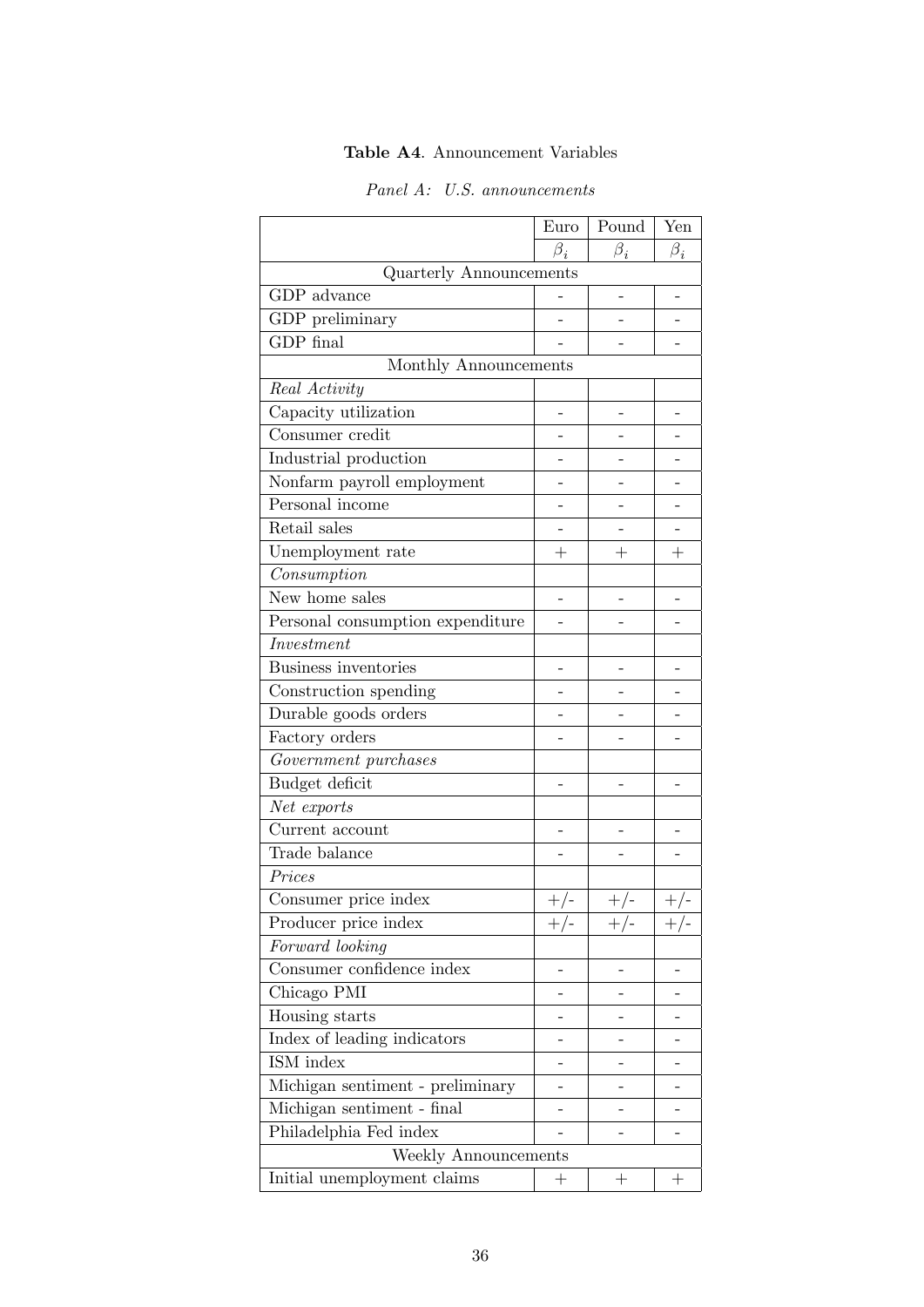|                                         | Euro           | Pound     | Yen       |
|-----------------------------------------|----------------|-----------|-----------|
|                                         | $\beta_i$      | $\beta_i$ | $\beta_i$ |
| <b>Quarterly Announcements</b>          |                |           |           |
| <b>GDP</b> Flash                        | $^{+}$         |           |           |
| $\overline{\text{GDP}}$ Revised - month | $\overline{+}$ |           |           |
| GDP Revised - year                      | $\ddot{}$      |           |           |
| Labor costs - preliminary               | $+/-$          |           |           |
| Labor costs - revised                   | $+/-$          |           |           |
| Monthly Announcements                   |                |           |           |
| Real activity                           |                |           |           |
| Industrial production - month           | $\! + \!$      |           |           |
| Industrial production - year            | $\ddot{}$      |           |           |
| Labor costs                             | $+/-$          |           |           |
| Retail sales - month                    | $^{+}$         |           |           |
| $\operatorname{Retail}$ sales - year    | $\ddot{}$      |           |           |
| Unemployment rate                       |                |           |           |
| Net exports                             |                |           |           |
| Current account                         | $^{+}$         |           |           |
| Trade balance                           | $\overline{+}$ |           |           |
| Prices                                  |                |           |           |
| Consumer price index - month            | $+/-$          |           |           |
| Consumer price index - year             | $+/-$          |           |           |
| Money supply M3                         | $+\sqrt{-}$    |           |           |
| Producer price index-month              | $+/-$          |           |           |
| Producer price index-year               | $+/-$          |           |           |
| Forward looking                         |                |           |           |
| Business climate index                  | $^{+}$         |           |           |
| Consumer confidence balance             | $\overline{+}$ |           |           |
| Industrial confidence balance           | $\ddot{}$      |           |           |
| PMI manufacturing                       | $+$            |           |           |
| Sentiment index                         | $^{+}$         |           |           |
| Services index                          | $\ddot{}$      |           |           |

Panel B: E.M.U. announcements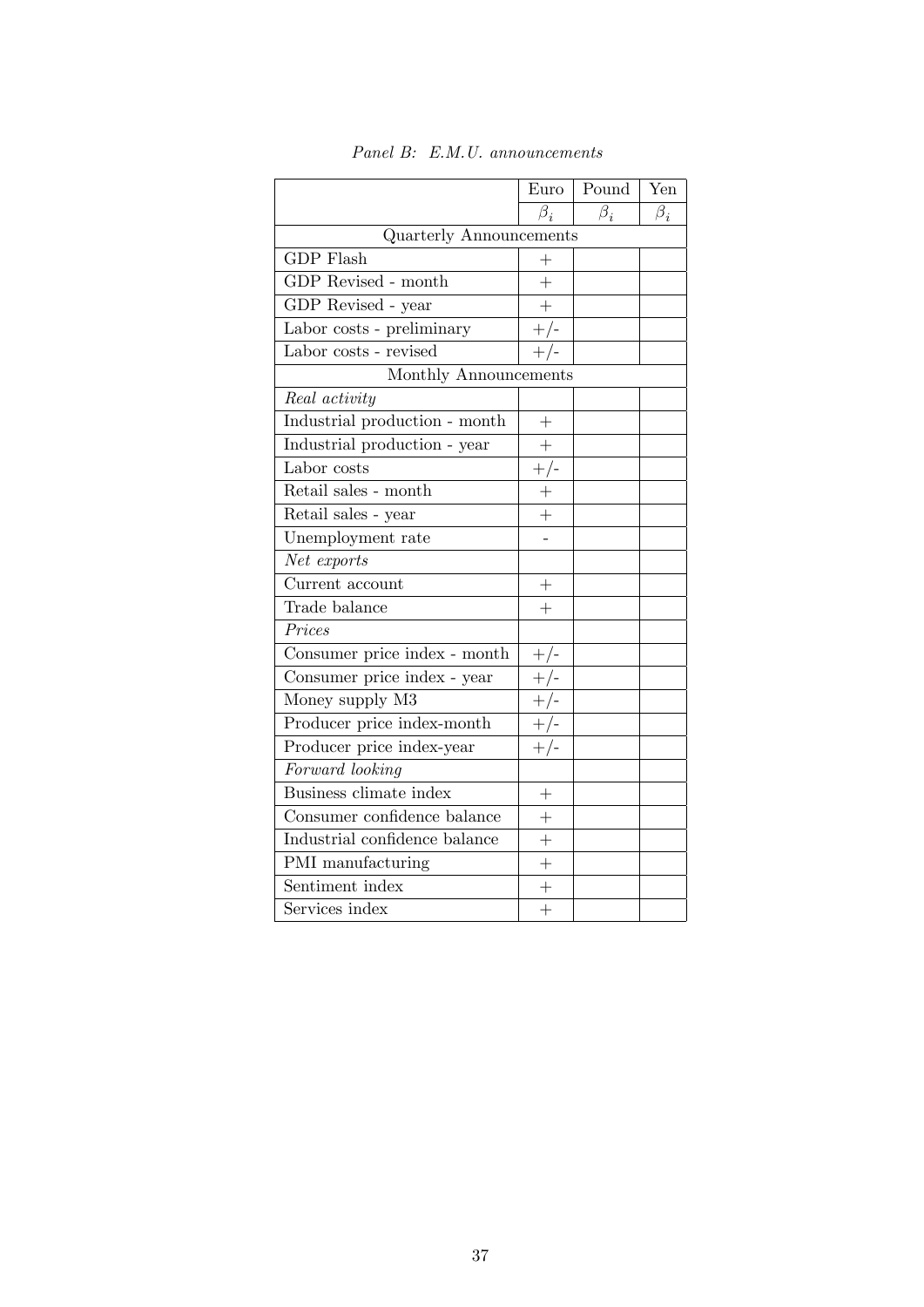|                                | Euro      | Pound          | Yen       |
|--------------------------------|-----------|----------------|-----------|
|                                | $\beta_i$ | $\beta_i$      | $\beta_i$ |
| <b>Quarterly Announcements</b> |           |                |           |
| GDP provisional - quarter      |           | $^{+}$         |           |
| GDP provisional - year         |           | $^{+}$         |           |
| GDP final - quarter            |           | $\ddot{}$      |           |
| $\overline{G}DP$ final - year  |           | $^{+}$         |           |
| Current Account                |           | $\overline{+}$ |           |
| Monthly Announcements          |           |                |           |
| Real Activity                  |           |                |           |
| Average earnings               |           | $+/-$          |           |
| Consumer credit                |           | $\overline{+}$ |           |
| Industrial production - month  |           | $^{+}$         |           |
| Industrial production - year   |           | $\ddot{}$      |           |
| Manufacturing wages            |           | $*$ /-         |           |
| Manufacturing output - month   |           | $+$            |           |
| Manufacturing output - year    |           | $\overline{+}$ |           |
| Retail sales - month           |           | $^{+}$         |           |
| Retail sales - $\mathit{year}$ |           | $^{-}_{+}$     |           |
| Net exports                    |           |                |           |
| Trade balance                  |           | $^{+}$         |           |
| Prices                         |           |                |           |
| Consumer price index           |           | $+/-$          |           |
| Producer price index-input     |           | $+/-$          |           |
| Producer price index-output    |           | $+/-$          |           |
| Retail price index-month       |           | $+/-$          |           |
| Retail price index-year        |           |                |           |
| Government purchases           |           |                |           |
| Budget deficit - PSNCR         |           |                |           |

|  | Panel C: U.K. announcements |
|--|-----------------------------|
|--|-----------------------------|

Notes: The table presents all the available announcement data, and the expected sign of the effect on the order flow (net purchases) of Euro, British Pound, and Japanese Yen.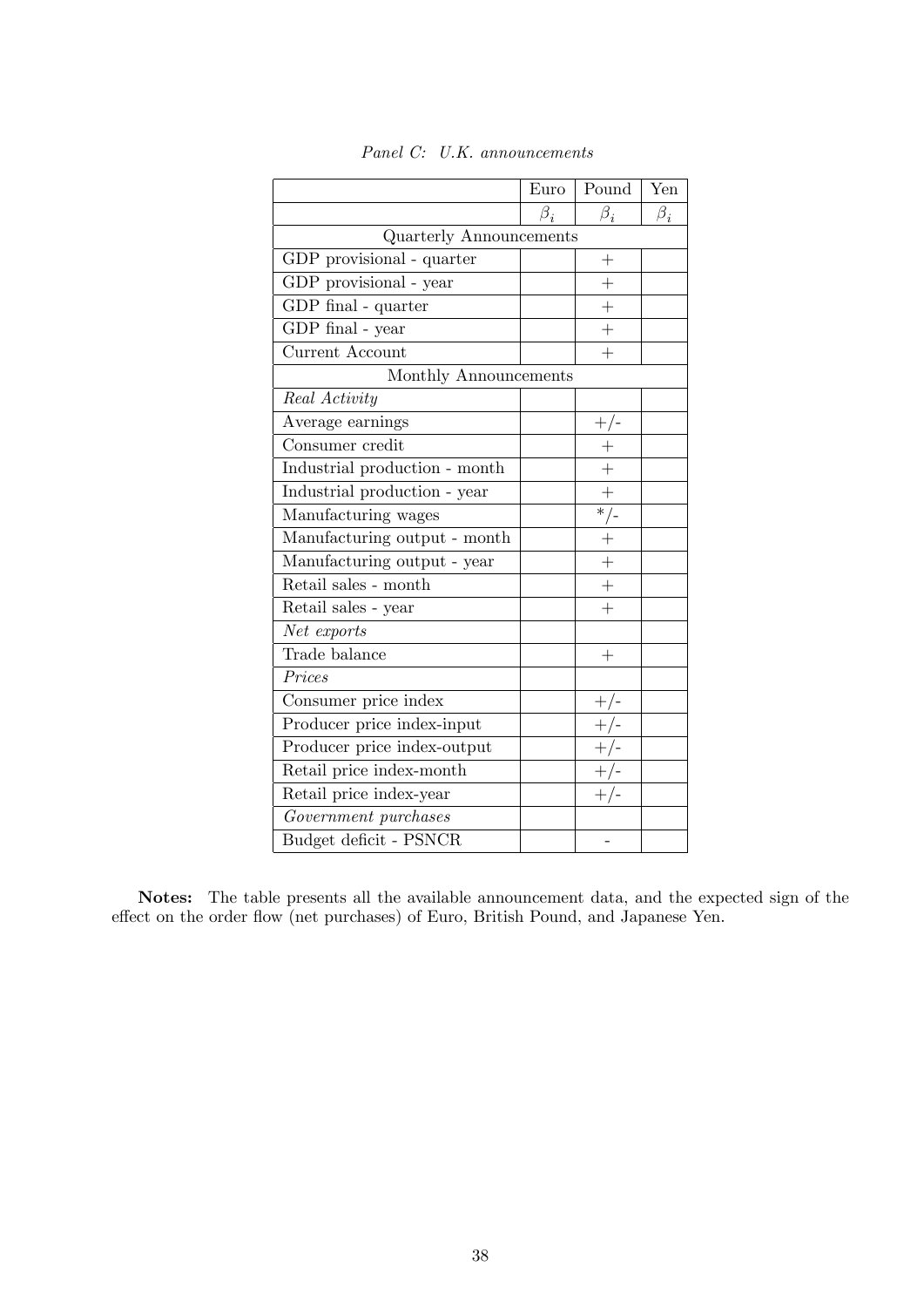#### References

Abhyankar, A., Sarno, L. and Valente, G. 2005. Exchange Rates and Fundamentals: Evidence on the Economic Value of Predictability. Journal of International Economics 66, 325 – 348.

Ackermann, C., McEnally, R. and Ravenscraft, D. 1999. The Performance of Hedge Funds: Risk, Return, and Incentives. Journal of Finance 54(3), 833-874.

Andersen, T., Bollerslev, T., Diebold, F. and Vega, C. 2003. Micro Effects of Macro Announcements: Real-time Price Discovery in Foreign Exchange. American Economic Review 93, 38-62.

Bank for International Settlements 2004. Triennial Central Bank Survey of Foreign Exchange and Derivatives Market Activity in April 2004. Bank for International Settlement, September.

Berger, D., Chaboud, A., Chernenko, S., Howorka, E., Iyer, R., Liu, D. and Wright, J. 2005. Order Flow and Exchange Rate Dynamics in Electronic Brokerage System Data. Board of Governors of the Federal Reserve System, IFDP No. 830.

Bjønnes, G. and Rime, D. 2005. Dealer behavior and trading systems in foreign exchange markets. Journal of Financial Economics 75, 571–605.

Bjønnes, G., Rime, D. and Solheim, H. 2005. Liquidity Provision in the Overnight Foreign Exchange Market. Journal of International Money and Finance 24, 177-198.

Brown, S., Goetzmann, W. and Ibbotson, R. 1999. Offshore Hedge Funds: Survival and Performance, 1989-95. Journal of Business 72, 91-117.

Carlson, J. and Lo, M. 2004. One Minute in the Life of the DM/\$: Public News in an Electronic Market. Journal of International Money and Finance, forthcoming.

Cheung, Y., Chinn, M. and Garcia-Pascual, A. 2005. Empirical Exchange Rate Models of the Nineties: Are any Fit to Survive? Journal of International Money and Finance 24, 1150-1175.

Cochrane, J. 1999. Portfolio Advice for a Multifactor World. Federal Reserve Bank of Chicago Economic Perspectives 23, 59-77.

Danielsson, J. and Love, R. 2006. Feedback Trading. *International Journal of Finance and* Economics 11, 35-53.

Danielsson, J. and Payne, R. 2002. Real trading patterns and prices in spot foreign exchange markets. Journal of International Money and Finance 21, 203–222.

Dominguez, K. and Panthaki, F. 2006. What Defines 'News' in Foreign Exchange Markets. Journal of International Money and Finance 25, 168-198.

Engel, C. and West, K. 2005. Exchange Rates and Fundamentals. Journal of Political Economy 113, 485-517.

Evans, M. 2002. FX trading and exchange rate dynamics. *Journal of Finance* 57, 2405–2447.

Evans, M. and Lyons, R. 2002a. Order Flow and Exchange Rate Dynamics. Journal of Political Economy 110, 170-180.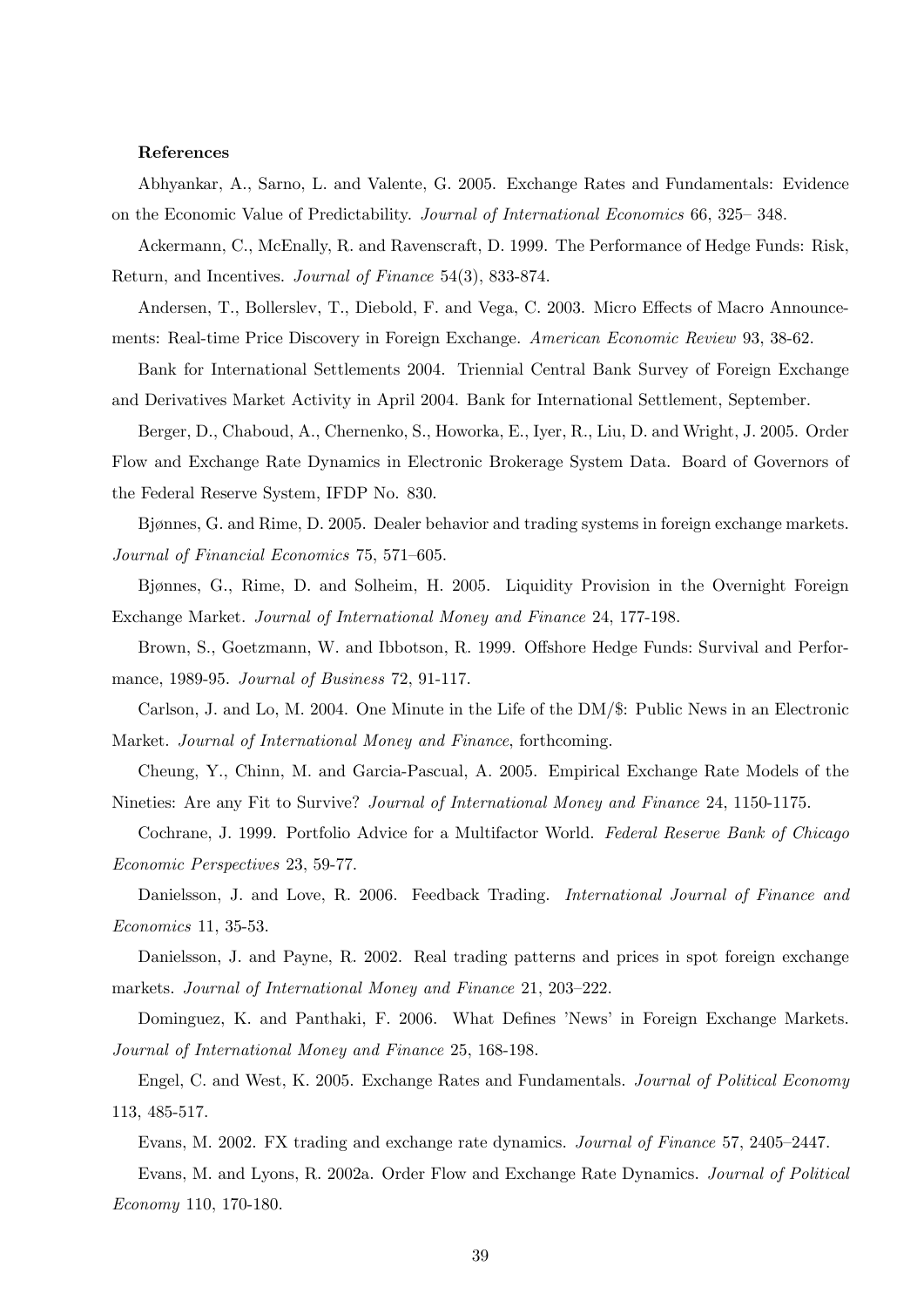Evans, M. and Lyons, R. 2002b. Informational Integration and FX Trading. Journal of International Money and Finance 21, 807-831.

Evans, M. and Lyons, R. 2005a. Meese and Rogoff Redux: Micro-Based Exchange Rate Forecasting. American Economic Review 95, 405-414.

Evans, M. and Lyons, R. 2005b. Do Currency Markets Absorb News Quickly, Journal of International Money and Finance 24, 197-217.

Evans, M. and Lyons, R. 2006a. Understanding Order Flow. International Journal of Finance and Economics 11, 3-23.

Evans, M. and Lyons, R. 2006b. How Is Macro News Transmitted to Exchange Rates? Mimeo. Farooqi, S. 2006. Reuters and CME to set up FX Market Space. FX Week, Vol. 17(19).

Frankel, J. and Rose, A. 1995. Empirical Research on Nominal Exchange Rates. in G. Grossman and K. Rogoff (eds.) Handbook of International Economics, vol. III, North-Holland, Amsterdam, 1689-729.

Galati, G. 2001. Why has global FX turnover declined? Explaining the 2001 triennial survey. BIS Quarterly Review, December.

Galati, G. and Melvin, M. 2004. Why has FX trading surged? Explaining the 2004 triennial survey. *BIS Quarterly Review*, December.

Jones, C., Kaul, G. and Lipson, M. 1994. Transactions, Volume, and Volatility. Review of Financial Studies 7, 631-651.

Killeen, W., Lyons, R. and Moore, M. 2006. Fixed versus Flexible: Lessons from EMS Order Flow. Journal of International Money and Finance 25, 551-579.

Leitch, G. and Tanner, J.E. 1991. Economic Forecast Evaluation: Profits Versus the Conventional Measures. American Economic Review, 81, 580-90.

Love, R. and Payne, R. 2003. Macroeconomic News, Order Flows, and Exchange Rates. LSE Financial Markets Group Discussion Paper 475.

Lyons, R. 1995. Tests of Microstructural Hypotheses in the Foreign Exchange Market. Journal of Financial Economics 39, 321-351.

Lyons, R. 1997. A Simultaneous Trade Model of the Foreign Exchange Hot Potato. Journal of International Economics 42, 275-98.

Lyons, R. 2001a. The Microstructure Approach to the Exchange Rate Economics. MIT Press.

Lyons, R. 2001b. New Perspective on FX Markets: Order-Flow Analysis. International Finance 4, 303-320.

Lyons, R. 2002. Foreign Exchange: Macro Puzzles, Micro Tools. Economic Review Federal Reserve Bank of San Francisco, 51-69.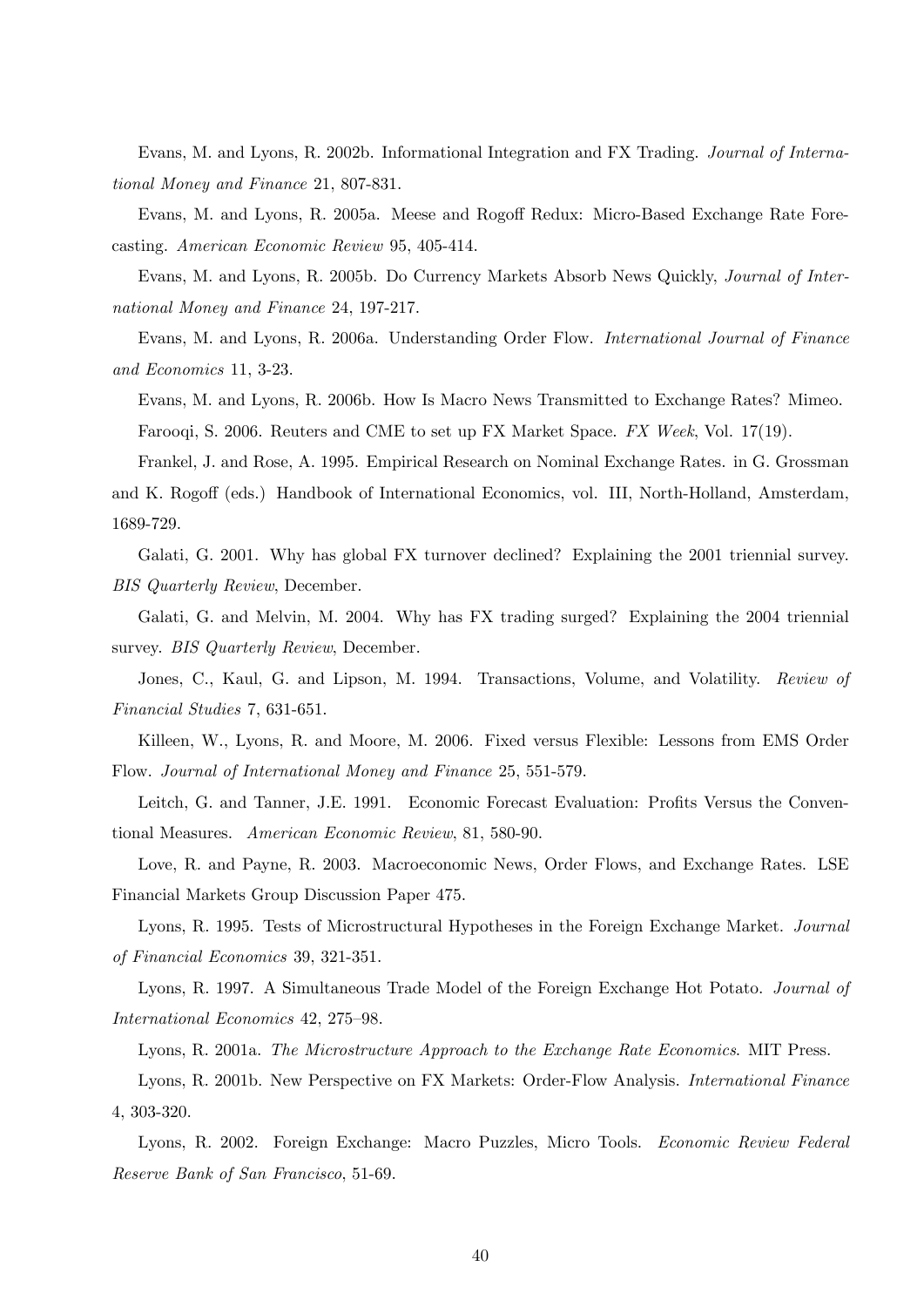Meese, R. and Rogoff, K. 1983. Empirical Exchange Rate Models of the Seventies: Do They Fit Out of Sample? Journal of International Economics 14, 3-24.

Neely, C. and Sarno, L. 2002. How Well do Monetary Fundamentals Forecast Exchange Rates? Federal Reserve Bank of St. Louis Review 84, 51-74.

Newey, W. and West, K. 1987. A Simple, Positive Semi-definite, Heteroskedasticity and Autocorrelation Consistent Covariance Matrix. Econometrica 55, 703-708.

Obstfeld, M. and Rogoff, K. 2000. The Six Major Puzzles in International Macroeconomics: Is there a Common Cause? in B. Bernanke and K. Rogoff (eds), NBER Macroeconomics Annual, 2000, Cambridge: MIT Press.

Payne, R. 2003. Informed Trade in Spot Foreign Exchange Markets: an Empirical Investigation. Journal of International Economics 61, 307-329.

Sager, M. and Taylor, M. 2005. Order Flow and Exchange Rate Movements. Mimeo, University of Warwick.

Sarno, L. and Talyor, M. 2003. The Economics of Exchange Rates. Cambridge Universtiy Press, Cambridge and New York.

Sarno, L., Valente, G. and Leon, G. 2006. Nonlinearity in Deviations from Uncovered Interest Parity: An Explanation of the Forward Bias Puzzle, Review of Finance (forthcoming).

Sharpe, W. 1966. Mutual Fund Performance. Journal of Business 39, 119-138.

Sharpe, W. 1994. The Sharpe Ratio. Journal of Portfolio Management 21, 49-58.

Zellner, A. 1962.An Efficient Method of Estimating Seemingly Unrelated Regressions and Tests for Aggregation Bias. Journal of American Statistical Association 57, 348-368.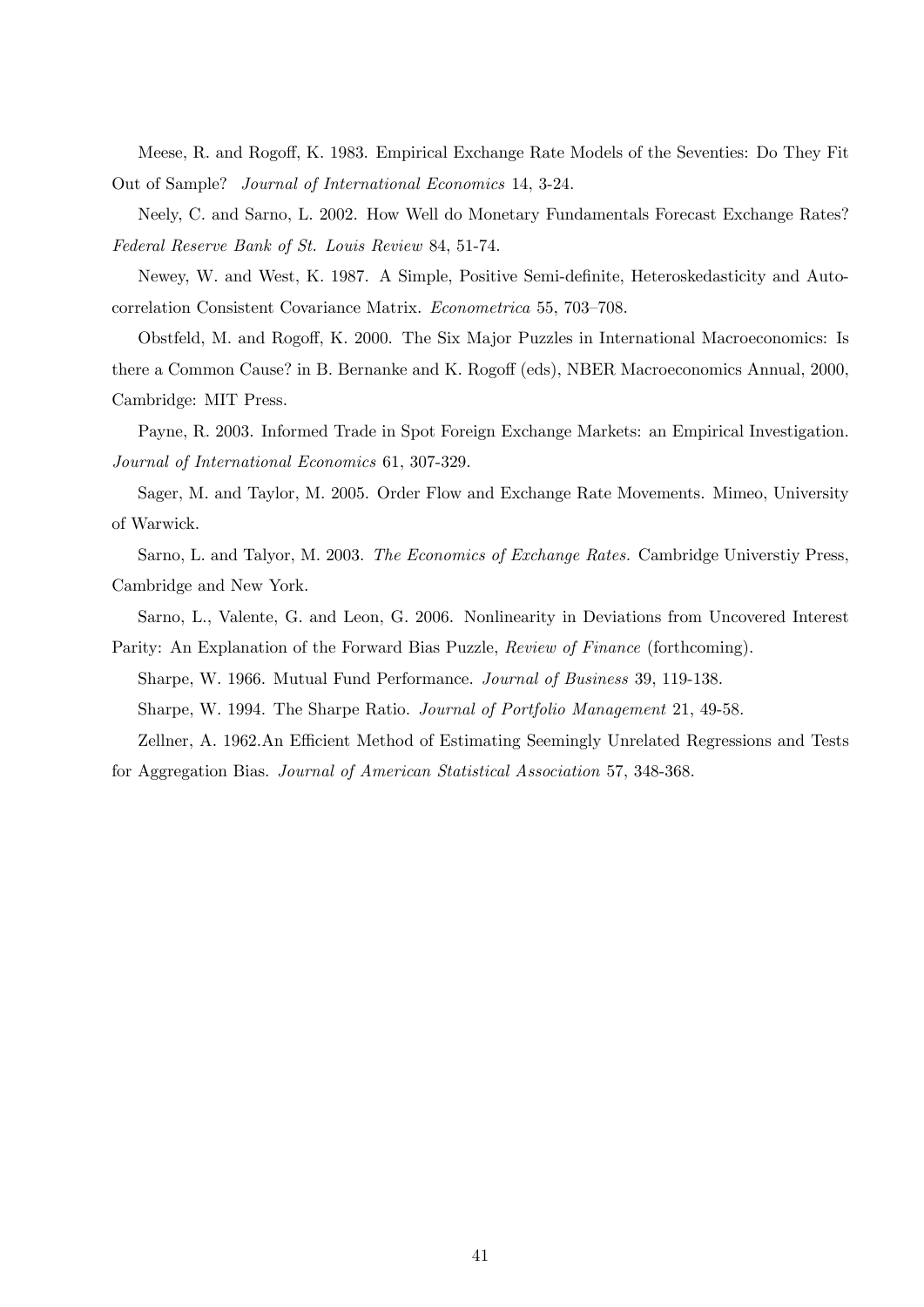